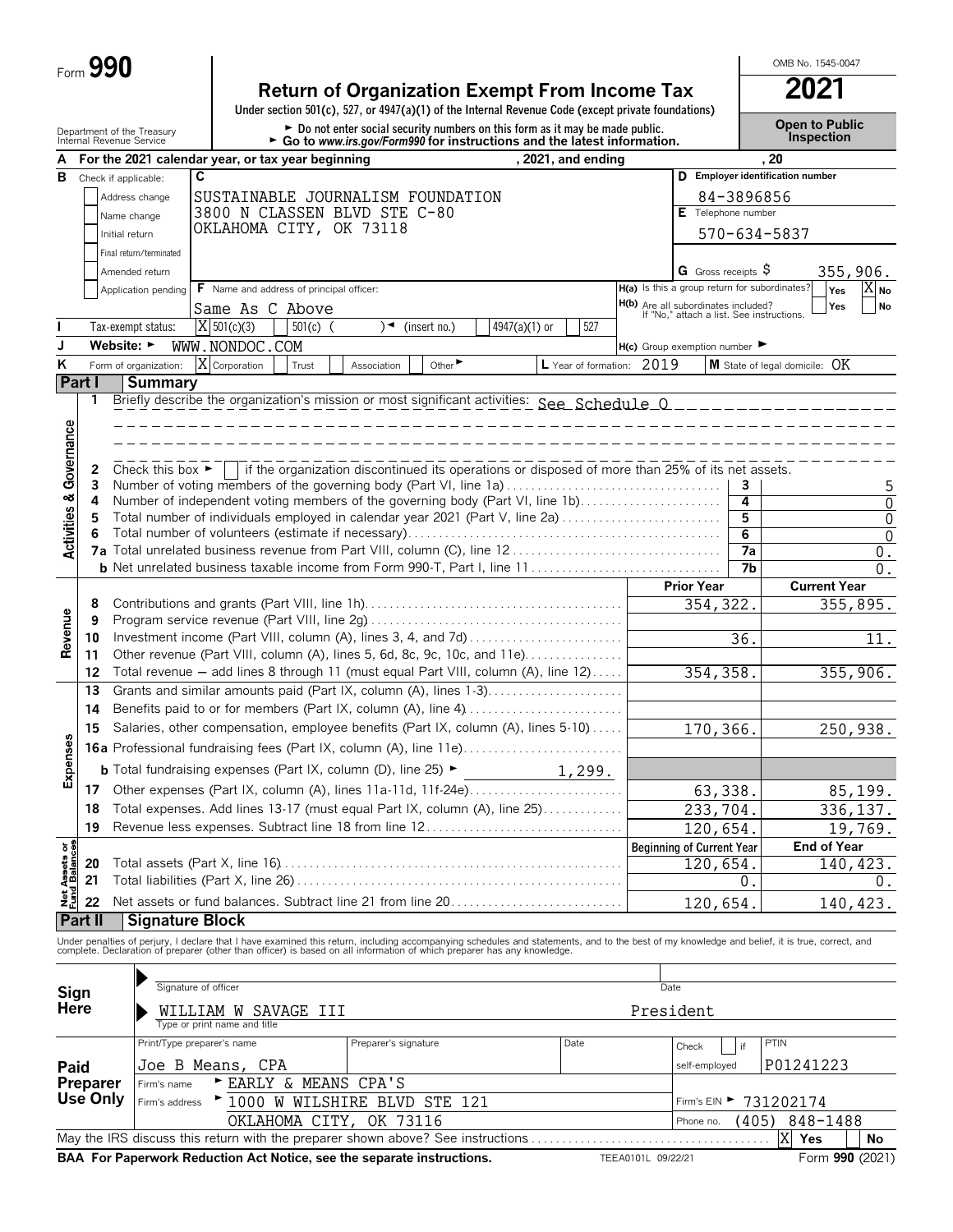|              | Form 990 (2021)<br>SUSTAINABLE JOURNALISM FOUNDATION                                                                                                                                                                                                                             |                                                                  | 84-3896856    | Page 2          |
|--------------|----------------------------------------------------------------------------------------------------------------------------------------------------------------------------------------------------------------------------------------------------------------------------------|------------------------------------------------------------------|---------------|-----------------|
|              | Part III<br><b>Statement of Program Service Accomplishments</b>                                                                                                                                                                                                                  |                                                                  |               |                 |
|              |                                                                                                                                                                                                                                                                                  |                                                                  |               | X               |
| $\mathbf{1}$ | Briefly describe the organization's mission:                                                                                                                                                                                                                                     |                                                                  |               |                 |
|              | See Schedule 0                                                                                                                                                                                                                                                                   |                                                                  |               |                 |
|              |                                                                                                                                                                                                                                                                                  |                                                                  |               |                 |
|              |                                                                                                                                                                                                                                                                                  |                                                                  |               |                 |
|              | 2 Did the organization undertake any significant program services during the year which were not listed on the prior                                                                                                                                                             |                                                                  |               |                 |
|              |                                                                                                                                                                                                                                                                                  |                                                                  |               | X<br>Yes<br>No  |
|              | If "Yes," describe these new services on Schedule O.                                                                                                                                                                                                                             |                                                                  |               |                 |
| 3            | Did the organization cease conducting, or make significant changes in how it conducts, any program services?                                                                                                                                                                     |                                                                  |               | X<br>Yes<br>No  |
|              | If "Yes," describe these changes on Schedule O.                                                                                                                                                                                                                                  |                                                                  |               |                 |
| 4            | Describe the organization's program service accomplishments for each of its three largest program services, as measured by expenses.<br>Section 501(c)(3) and 501(c)(4) organizations are required to report the amount of grants and allocations to others, the total expenses, |                                                                  |               |                 |
|              | and revenue, if any, for each program service reported.                                                                                                                                                                                                                          |                                                                  |               |                 |
|              |                                                                                                                                                                                                                                                                                  |                                                                  |               |                 |
|              | 4a (Code:<br>) (Expenses \$                                                                                                                                                                                                                                                      | 277, 029. including grants of \$61, 003. > (Revenue \$294, 903.) |               |                 |
|              | In 2021, NonDoc.com received more than 1.9 million pageviews, a 26.9 percent increase<br>from the prior calendar year. NonDoc journalists produced important coverage of                                                                                                         |                                                                  |               |                 |
|              | local, county, state and tribal governments, including Oklahoma's most comprehensive                                                                                                                                                                                             |                                                                  |               |                 |
|              | coverage of tribal nations' 2021 election cycle. Our team also covered the annual                                                                                                                                                                                                |                                                                  |               |                 |
|              | session of the Oklahoma Legislature in a comprehensive manner, tracked developments                                                                                                                                                                                              |                                                                  |               |                 |
|              | in the public education sector and hosted a debate between candidates for mayor of                                                                                                                                                                                               |                                                                  |               |                 |
|              | Edmond, Oklahoma's fifth-largest city. We also published commentaries from a diverse                                                                                                                                                                                             |                                                                  |               |                 |
|              | group of voices.                                                                                                                                                                                                                                                                 | _ _ _ _ _ _ _ _                                                  |               |                 |
|              |                                                                                                                                                                                                                                                                                  |                                                                  |               |                 |
|              |                                                                                                                                                                                                                                                                                  |                                                                  |               |                 |
|              |                                                                                                                                                                                                                                                                                  |                                                                  |               |                 |
|              | ) (Expenses \$<br>$4b$ (Code:                                                                                                                                                                                                                                                    | including grants of $\sqrt{5}$<br>$($ Revenue $\frac{1}{2}$      |               |                 |
|              |                                                                                                                                                                                                                                                                                  |                                                                  |               |                 |
|              |                                                                                                                                                                                                                                                                                  |                                                                  |               |                 |
|              |                                                                                                                                                                                                                                                                                  |                                                                  |               |                 |
|              |                                                                                                                                                                                                                                                                                  |                                                                  |               |                 |
|              |                                                                                                                                                                                                                                                                                  |                                                                  |               |                 |
|              |                                                                                                                                                                                                                                                                                  |                                                                  |               |                 |
|              |                                                                                                                                                                                                                                                                                  |                                                                  |               |                 |
|              |                                                                                                                                                                                                                                                                                  |                                                                  |               |                 |
|              |                                                                                                                                                                                                                                                                                  |                                                                  |               |                 |
|              |                                                                                                                                                                                                                                                                                  |                                                                  |               |                 |
|              |                                                                                                                                                                                                                                                                                  |                                                                  |               |                 |
|              | ) (Expenses $\frac{1}{2}$<br>$4c$ (Code:                                                                                                                                                                                                                                         | including grants of $\sqrt{5}$                                   | ) (Revenue \$ |                 |
|              |                                                                                                                                                                                                                                                                                  |                                                                  |               |                 |
|              |                                                                                                                                                                                                                                                                                  |                                                                  |               |                 |
|              |                                                                                                                                                                                                                                                                                  |                                                                  |               |                 |
|              |                                                                                                                                                                                                                                                                                  |                                                                  |               |                 |
|              |                                                                                                                                                                                                                                                                                  |                                                                  |               |                 |
|              |                                                                                                                                                                                                                                                                                  |                                                                  |               |                 |
|              |                                                                                                                                                                                                                                                                                  |                                                                  |               |                 |
|              |                                                                                                                                                                                                                                                                                  |                                                                  |               |                 |
|              |                                                                                                                                                                                                                                                                                  |                                                                  |               |                 |
|              |                                                                                                                                                                                                                                                                                  |                                                                  |               |                 |
|              | 4d Other program services (Describe on Schedule O.)                                                                                                                                                                                                                              |                                                                  |               |                 |
|              | \$<br>including grants of<br>(Expenses                                                                                                                                                                                                                                           | ) (Revenue \$<br>-Ş                                              |               |                 |
|              | <b>4e</b> Total program service expenses<br>277,029.                                                                                                                                                                                                                             |                                                                  |               |                 |
| <b>BAA</b>   |                                                                                                                                                                                                                                                                                  | TEEA0102L 09/22/21                                               |               | Form 990 (2021) |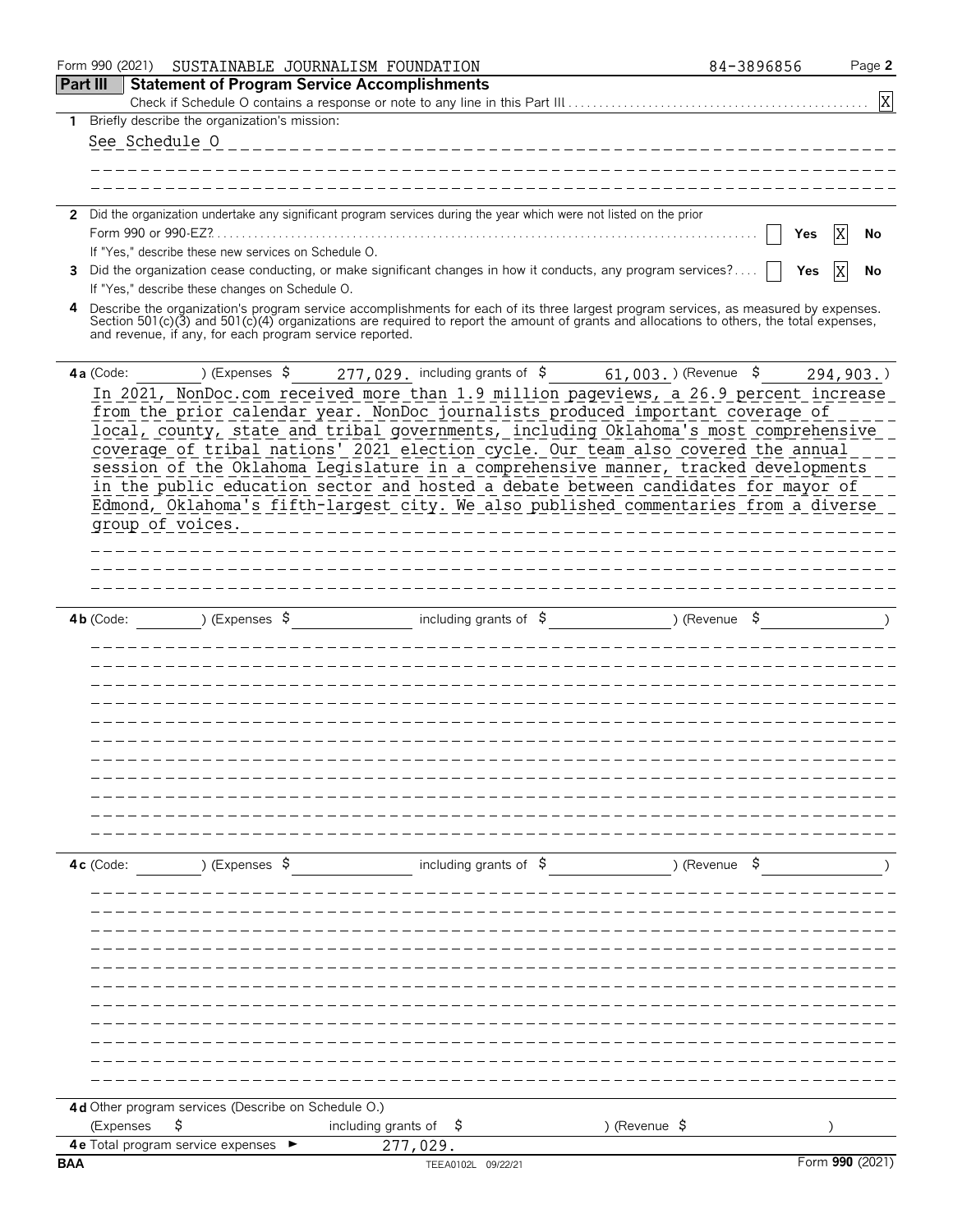Form 990 (2021) SUSTAINABLE JOURNALISM FOUNDATION 84-3896856 Page **3** 

|     | <b>Checklist of Required Schedules</b><br><b>Part IV</b>                                                                                                                                                                                            |                 |             |                 |
|-----|-----------------------------------------------------------------------------------------------------------------------------------------------------------------------------------------------------------------------------------------------------|-----------------|-------------|-----------------|
|     |                                                                                                                                                                                                                                                     |                 | Yes         | No              |
|     | Is the organization described in section 501(c)(3) or 4947(a)(1) (other than a private foundation)? If 'Yes,' complete                                                                                                                              | 1               | $\mathbf X$ |                 |
| 2   | Is the organization required to complete Schedule B, Schedule of Contributors? See instructions                                                                                                                                                     | $\overline{2}$  | X           |                 |
| 3   | Did the organization engage in direct or indirect political campaign activities on behalf of or in opposition to candidates                                                                                                                         | $\mathbf{3}$    |             | X               |
| 4   | Section 501(c)(3) organizations. Did the organization engage in lobbying activities, or have a section 501(h) election in effect during the tax year? If 'Yes,' complete Schedule C, Part II                                                        | 4               |             | Χ               |
| 5.  | Is the organization a section 501(c)(4), 501(c)(5), or 501(c)(6) organization that receives membership dues,<br>assessments, or similar amounts as defined in Revenue Procedure 98-19? If 'Yes,' complete Schedule C, Part III                      | 5               |             | Χ               |
| 6   | Did the organization maintain any donor advised funds or any similar funds or accounts for which donors have the right to provide advice on the distribution or investment of amounts in such funds or accounts? If 'Yes,' com                      | 6               |             | X               |
| 7   | Did the organization receive or hold a conservation easement, including easements to preserve open space, the<br>environment, historic land areas, or historic structures? If 'Yes,' complete Schedule D, Part II                                   | 7               |             | X               |
| 8   | Did the organization maintain collections of works of art, historical treasures, or other similar assets? If 'Yes,'                                                                                                                                 | 8               |             | Χ               |
| 9   | Did the organization report an amount in Part X, line 21, for escrow or custodial account liability, serve as a custodian<br>for amounts not listed in Part X; or provide credit counseling, debt management, credit repair, or debt negotiation    | 9               |             | Χ               |
|     | 10 Did the organization, directly or through a related organization, hold assets in donor-restricted endowments                                                                                                                                     | 10              |             | Χ               |
|     | 11 If the organization's answer to any of the following questions is 'Yes', then complete Schedule D, Parts VI, VII, VIII, IX,<br>or X, as applicable.                                                                                              |                 |             |                 |
|     | a Did the organization report an amount for land, buildings, and equipment in Part X, line 10? If 'Yes,' complete Schedule                                                                                                                          | 11a             | X           |                 |
|     | <b>b</b> Did the organization report an amount for investments – other securities in Part X, line 12, that is 5% or more of its total                                                                                                               | 11 <sub>b</sub> |             | Χ               |
|     | c Did the organization report an amount for investments - program related in Part X, line 13, that is 5% or more of its total                                                                                                                       | 11c             |             | Χ               |
|     | d Did the organization report an amount for other assets in Part X, line 15, that is 5% or more of its total assets reported                                                                                                                        | 11 d            |             | Χ               |
|     | e Did the organization report an amount for other liabilities in Part X, line 25? If 'Yes,' complete Schedule D, Part X                                                                                                                             | 11 <sub>e</sub> |             | X               |
|     | f Did the organization's separate or consolidated financial statements for the tax year include a footnote that addresses<br>the organization's liability for uncertain tax positions under FIN 48 (ASC 740)? If 'Yes,' complete Schedule D, Part X | 11f             |             | Χ               |
|     | 12a Did the organization obtain separate, independent audited financial statements for the tax year? If 'Yes,' complete                                                                                                                             | 12a             |             | Χ               |
|     | <b>b</b> Was the organization included in consolidated, independent audited financial statements for the tax year? If 'Yes,' and<br>if the organization answered 'No' to line 12a, then completing Schedule D, Parts XI and XII is optional         | 12 <sub>b</sub> |             | Χ               |
|     |                                                                                                                                                                                                                                                     | 13              |             | X               |
|     |                                                                                                                                                                                                                                                     | 14a             |             | Χ               |
|     | <b>b</b> Did the organization have aggregate revenues or expenses of more than \$10,000 from grantmaking, fundraising,<br>business, investment, and program service activities outside the United States, or aggregate foreign investments valued   |                 |             |                 |
|     | 15 Did the organization report on Part IX, column (A), line 3, more than \$5,000 of grants or other assistance to or for any                                                                                                                        | 14b<br>15       |             | X<br>Χ          |
|     | 16 Did the organization report on Part IX, column (A), line 3, more than \$5,000 of aggregate grants or other assistance to                                                                                                                         |                 |             | Χ               |
|     | 17 Did the organization report a total of more than \$15,000 of expenses for professional fundraising services on Part IX,                                                                                                                          | 16              |             |                 |
|     | 18 Did the organization report more than \$15,000 total of fundraising event gross income and contributions on Part VIII,                                                                                                                           | 17              |             | Χ               |
|     | 19 Did the organization report more than \$15,000 of gross income from gaming activities on Part VIII, line 9a? If 'Yes,'                                                                                                                           | 18              |             | Χ               |
|     |                                                                                                                                                                                                                                                     | 19              |             | Χ               |
|     |                                                                                                                                                                                                                                                     | <b>20a</b>      |             | X               |
|     |                                                                                                                                                                                                                                                     | 20 <sub>b</sub> |             |                 |
| 21  | Did the organization report more than \$5,000 of grants or other assistance to any domestic organization or                                                                                                                                         | 21              |             | Χ               |
| BAA | TEEA0103L 09/22/21                                                                                                                                                                                                                                  |                 |             | Form 990 (2021) |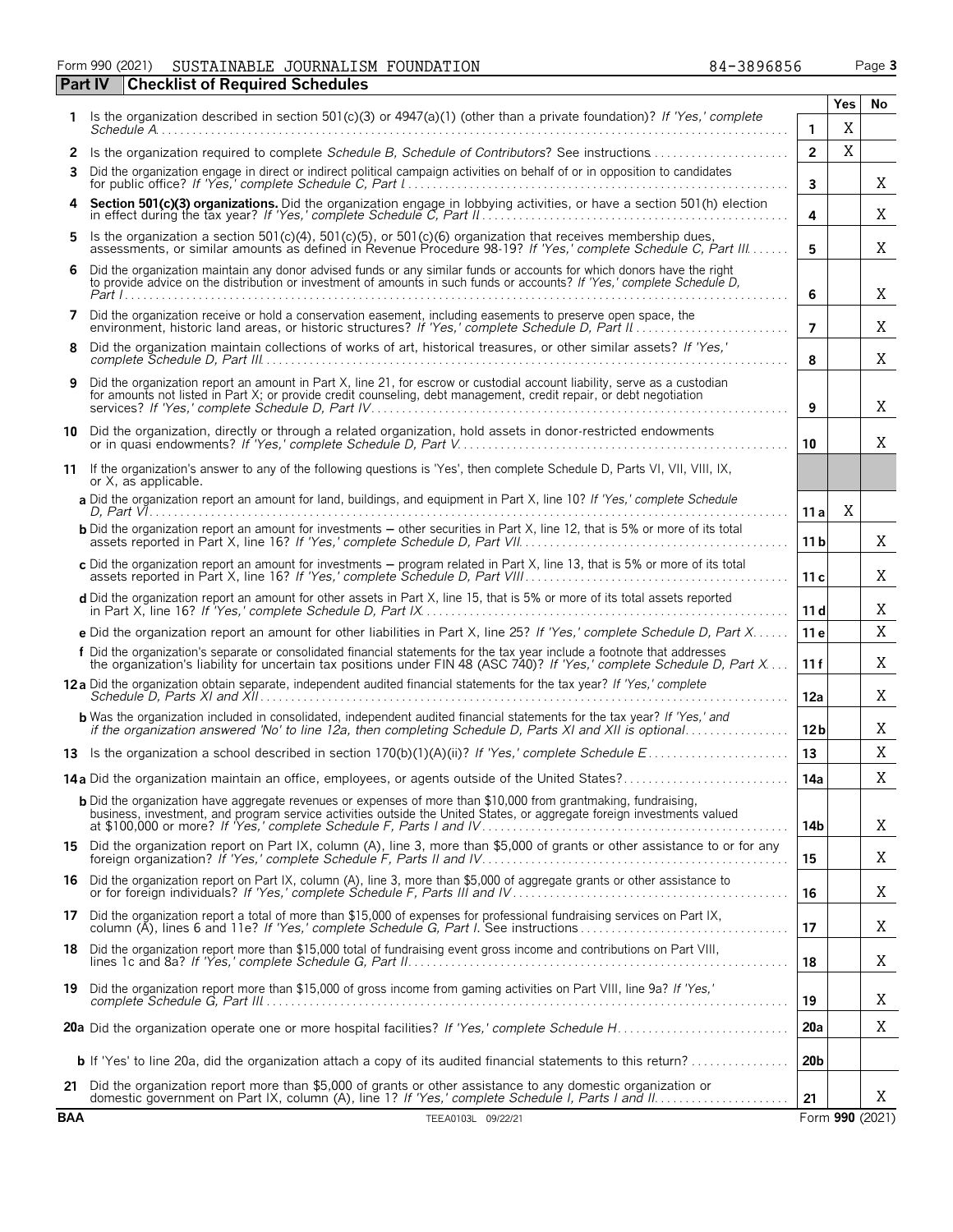Form 990 (2021) SUSTAINABLE JOURNALISM FOUNDATION 84-3896856 Page **4 Part IV Checklist of Required Schedules** *(continued)*

|            |                                                                                                                                                                                                                                                                                                                                       |                 | Yes             | No                    |
|------------|---------------------------------------------------------------------------------------------------------------------------------------------------------------------------------------------------------------------------------------------------------------------------------------------------------------------------------------|-----------------|-----------------|-----------------------|
|            | 22 Did the organization report more than \$5,000 of grants or other assistance to or for domestic individuals on Part IX,                                                                                                                                                                                                             | 22              |                 | Χ                     |
|            | 23 Did the organization answer 'Yes' to Part VII, Section A, line 3, 4, or 5, about compensation of the organization's current<br>and former officers, directors, trustees, key employees, and highest compensated employees? If 'Yes,' complete                                                                                      | 23              |                 | Χ                     |
|            | 24 a Did the organization have a tax-exempt bond issue with an outstanding principal amount of more than \$100,000 as of the last day of the year, that was issued after December 31, 2002? If 'Yes,' answer lines 24b through                                                                                                        | 24a             |                 | X                     |
|            | <b>b</b> Did the organization invest any proceeds of tax-exempt bonds beyond a temporary period exception?                                                                                                                                                                                                                            | 24 <sub>b</sub> |                 |                       |
|            | c Did the organization maintain an escrow account other than a refunding escrow at any time during the year to defease                                                                                                                                                                                                                | 24с             |                 |                       |
|            | d Did the organization act as an 'on behalf of' issuer for bonds outstanding at any time during the year?                                                                                                                                                                                                                             | <b>24d</b>      |                 |                       |
|            | 25 a Section 501(c)(3), 501(c)(4), and 501(c)(29) organizations. Did the organization engage in an excess benefit<br>transaction with a disqualified person during the year? If 'Yes,' complete Schedule L, Part I                                                                                                                    | 25a             |                 | X                     |
|            | b Is the organization aware that it engaged in an excess benefit transaction with a disqualified person in a prior year, and<br>that the transaction has not been reported on any of the organization's prior Forms 990 or 990-EZ? If 'Yes,' complete                                                                                 | 25b             |                 | Χ                     |
| 26         | Did the organization report any amount on Part X, line 5 or 22, for receivables from or payables to any current or<br>former officer, director, trustee, key employee, creator or founder, substantial contributor, or 35% controlled entity<br>or family member of any of these persons? If 'Yes,' complete Schedule L, Part II.     | 26              |                 | X                     |
| 27         | Did the organization provide a grant or other assistance to any current or former officer, director, trustee, key<br>employee, creator or founder, substantial contributor or employee thereof, a grant selection committee<br>member, or to a 35% controlled entity (including an employee thereof) or family member of any of these | 27              |                 | X                     |
| 28         | Was the organization a party to a business transaction with one of the following parties (see the Schedule L, Part IV,<br>instructions for applicable filing thresholds, conditions, and exceptions):                                                                                                                                 |                 |                 |                       |
|            | a A current or former officer, director, trustee, key employee, creator or founder, or substantial contributor? If                                                                                                                                                                                                                    | 28a             |                 | Χ                     |
|            | <b>b</b> A family member of any individual described in line 28a? If 'Yes,' complete Schedule L, Part IV                                                                                                                                                                                                                              | 28 <sub>b</sub> |                 | X                     |
|            | c A 35% controlled entity of one or more individuals and/or organizations described in line 28a or 28b? If Yes,'                                                                                                                                                                                                                      | 28c             |                 | Χ                     |
| 29         | Did the organization receive more than \$25,000 in non-cash contributions? If 'Yes,' complete Schedule M                                                                                                                                                                                                                              | 29              |                 | $\overline{X}$        |
| 30         | Did the organization receive contributions of art, historical treasures, or other similar assets, or qualified conservation                                                                                                                                                                                                           | 30              |                 | Χ                     |
| 31.        | Did the organization liquidate, terminate, or dissolve and cease operations? If 'Yes,' complete Schedule N, Part I                                                                                                                                                                                                                    | 31              |                 | $\overline{\text{X}}$ |
| 32         | Did the organization sell, exchange, dispose of, or transfer more than 25% of its net assets? If 'Yes,' complete                                                                                                                                                                                                                      | 32              |                 | Χ                     |
| 33         | Did the organization own 100% of an entity disregarded as separate from the organization under Regulations sections                                                                                                                                                                                                                   | 33              |                 | Χ                     |
|            | Was the organization related to any tax-exempt or taxable entity? If 'Yes,' complete Schedule R, Part II, III, or IV,                                                                                                                                                                                                                 | 34              |                 | Χ                     |
|            |                                                                                                                                                                                                                                                                                                                                       | 35a             |                 | $\overline{X}$        |
|            | b If 'Yes' to line 35a, did the organization receive any payment from or engage in any transaction with a controlled<br>entity within the meaning of section 512(b)(13)? If 'Yes,' complete Schedule R, Part V, line 2                                                                                                                | 35 <sub>b</sub> |                 |                       |
| 36         | Section 501(c)(3) organizations. Did the organization make any transfers to an exempt non-charitable related                                                                                                                                                                                                                          | 36              |                 | Χ                     |
| 37         | Did the organization conduct more than 5% of its activities through an entity that is not a related organization and that is treated as a partnership for federal income tax purposes? If 'Yes,' complete Schedule R, Part VI.                                                                                                        | 37              |                 | Χ                     |
| 38         | Did the organization complete Schedule O and provide explanations on Schedule O for Part VI, lines 11b and 19?                                                                                                                                                                                                                        | 38              | Χ               |                       |
|            | Part V Statements Regarding Other IRS Filings and Tax Compliance                                                                                                                                                                                                                                                                      |                 |                 |                       |
|            |                                                                                                                                                                                                                                                                                                                                       |                 |                 |                       |
|            | <b>1a</b> Enter the number reported in box 3 of Form 1096. Enter -0- if not applicable<br>1a<br>0                                                                                                                                                                                                                                     |                 | Yes             | No                    |
|            | <b>b</b> Enter the number of Forms W-2G included on line 1a. Enter -0- if not applicable<br>1 <sub>b</sub><br>0                                                                                                                                                                                                                       |                 |                 |                       |
|            | c Did the organization comply with backup withholding rules for reportable payments to vendors and reportable qaming                                                                                                                                                                                                                  |                 |                 |                       |
|            | TEEA0104L 09/22/21                                                                                                                                                                                                                                                                                                                    | 1 с             |                 |                       |
| <b>BAA</b> |                                                                                                                                                                                                                                                                                                                                       |                 | Form 990 (2021) |                       |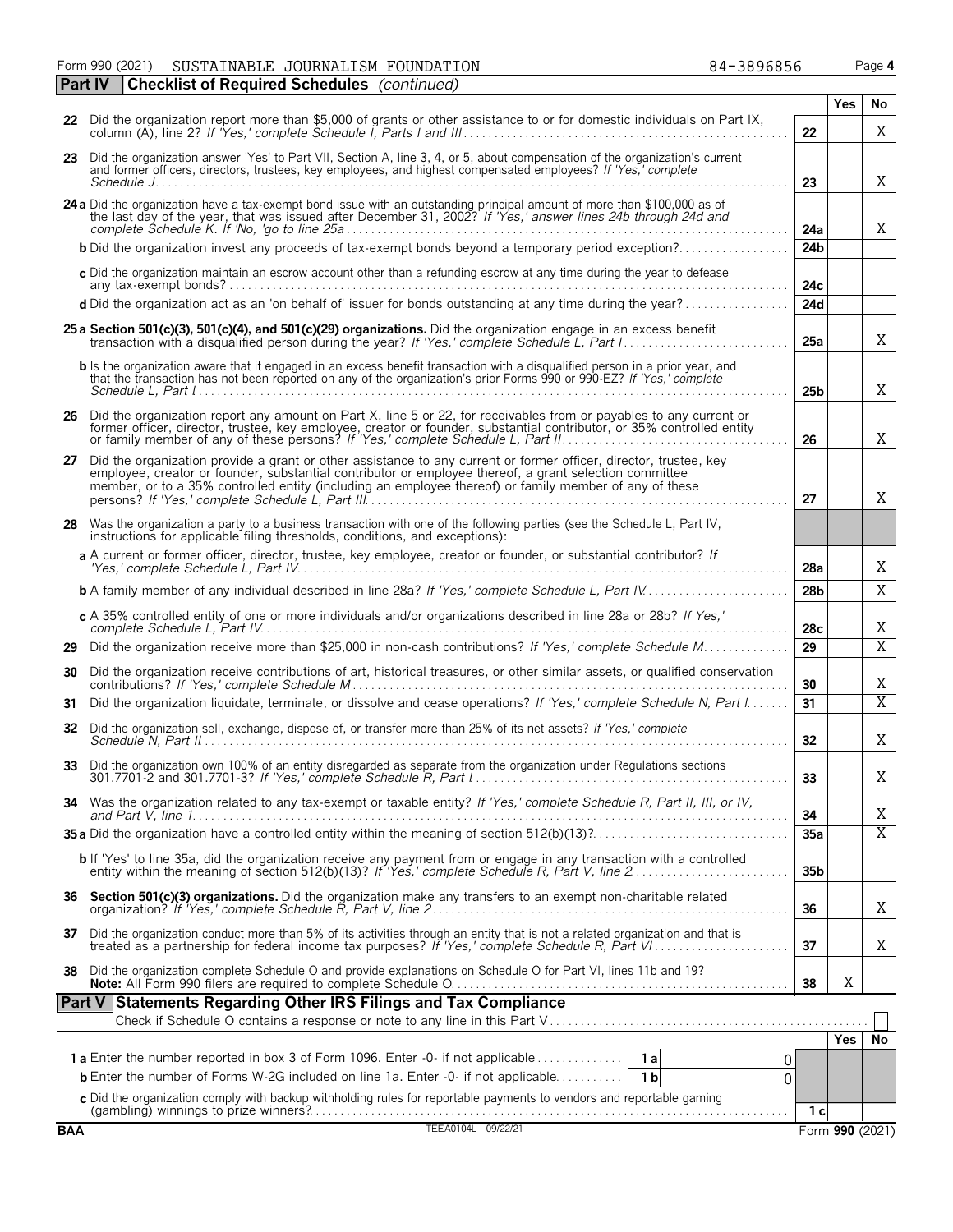|        | SUSTAINABLE JOURNALISM FOUNDATION<br>84-3896856<br>Form 990 (2021)                                                                                                                                                             |                 | Page 5                  |
|--------|--------------------------------------------------------------------------------------------------------------------------------------------------------------------------------------------------------------------------------|-----------------|-------------------------|
| Part V | Statements Regarding Other IRS Filings and Tax Compliance (continued)                                                                                                                                                          |                 |                         |
|        |                                                                                                                                                                                                                                | <b>Yes</b>      | No                      |
|        | 2a Enter the number of employees reported on Form W-3, Transmittal of Wage and Tax Statements, filed for the calendar year ending with or within the year covered by this return<br>2a<br>$\Omega$                             |                 |                         |
|        | <b>b</b> If at least one is reported on line 2a, did the organization file all required federal employment tax returns?                                                                                                        | 2 <sub>b</sub>  |                         |
|        | Note: If the sum of lines 1a and 2a is greater than 250, you may be required to e-file. See instructions.                                                                                                                      |                 |                         |
|        | 3a Did the organization have unrelated business gross income of \$1,000 or more during the year?                                                                                                                               | 3a              | X                       |
|        |                                                                                                                                                                                                                                | 3 <sub>b</sub>  |                         |
|        |                                                                                                                                                                                                                                |                 |                         |
|        | 4 a At any time during the calendar year, did the organization have an interest in, or a signature or other authority over, a financial account in a foreign country (such as a bank account, securities account, or other fin | 4a              | X                       |
|        | b If 'Yes,' enter the name of the foreign country<br>See instructions for filing requirements for FinCEN Form 114, Report of Foreign Bank and Financial Accounts (FBAR).                                                       |                 |                         |
|        | <b>5a</b> Was the organization a party to a prohibited tax shelter transaction at any time during the tax year?                                                                                                                | 5a              | Χ                       |
|        | <b>b</b> Did any taxable party notify the organization that it was or is a party to a prohibited tax shelter transaction?                                                                                                      | 5 <sub>b</sub>  | X                       |
|        |                                                                                                                                                                                                                                | 5c              |                         |
|        | 6 a Does the organization have annual gross receipts that are normally greater than \$100,000, and did the organization solicit any contributions that were not tax deductible as charitable contributions?                    | 6a              | Χ                       |
|        | b If 'Yes,' did the organization include with every solicitation an express statement that such contributions or gifts were                                                                                                    |                 |                         |
|        |                                                                                                                                                                                                                                | 6b              |                         |
|        | 7 Organizations that may receive deductible contributions under section 170(c).                                                                                                                                                |                 |                         |
|        | a Did the organization receive a payment in excess of \$75 made partly as a contribution and partly for goods and                                                                                                              | 7a              | X                       |
|        |                                                                                                                                                                                                                                | 7 <sub>b</sub>  |                         |
|        | c Did the organization sell, exchange, or otherwise dispose of tangible personal property for which it was required to file                                                                                                    | 7 с             | X                       |
|        |                                                                                                                                                                                                                                |                 |                         |
|        | e Did the organization receive any funds, directly or indirectly, to pay premiums on a personal benefit contract?                                                                                                              | <b>7e</b>       | Χ                       |
|        | f Did the organization, during the year, pay premiums, directly or indirectly, on a personal benefit contract?                                                                                                                 | 7f              | $\overline{\mathrm{X}}$ |
|        | q If the organization received a contribution of qualified intellectual property, did the organization file Form 8899                                                                                                          | 7 g             |                         |
|        | h If the organization received a contribution of cars, boats, airplanes, or other vehicles, did the organization file a                                                                                                        |                 |                         |
|        | Form $1098 - C?$                                                                                                                                                                                                               | 7 h             |                         |
| ୪      | Sponsoring organizations maintaining donor advised funds. Did a donor advised fund maintained by the sponsoring                                                                                                                | 8               |                         |
|        | Sponsoring organizations maintaining donor advised funds.                                                                                                                                                                      |                 |                         |
|        | a Did the sponsoring organization make any taxable distributions under section 4966?                                                                                                                                           | 9 a             |                         |
|        |                                                                                                                                                                                                                                | 9 <sub>b</sub>  |                         |
|        | 10 Section 501(c)(7) organizations. Enter:                                                                                                                                                                                     |                 |                         |
|        | 10a <br>a Initiation fees and capital contributions included on Part VIII, line 12                                                                                                                                             |                 |                         |
|        | <b>b</b> Gross receipts, included on Form 990, Part VIII, line 12, for public use of club facilities<br>10 <sub>b</sub>                                                                                                        |                 |                         |
|        | 11 Section 501(c)(12) organizations. Enter:                                                                                                                                                                                    |                 |                         |
|        | 11a                                                                                                                                                                                                                            |                 |                         |
|        | <b>b</b> Gross income from other sources. (Do not net amounts due or paid to other sources                                                                                                                                     |                 |                         |
|        | 11 <sub>b</sub><br>12a Section 4947(a)(1) non-exempt charitable trusts. Is the organization filing Form 990 in lieu of Form 1041?                                                                                              |                 |                         |
|        | <b>b</b> If 'Yes,' enter the amount of tax-exempt interest received or accrued during the year   12b                                                                                                                           | 12a             |                         |
|        | 13 Section 501(c)(29) qualified nonprofit health insurance issuers.                                                                                                                                                            |                 |                         |
|        |                                                                                                                                                                                                                                | 13a             |                         |
|        | <b>Note:</b> See the instructions for additional information the organization must report on Schedule O.                                                                                                                       |                 |                         |
|        | <b>b</b> Enter the amount of reserves the organization is required to maintain by the states in                                                                                                                                |                 |                         |
|        | which the organization is licensed to issue qualified health plans<br>13 <sub>b</sub>                                                                                                                                          |                 |                         |
|        | 13c                                                                                                                                                                                                                            |                 |                         |
|        |                                                                                                                                                                                                                                | 14a             | Χ                       |
|        | <b>b</b> If 'Yes,' has it filed a Form 720 to report these payments? If 'No,' provide an explanation on Schedule O                                                                                                             | 14 <sub>b</sub> |                         |
|        | 15 Is the organization subject to the section 4960 tax on payment(s) of more than \$1,000,000 in remuneration or                                                                                                               | 15              | Χ                       |
|        | If 'Yes,' see the instructions and file Form 4720, Schedule N.                                                                                                                                                                 |                 |                         |
|        | 16 Is the organization an educational institution subject to the section 4968 excise tax on net investment income?<br>If 'Yes,' complete Form 4720, Schedule O.                                                                | 16              | Χ                       |
|        | 17 Section 501(c)(21) organizations. Did the trust, any disqualified person, or mine operator engage in any<br>activities that would result in the imposition of an excise tax under section 4951, 4952, or 4953?              | 17              |                         |
|        | If 'Yes,' complete Form 6069.                                                                                                                                                                                                  |                 |                         |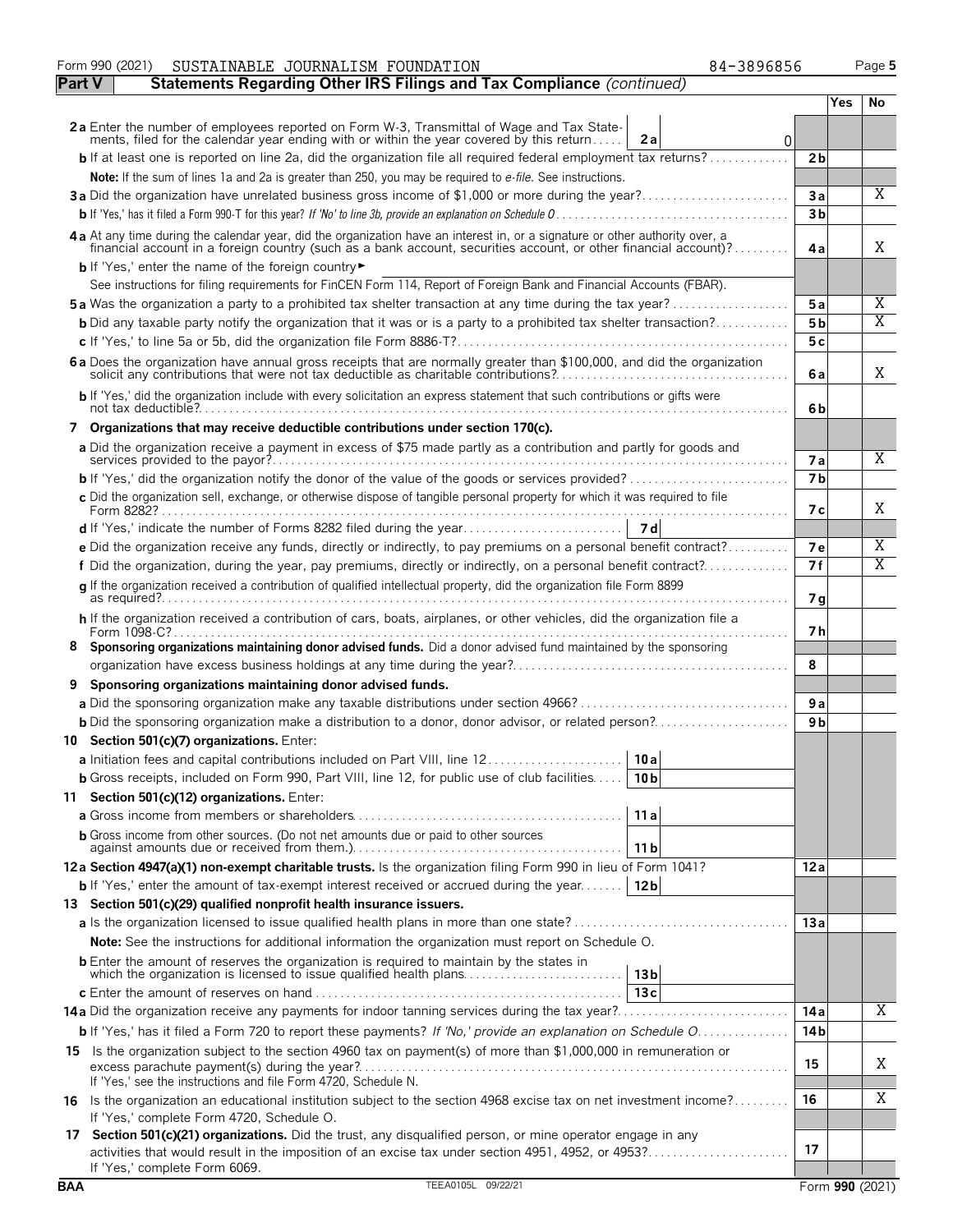| <b>Part VI</b> | Governance, Management, and Disclosure. For each 'Yes' response to lines 2 through 7b below, and for<br>a 'No' response to line 8a, 8b, or 10b below, describe the circumstances, processes, or changes on<br>Schedule O. See instructions.                                                                                  |                 |            |                     |
|----------------|------------------------------------------------------------------------------------------------------------------------------------------------------------------------------------------------------------------------------------------------------------------------------------------------------------------------------|-----------------|------------|---------------------|
|                |                                                                                                                                                                                                                                                                                                                              |                 |            | $\overline{X}$      |
|                | <b>Section A. Governing Body and Management</b>                                                                                                                                                                                                                                                                              |                 |            |                     |
|                |                                                                                                                                                                                                                                                                                                                              |                 | <b>Yes</b> | No                  |
|                | 1a Enter the number of voting members of the governing body at the end of the tax year<br>1a<br>If there are material differences in voting rights among members<br>of the governing body, or if the governing body delegated broad<br>authority to an executive committee or similar committee, explain on Schedule O.      |                 |            |                     |
|                | <b>b</b> Enter the number of voting members included on line 1a, above, who are independent   1b                                                                                                                                                                                                                             |                 |            |                     |
|                | 2 Did any officer, director, trustee, or key employee have a family relationship or a business relationship with any other                                                                                                                                                                                                   | $\overline{2}$  |            | Χ                   |
|                | 3 Did the organization delegate control over management duties customarily performed by or under the direct supervision<br>of officers, directors, trustees, or key employees to a management company or other person?                                                                                                       | 3               |            | Χ                   |
|                | 4 Did the organization make any significant changes to its governing documents                                                                                                                                                                                                                                               |                 |            |                     |
|                |                                                                                                                                                                                                                                                                                                                              | 4               |            | Χ                   |
| 5              | Did the organization become aware during the year of a significant diversion of the organization's assets?                                                                                                                                                                                                                   | 5               |            | $\overline{X}$      |
| 6              | 7 a Did the organization have members, stockholders, or other persons who had the power to elect or appoint one or more                                                                                                                                                                                                      | 6<br>7а         |            | $\overline{X}$<br>X |
|                | <b>b</b> Are any governance decisions of the organization reserved to (or subject to approval by) members,                                                                                                                                                                                                                   | 7 b             |            | X                   |
| 8              | Did the organization contemporaneously document the meetings held or written actions undertaken during the year by<br>the following:                                                                                                                                                                                         |                 |            |                     |
|                |                                                                                                                                                                                                                                                                                                                              | 8 a             |            | X                   |
|                |                                                                                                                                                                                                                                                                                                                              | 8b              |            | $\overline{X}$      |
|                | 9 Is there any officer, director, trustee, or key employee listed in Part VII, Section A, who cannot be reached at the                                                                                                                                                                                                       | 9               |            | Χ                   |
|                | <b>Section B. Policies</b> (This Section B requests information about policies not required by the Internal Revenue Code.)                                                                                                                                                                                                   |                 |            |                     |
|                |                                                                                                                                                                                                                                                                                                                              |                 | <b>Yes</b> | No                  |
|                |                                                                                                                                                                                                                                                                                                                              | 10a             |            | X                   |
|                | b If 'Yes,' did the organization have written policies and procedures governing the activities of such chapters, affiliates, and branches to ensure their                                                                                                                                                                    | 10 b            |            |                     |
|                |                                                                                                                                                                                                                                                                                                                              | 11a             |            | X                   |
|                | <b>b</b> Describe on Schedule O the process, if any, used by the organization to review this Form 990.<br>See Schedule O                                                                                                                                                                                                     |                 |            |                     |
|                |                                                                                                                                                                                                                                                                                                                              | 12a             |            | X                   |
|                | <b>b</b> Were officers, directors, or trustees, and key employees required to disclose annually interests that could give rise                                                                                                                                                                                               | 12 <sub>b</sub> |            |                     |
|                | c Did the organization regularly and consistently monitor and enforce compliance with the policy? If 'Yes,' describe on                                                                                                                                                                                                      | 12 c            |            |                     |
| 13             |                                                                                                                                                                                                                                                                                                                              | 13              |            | X                   |
| 14             |                                                                                                                                                                                                                                                                                                                              | 14              |            | $\overline{X}$      |
| 15.            | Did the process for determining compensation of the following persons include a review and approval by independent<br>persons, comparability data, and contemporaneous substantiation of the deliberation and decision?                                                                                                      |                 |            |                     |
|                |                                                                                                                                                                                                                                                                                                                              | 15 a            |            | X                   |
|                |                                                                                                                                                                                                                                                                                                                              | 15 b            |            | $\overline{X}$      |
|                | If 'Yes' to line 15a or 15b, describe the process on Schedule O. See instructions.                                                                                                                                                                                                                                           |                 |            |                     |
|                | 16 a Did the organization invest in, contribute assets to, or participate in a joint venture or similar arrangement with a                                                                                                                                                                                                   | 16 a            |            | X                   |
|                | b If 'Yes,' did the organization follow a written policy or procedure requiring the organization to evaluate its<br>participation in joint venture arrangements under applicable federal tax law, and take steps to safeguard the                                                                                            | 16 <sub>b</sub> |            |                     |
|                | <b>Section C. Disclosure</b>                                                                                                                                                                                                                                                                                                 |                 |            |                     |
|                | 17 List the states with which a copy of this Form 990 is required to be filed $\blacktriangleright$<br>None                                                                                                                                                                                                                  |                 |            |                     |
| 18             | Section 6104 requires an organization to make its Forms 1023 (1024 or 1024-A, if applicable), 990, and 990-T (Section 501(c)(3)s only)<br>available for public inspection. Indicate how you made these available. Check all that apply.<br>Another's website<br>Own website<br>Upon request<br>Other (explain on Schedule O) |                 |            |                     |
| 19             | Describe on Schedule O whether (and if so, how) the organization made its governing documents, conflict of interest policy, and financial statements available to<br>the public during the tax year.<br>See Schedule O                                                                                                       |                 |            |                     |

**20** State the name, address, and telephone number of the person who possesses the organization's books and records ► WILLIAM W SAVAGE III 804 NW 35TH ST OKLAHOMA CITY OK 73118 570-634-5837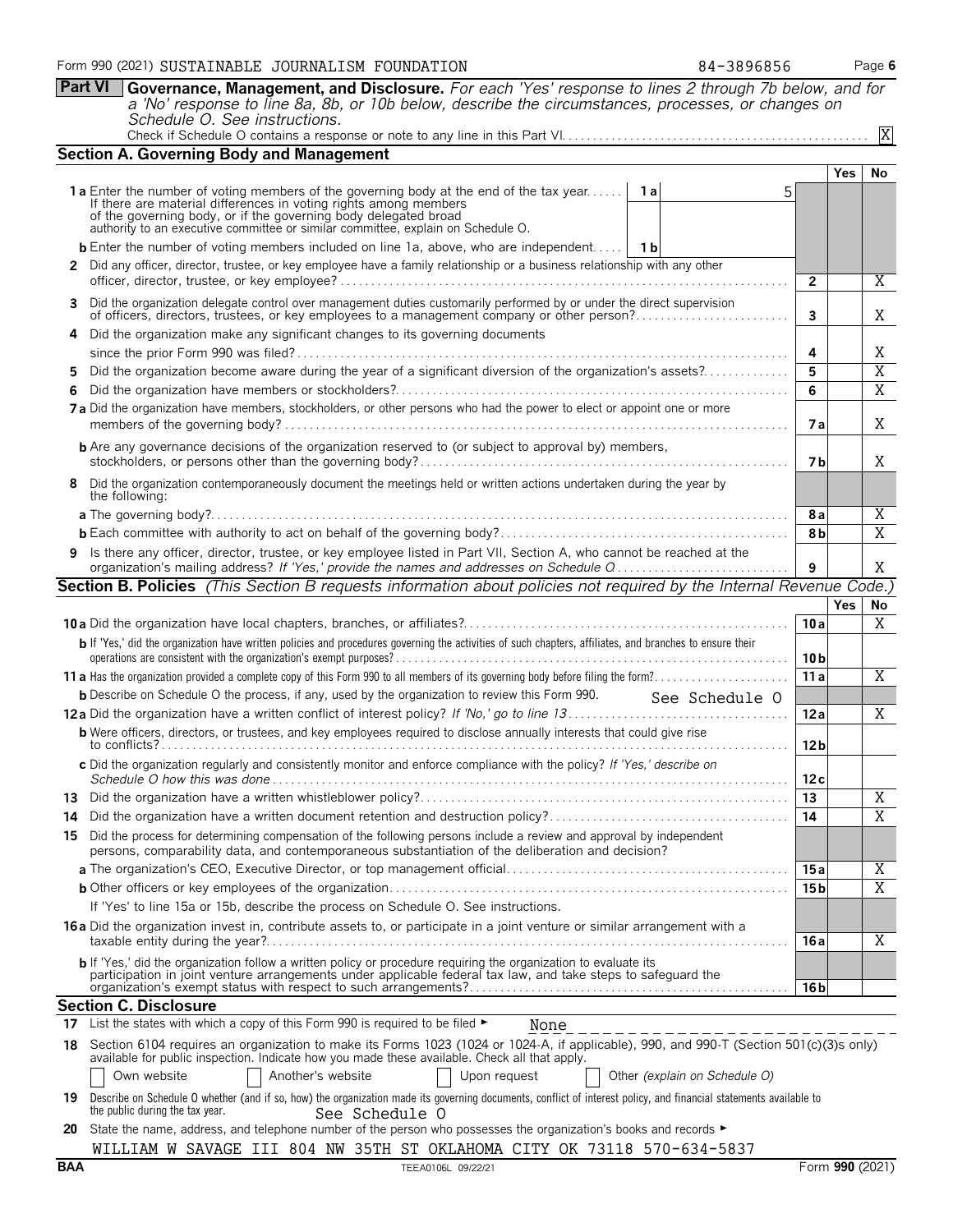|                          | Form 990 (2021) SUSTAINABLE JOURNALISM FOUNDATION                                                                                  | 84-3896856 | Page 7 |
|--------------------------|------------------------------------------------------------------------------------------------------------------------------------|------------|--------|
| <b>Part VII</b>          | Compensation of Officers, Directors, Trustees, Key Employees, Highest Compensated Employees, and<br><b>Independent Contractors</b> |            |        |
|                          |                                                                                                                                    |            |        |
|                          | Section A. Officers, Directors, Trustees, Key Employees, and Highest Compensated Employees                                         |            |        |
| organization's tax year. | 1 a Complete this table for all persons required to be listed. Report compensation for the calendar year ending with or within the |            |        |

? List all of the organization's **current** officers, directors, trustees (whether individuals or organizations), regardless of amount of compensation. Enter -0- in columns (D), (E), and (F) if no compensation was paid.

? List all of the organization's **current** key employees, if any. See the instructions for definition of 'key employee.'

? List the organization's five **current** highest compensated employees (other than an officer, director, trustee, or key employee) who received reportable compensation (box 5 of Form W-2, Form 1099-MISC, and/or box 1 of Form 1099-NEC) of more than \$100,000 from the organization and any related organizations.

? List all of the organization's **former** officers, key employees, and highest compensated employees who received more than \$100,000 of reportable compensation from the organization and any related organizations.

? List all of the organization's **former directors or trustees** that received, in the capacity as a former director or trustee of the

organization, more than \$10,000 of reportable compensation from the organization and any related organizations.

See the instructions for the order in which to list the persons above.

Check this box if neither the organization nor any related organization compensated any current officer, director, or trustee.

|                                 |                                                                                                                                               | (C) |                       |         |                   |                                                                                        |        |                                                            |                                                       |                                                                       |
|---------------------------------|-----------------------------------------------------------------------------------------------------------------------------------------------|-----|-----------------------|---------|-------------------|----------------------------------------------------------------------------------------|--------|------------------------------------------------------------|-------------------------------------------------------|-----------------------------------------------------------------------|
| (A)<br>Name and title           |                                                                                                                                               |     |                       |         | director/trustee) | Position (do not check more<br>than one box, unless person<br>is both an officer and a |        | (D)<br>Reportable<br>compensation from<br>the organization | (F)<br>Estimated amount<br>of other                   |                                                                       |
|                                 | per<br>per<br>(list any Graph<br>hours for detailed<br>hours for related<br>organiza-<br>tions<br>below<br>dotted<br>line)<br>(line)<br>line) |     | Institutional trustee | Officer | Key employee      | Highest compensated<br>employee                                                        | Former | (W-2/1099-<br>MISC/1099-NEC)                               | related organizations<br>(W-2/1099-<br>MISC/1099-NEC) | compensation from<br>the organization<br>and related<br>organizations |
| (1) WILLIAM W SAVAGE III        | 40                                                                                                                                            |     |                       |         |                   |                                                                                        |        |                                                            |                                                       |                                                                       |
| President<br>(2) HOSSEIN DABIRI | 0<br>$\boldsymbol{0}$                                                                                                                         |     |                       | X       |                   |                                                                                        |        | 46,700                                                     | 0.                                                    | 0.                                                                    |
| Trustee                         | 0                                                                                                                                             | X   |                       |         |                   |                                                                                        |        | 0                                                          | 0.                                                    | $\boldsymbol{0}$ .                                                    |
| (3) VICTORIA STILL              | $\boldsymbol{0}$                                                                                                                              |     |                       |         |                   |                                                                                        |        |                                                            |                                                       |                                                                       |
| Trustee                         | 0                                                                                                                                             | X   |                       |         |                   |                                                                                        |        | 0                                                          | 0.                                                    | $\boldsymbol{0}$ .                                                    |
| (4) MICHAEL DUNCAN              | $\overline{0}$                                                                                                                                |     |                       |         |                   |                                                                                        |        |                                                            |                                                       |                                                                       |
| Secretary                       | $\mathbf 0$                                                                                                                                   |     |                       | Χ       |                   |                                                                                        |        | 0                                                          | 0.                                                    | 0.                                                                    |
| (5) JIM QUILLEN<br>Treasurer    | $\boldsymbol{0}$<br>$\mathbf{0}$                                                                                                              |     |                       | X       |                   |                                                                                        |        | 0                                                          | 0.                                                    | 0.                                                                    |
| (6)                             |                                                                                                                                               |     |                       |         |                   |                                                                                        |        |                                                            |                                                       |                                                                       |
| (7)                             |                                                                                                                                               |     |                       |         |                   |                                                                                        |        |                                                            |                                                       |                                                                       |
| (8)                             |                                                                                                                                               |     |                       |         |                   |                                                                                        |        |                                                            |                                                       |                                                                       |
| (9)                             |                                                                                                                                               |     |                       |         |                   |                                                                                        |        |                                                            |                                                       |                                                                       |
| (10)                            |                                                                                                                                               |     |                       |         |                   |                                                                                        |        |                                                            |                                                       |                                                                       |
| (11)                            |                                                                                                                                               |     |                       |         |                   |                                                                                        |        |                                                            |                                                       |                                                                       |
| (12)                            |                                                                                                                                               |     |                       |         |                   |                                                                                        |        |                                                            |                                                       |                                                                       |
| (13)                            |                                                                                                                                               |     |                       |         |                   |                                                                                        |        |                                                            |                                                       |                                                                       |
| (14)                            |                                                                                                                                               |     |                       |         |                   |                                                                                        |        |                                                            |                                                       |                                                                       |
| <b>BAA</b>                      | TEEA0107L 09/22/21                                                                                                                            |     |                       |         |                   |                                                                                        |        |                                                            |                                                       | Form 990 (2021)                                                       |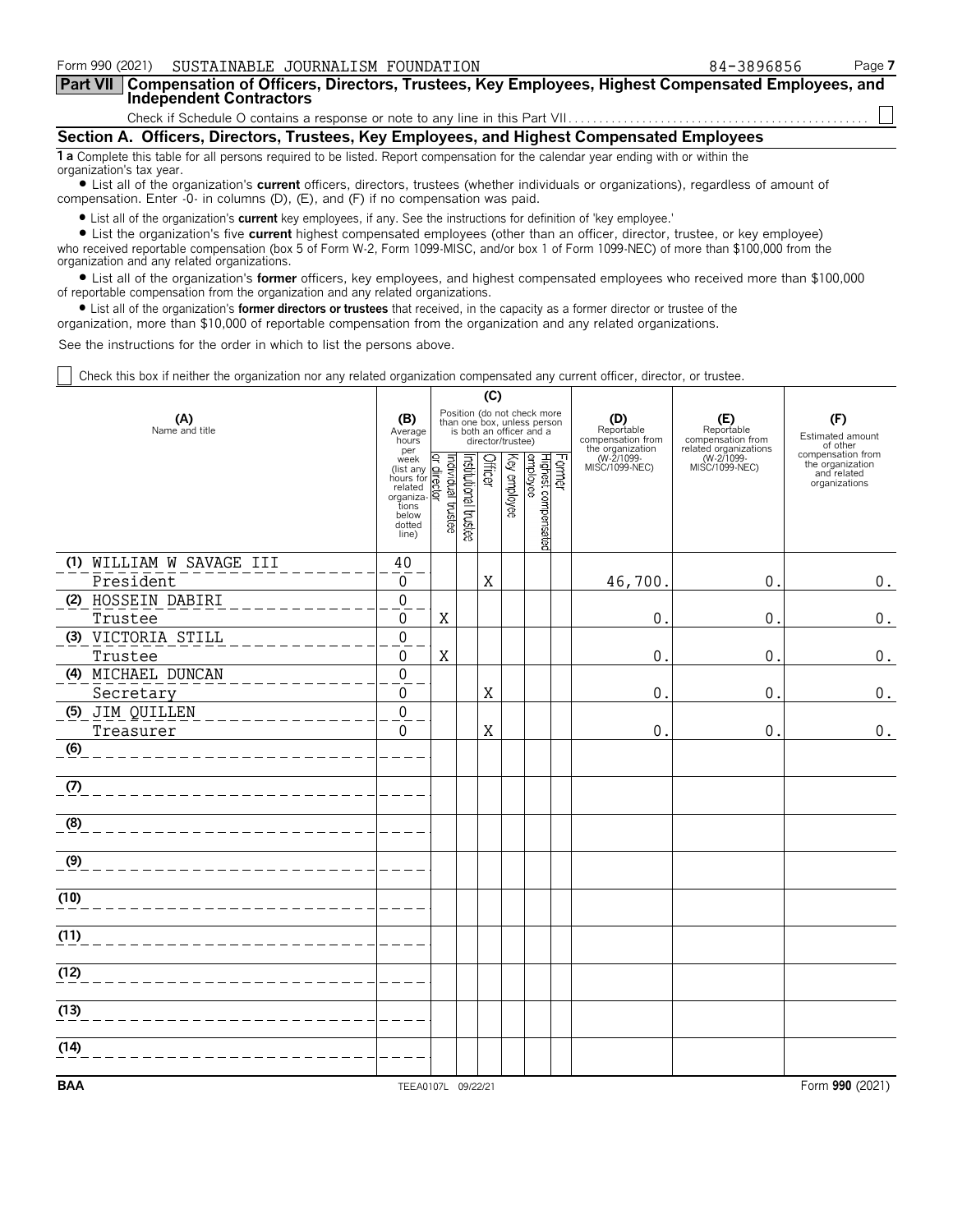#### Form 990 (2021) SUSTAINABLE JOURNALISM FOUNDATION 84-3896856 Page **8**

| 84-3896856 |  |
|------------|--|
|            |  |

|            | Part VII Section A. Officers, Directors, Trustees, Key Employees, and Highest Compensated Employees (continued)                                                                                                                                            |                                                                                                      |                                     |                      |         |              |                                 |        |                                            |                                                          |                                                  |
|------------|------------------------------------------------------------------------------------------------------------------------------------------------------------------------------------------------------------------------------------------------------------|------------------------------------------------------------------------------------------------------|-------------------------------------|----------------------|---------|--------------|---------------------------------|--------|--------------------------------------------|----------------------------------------------------------|--------------------------------------------------|
|            |                                                                                                                                                                                                                                                            | (B)                                                                                                  |                                     |                      | (C)     |              |                                 |        |                                            |                                                          |                                                  |
|            | Position<br>(D)<br>(E)<br>(A)<br>(do not check more than one<br>Average<br>box, unless person is both an<br>hours<br>Reportable<br>Reportable<br>Name and title<br>officer and a director/trustee)<br>per<br>compensation from<br>week<br>the organization |                                                                                                      |                                     |                      |         |              |                                 |        | compensation from<br>related organizations | (F)<br>Estimated amount<br>of other<br>compensation from |                                                  |
|            |                                                                                                                                                                                                                                                            | (list any<br>hours <sup>-</sup><br>for<br>related<br>organiza<br>- tions<br>below<br>dotted<br>line) | Individual trustee<br>Q,<br>irector | nstitutional trustee | Officer | Key employee | Highest compensated<br>employee | Former | (W-2/1099-<br>MISC/1099-NEC)               | (W-2/1099-<br>MISC/1099-NEC)                             | the organization<br>and related<br>organizations |
| (15)       |                                                                                                                                                                                                                                                            |                                                                                                      |                                     |                      |         |              |                                 |        |                                            |                                                          |                                                  |
| (16)       |                                                                                                                                                                                                                                                            |                                                                                                      |                                     |                      |         |              |                                 |        |                                            |                                                          |                                                  |
| (17)       |                                                                                                                                                                                                                                                            |                                                                                                      |                                     |                      |         |              |                                 |        |                                            |                                                          |                                                  |
| (18)       |                                                                                                                                                                                                                                                            |                                                                                                      |                                     |                      |         |              |                                 |        |                                            |                                                          |                                                  |
| (19)       |                                                                                                                                                                                                                                                            |                                                                                                      |                                     |                      |         |              |                                 |        |                                            |                                                          |                                                  |
| (20)       |                                                                                                                                                                                                                                                            |                                                                                                      |                                     |                      |         |              |                                 |        |                                            |                                                          |                                                  |
| (21)       |                                                                                                                                                                                                                                                            |                                                                                                      |                                     |                      |         |              |                                 |        |                                            |                                                          |                                                  |
| (22)       |                                                                                                                                                                                                                                                            |                                                                                                      |                                     |                      |         |              |                                 |        |                                            |                                                          |                                                  |
| (23)       |                                                                                                                                                                                                                                                            |                                                                                                      |                                     |                      |         |              |                                 |        |                                            |                                                          |                                                  |
| (24)       |                                                                                                                                                                                                                                                            |                                                                                                      |                                     |                      |         |              |                                 |        |                                            |                                                          |                                                  |
| (25)       |                                                                                                                                                                                                                                                            |                                                                                                      |                                     |                      |         |              |                                 |        |                                            |                                                          |                                                  |
|            | 1 b Subtotal.                                                                                                                                                                                                                                              |                                                                                                      |                                     |                      |         |              |                                 |        | 46,700.                                    | 0.                                                       | $0$ .                                            |
|            |                                                                                                                                                                                                                                                            |                                                                                                      |                                     |                      |         |              |                                 |        | $0$ .                                      | 0.                                                       | $0$ .                                            |
|            |                                                                                                                                                                                                                                                            |                                                                                                      |                                     |                      |         |              |                                 |        | 46,700.                                    | 0.                                                       | $0$ .                                            |
|            | 2 Total number of individuals (including but not limited to those listed above) who received more than \$100,000 of reportable compensation<br>from the organization $\blacktriangleright$<br>0                                                            |                                                                                                      |                                     |                      |         |              |                                 |        |                                            |                                                          |                                                  |
| 3          | Did the organization list any <b>former</b> officer, director, trustee, key employee, or highest compensated employee                                                                                                                                      |                                                                                                      |                                     |                      |         |              |                                 |        |                                            |                                                          | Yes<br>No<br>$\mathbf{3}$<br>X                   |
| 4          | For any individual listed on line 1a, is the sum of reportable compensation and other compensation from<br>the organization and related organizations greater than \$150,000? If 'Yes,' complete Schedule J for                                            |                                                                                                      |                                     |                      |         |              |                                 |        |                                            |                                                          | 4                                                |
| 5          | Did any person listed on line 1a receive or accrue compensation from any unrelated organization or individual                                                                                                                                              |                                                                                                      |                                     |                      |         |              |                                 |        |                                            |                                                          | Χ<br>5<br>X                                      |
|            | <b>Section B. Independent Contractors</b>                                                                                                                                                                                                                  |                                                                                                      |                                     |                      |         |              |                                 |        |                                            |                                                          |                                                  |
| ı.         | Complete this table for your five highest compensated independent contractors that received more than \$100,000 of<br>compensation from the organization. Report compensation for the calendar year ending with or within the organization's tax year.     |                                                                                                      |                                     |                      |         |              |                                 |        |                                            |                                                          |                                                  |
|            | (A)<br>Name and business address                                                                                                                                                                                                                           |                                                                                                      |                                     |                      |         |              |                                 |        | (B)<br>Description of services             |                                                          | (C)<br>Compensation                              |
|            |                                                                                                                                                                                                                                                            |                                                                                                      |                                     |                      |         |              |                                 |        |                                            |                                                          |                                                  |
|            |                                                                                                                                                                                                                                                            |                                                                                                      |                                     |                      |         |              |                                 |        |                                            |                                                          |                                                  |
|            | 2 Total number of independent contractors (including but not limited to those listed above) who received more than                                                                                                                                         |                                                                                                      |                                     |                      |         |              |                                 |        |                                            |                                                          |                                                  |
| <b>BAA</b> | \$100,000 of compensation from the organization $\blacktriangleright$ 0                                                                                                                                                                                    |                                                                                                      | TEEA0108L 09/22/21                  |                      |         |              |                                 |        |                                            |                                                          | Form 990 (2021)                                  |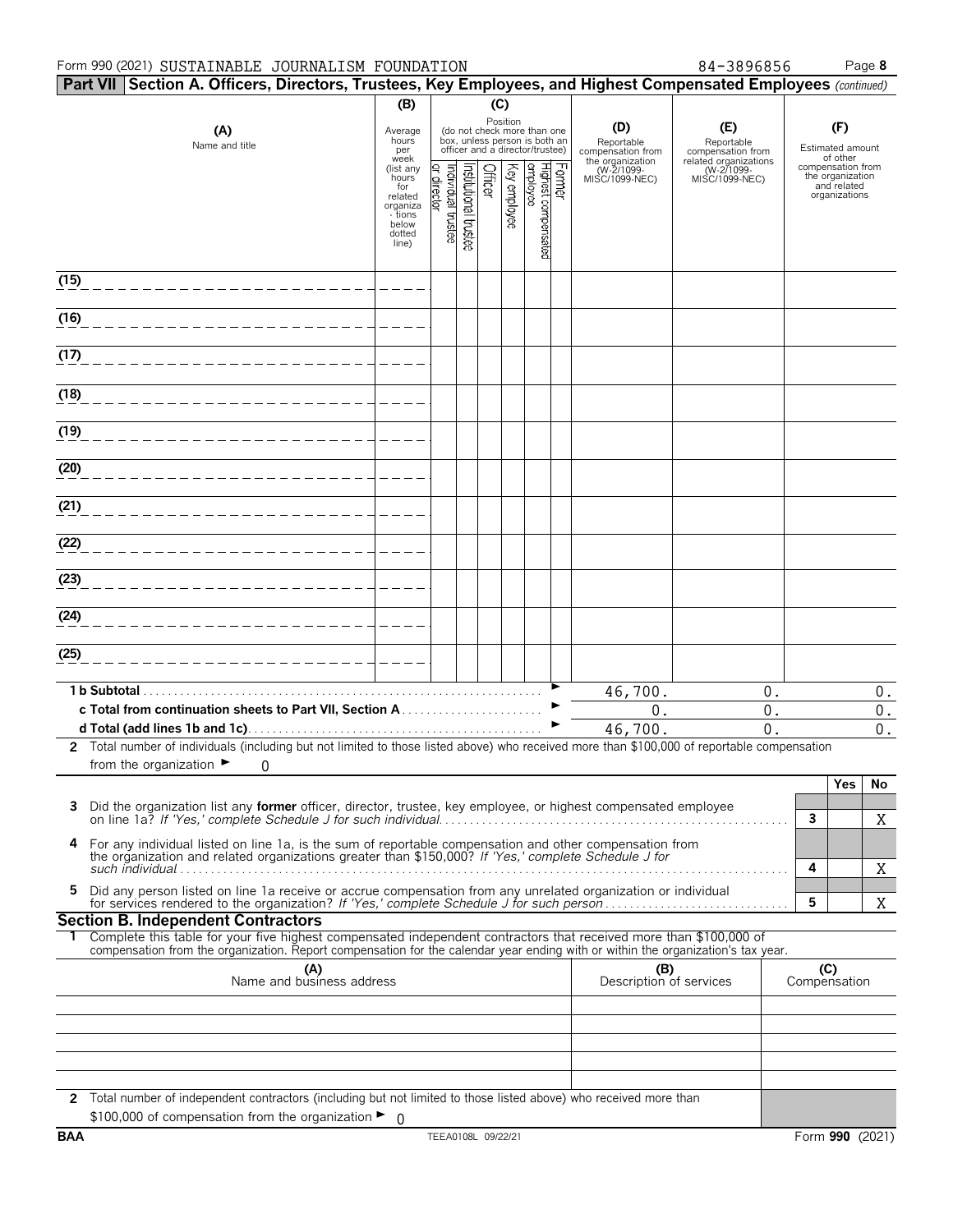#### Form 990 (2021) SUSTAINABLE JOURNALISM FOUNDATION 84-3896856 Page **9**

#### **Part VIII Statement of Revenue**

|                                                            |                                |                                                                                                      |                |                       | (A)<br>Total revenue | (B)<br>Related or<br>exempt<br>function<br>revenue | (C)<br>Unrelated<br>business<br>revenue | (D)<br>Revenue<br>excluded from tax<br>under sections<br>512-514 |
|------------------------------------------------------------|--------------------------------|------------------------------------------------------------------------------------------------------|----------------|-----------------------|----------------------|----------------------------------------------------|-----------------------------------------|------------------------------------------------------------------|
|                                                            |                                | 1a Federated campaigns                                                                               | 1a             |                       |                      |                                                    |                                         |                                                                  |
| Contributions, Gifts, Grants,<br>and Other Similar Amounts |                                | <b>b</b> Membership dues                                                                             | 1 <sub>b</sub> |                       |                      |                                                    |                                         |                                                                  |
|                                                            |                                | c Fundraising events                                                                                 | 1 <sub>c</sub> |                       |                      |                                                    |                                         |                                                                  |
|                                                            |                                | d Related organizations                                                                              | 1 <sub>d</sub> |                       |                      |                                                    |                                         |                                                                  |
|                                                            |                                | <b>e</b> Government grants (contributions) $\ldots$<br>f All other contributions, gifts, grants, and | 1e             |                       |                      |                                                    |                                         |                                                                  |
|                                                            |                                | similar amounts not included above                                                                   | 1f             | 355,895.              |                      |                                                    |                                         |                                                                  |
|                                                            |                                | g Noncash contributions included in                                                                  | 1 <sub>g</sub> |                       |                      |                                                    |                                         |                                                                  |
|                                                            |                                |                                                                                                      |                | $\blacktriangleright$ | 355,895.             |                                                    |                                         |                                                                  |
|                                                            |                                |                                                                                                      |                | <b>Business Code</b>  |                      |                                                    |                                         |                                                                  |
| Program Service Revenue                                    | 2a                             |                                                                                                      |                |                       |                      |                                                    |                                         |                                                                  |
|                                                            | b                              |                                                                                                      |                |                       |                      |                                                    |                                         |                                                                  |
|                                                            |                                |                                                                                                      |                |                       |                      |                                                    |                                         |                                                                  |
|                                                            |                                |                                                                                                      |                |                       |                      |                                                    |                                         |                                                                  |
|                                                            |                                |                                                                                                      |                |                       |                      |                                                    |                                         |                                                                  |
|                                                            |                                | f All other program service revenue                                                                  |                | $\blacktriangleright$ |                      |                                                    |                                         |                                                                  |
|                                                            |                                |                                                                                                      |                |                       |                      |                                                    |                                         |                                                                  |
|                                                            | 3                              | Investment income (including dividends, interest, and                                                |                |                       | 11.                  | 11.                                                |                                         |                                                                  |
|                                                            | 4                              | Income from investment of tax-exempt bond proceeds ▶                                                 |                |                       |                      |                                                    |                                         |                                                                  |
|                                                            | 5                              |                                                                                                      |                |                       |                      |                                                    |                                         |                                                                  |
|                                                            |                                | (i) Real                                                                                             |                | (ii) Personal         |                      |                                                    |                                         |                                                                  |
|                                                            |                                | 6a Gross rents $\vert$ 6a                                                                            |                |                       |                      |                                                    |                                         |                                                                  |
|                                                            |                                | <b>b</b> Less: rental expenses<br>6 <sub>b</sub>                                                     |                |                       |                      |                                                    |                                         |                                                                  |
|                                                            |                                | <b>c</b> Rental income or (loss) $6c$                                                                |                | $\blacktriangleright$ |                      |                                                    |                                         |                                                                  |
|                                                            |                                | (i) Securities                                                                                       |                | (ii) Other            |                      |                                                    |                                         |                                                                  |
|                                                            |                                | 7 a Gross amount from<br>sales of assets                                                             |                |                       |                      |                                                    |                                         |                                                                  |
|                                                            |                                | 7а<br>other than inventory<br><b>b</b> Less: cost or other basis                                     |                |                       |                      |                                                    |                                         |                                                                  |
|                                                            |                                | and sales expenses<br>7b                                                                             |                |                       |                      |                                                    |                                         |                                                                  |
|                                                            |                                | 7c <br><b>c</b> Gain or (loss) $\ldots$                                                              |                |                       |                      |                                                    |                                         |                                                                  |
|                                                            |                                |                                                                                                      |                |                       |                      |                                                    |                                         |                                                                  |
| ٥                                                          |                                | 8 a Gross income from fundraising events                                                             |                |                       |                      |                                                    |                                         |                                                                  |
|                                                            |                                | (not including $\sharp$<br>of contributions reported on line 1c).                                    |                |                       |                      |                                                    |                                         |                                                                  |
|                                                            |                                | See Part IV, line 18                                                                                 | 8а             |                       |                      |                                                    |                                         |                                                                  |
| Other Revenu                                               |                                | <b>b</b> Less: direct expenses                                                                       | 8b             |                       |                      |                                                    |                                         |                                                                  |
|                                                            |                                | c Net income or (loss) from fundraising events                                                       |                |                       |                      |                                                    |                                         |                                                                  |
|                                                            |                                | 9 a Gross income from gaming activities.                                                             |                |                       |                      |                                                    |                                         |                                                                  |
|                                                            |                                | See Part IV, line 19.                                                                                | 9а             |                       |                      |                                                    |                                         |                                                                  |
|                                                            |                                | <b>b</b> Less: direct expenses                                                                       | 9 <sub>b</sub> |                       |                      |                                                    |                                         |                                                                  |
|                                                            |                                | c Net income or (loss) from gaming activities                                                        |                | ►                     |                      |                                                    |                                         |                                                                  |
|                                                            |                                | <b>10a</b> Gross sales of inventory, less<br>returns and allowances.                                 | 10al           |                       |                      |                                                    |                                         |                                                                  |
|                                                            |                                | <b>b</b> Less: cost of goods sold                                                                    | 10b            |                       |                      |                                                    |                                         |                                                                  |
|                                                            |                                | c Net income or (loss) from sales of inventory                                                       |                |                       |                      |                                                    |                                         |                                                                  |
|                                                            |                                |                                                                                                      |                | <b>Business Code</b>  |                      |                                                    |                                         |                                                                  |
|                                                            | Revenue<br>$\alpha$ o $\alpha$ |                                                                                                      |                |                       |                      |                                                    |                                         |                                                                  |
|                                                            |                                |                                                                                                      |                |                       |                      |                                                    |                                         |                                                                  |
|                                                            |                                | d All other revenue                                                                                  |                |                       |                      |                                                    |                                         |                                                                  |
| Miscellaneous                                              |                                |                                                                                                      |                | ٠                     |                      |                                                    |                                         |                                                                  |
|                                                            | 12                             | Total revenue. See instructions                                                                      |                |                       | 355,906.             | 11                                                 | $\Omega$                                | $0$ .                                                            |
|                                                            |                                |                                                                                                      |                |                       |                      |                                                    |                                         |                                                                  |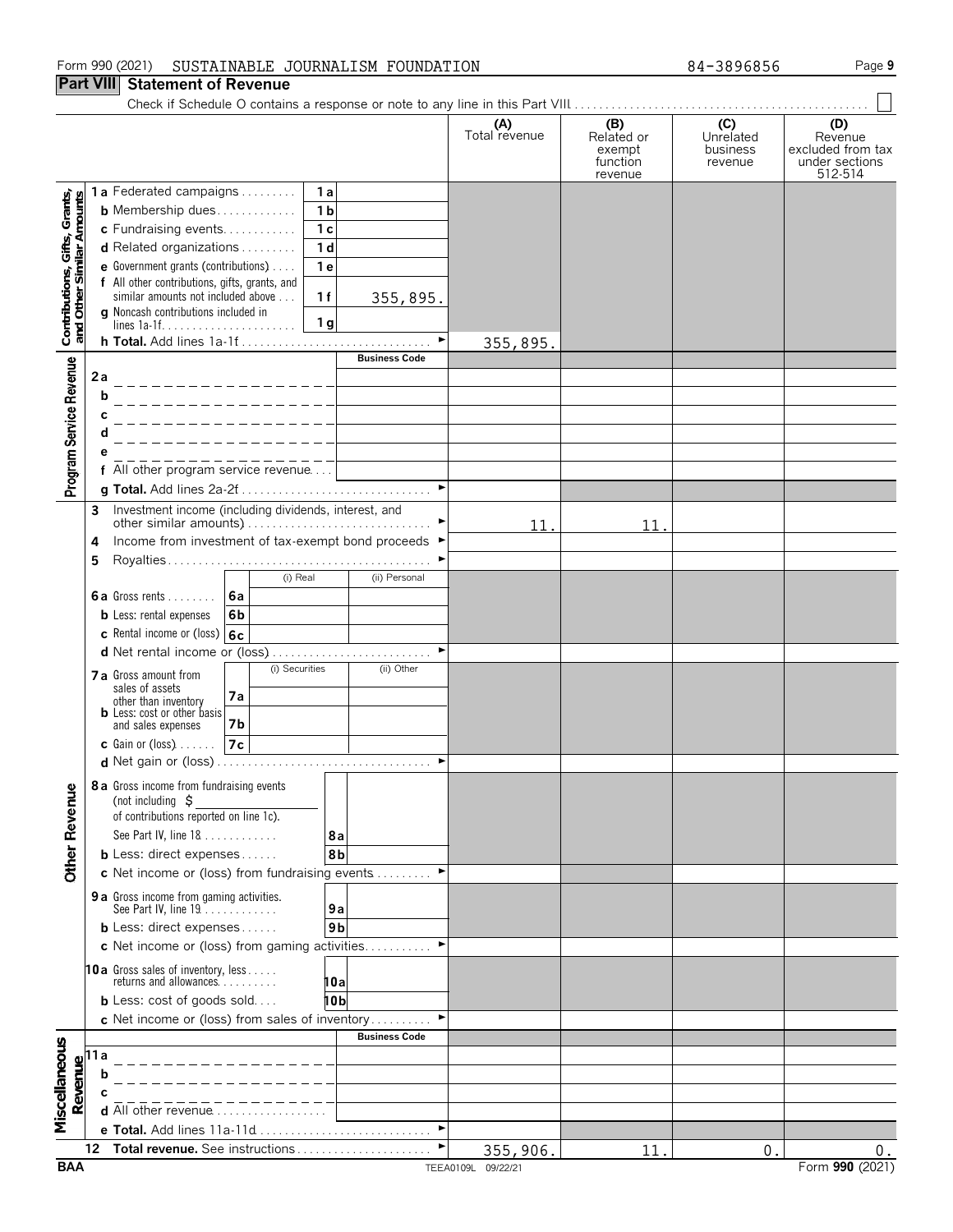#### Form 990 (2021) SUSTAINABLE JOURNALISM FOUNDATION 84-3896856 Page 1**0 Part IX | Statement of Functional Expenses**

#### *Section 501(c)(3) and 501(c)(4) organizations must complete all columns. All other organizations must complete column (A).* Check if Schedule O contains a response or note to any line in this Part IX. . . . . . . . . . . . . . . . . . . . . . . . . . . . . . . . . . . . . . . . . . . **Do not include amounts reported on lines**<br> **C)** (D)<br> **C)** (D)<br> **C)** (D)<br> **C)** (D)<br>
Program service Management and Fundraising<br>
expenses<br>
expenses<br>
expenses<br>
expenses **1** Grants and other assistance to domestic organizations and domestic governments. See Part IV, line 21. . . . . . . . . . . . . . . . . . . . . . . . 2 Grants and other assistance to domestic individuals. See Part IV, line 22. . . . . . . . **3** Grants and other assistance to foreign organizations, foreign governments, and for-eign individuals. See Part IV, lines 15 and 16 **4** Benefits paid to or for members. . . . . . . . . . . . . Compensation of current officers, directors, **<sup>5</sup>** trustees, and key employees. . . . . . . . . . . . . . . . Compensation not included above to **<sup>6</sup>** disqualified persons (as defined under section 4958(f)(1)) and persons described in section 4958(c)(3)(B). . . . . . . . . . . . . . . . . . . . **7** Other salaries and wages................. Pension plan accruals and contributions **<sup>8</sup>** (include section 401(k) and 403(b) employer contributions) . . . . . . . . . . **9** Other employee benefits . . . . . . . . **10** Payroll taxes . . . . . . . . . . . . . . . . . . **11** Fees for services (nonemployees): **a** Management . . . . . . . . . . . . . . . . . . . . . . . . . . . . . . **b** Legal. . . . . . . . . . . . . . . . . . . . . . . . . . . . . . . . . . . . . . **c** Accounting. . . . . . . . . . . . . . . . . . . . . . . . . . . . . . . . **d** Lobbying. . . . . . . . . . . . . . . . . . . . . . . . . . . . . . . . . . **e** Professional fundraising services. See Part IV, line 17. . . **f** Investment management fees. . . . . . . . . . . . . . . **g** Other. (If line 11g amount exceeds 10% of line 25, column  $(A)$ , amount, list line 11g expenses on Schedule  $(0, 1, \ldots, 1)$ 12 Advertising and promotion. . . . . . . . . . . . **13** Office expenses . . . . . . . . . . . . . . . . . . **14** Information technology.............. **15** Royalties. . . . . . . . . . . . . . . . . . . . . . . . . . . . . . . . . . **16** Occupancy . . . . . . . . . . . . **17** Travel. . . . . . . . . . . . . . . . . . . . . . . . . . . . . . . . . . . . . **18** Payments of travel or entertainment expenses for any federal, state, or local public officials. . . . . . . . . . . . . . . . . . . . . . . . . . . . . **19** Conferences, conventions, and meetings.... **20** Interest. . . . . . . . . . . . . . . . . . . . . . . . . . . . . . . . . . . . **21** Payments to affiliates. . . . . . . . . . . . . . . . . . . . . . **22** Depreciation, depletion, and amortization. . . . **23** Insurance . . . . . . . . . . . . . . . . . . . . . . . . . . . . . . . . . **24** Other expenses. Itemize expenses not covered above. (List miscellaneous expenses on line 24e. If line 24e amount exceeds 10% of line 25, column (A), amount, list line 24e<br>expenses on Schedule O.) . . . . . . . . . . . . . . . . **a** Contract Labor **b** Supplies **c** Taxes and Licenses **d** Fundraising**e** All other expenses................... **25 Total functional expenses.** Add lines 1 through 24e. . . . **<sup>26</sup> Joint costs.** Complete this line only if the organization reported in column (B) joint costs from a combined educational campaign and fundraising solicitation.<br>Check here  $\blacktriangleright \Box$  if following  $\Box$  if following 46,700. 46,700. 0. 0.  $0.$  0. 0. 0. 0. 184,900. 138,200. 46,700. 19,338. 15,439. 3,899. 1,892. 1,892. 350. 350. 1,584. 1,584. 6,787. 6,787. 1,030. 1,030. 1,192. 1,192. 2,979. 2,979. 54,849. 54,849. 8,245. 8,245. 2,405. 2,405.  $1,299.$  1,299. 2,587. 1,608. 979. 336,137. 277,029. 57,809. 1,299.

SOP 98-2 (ASC 958-720). . . . . . . . . . . .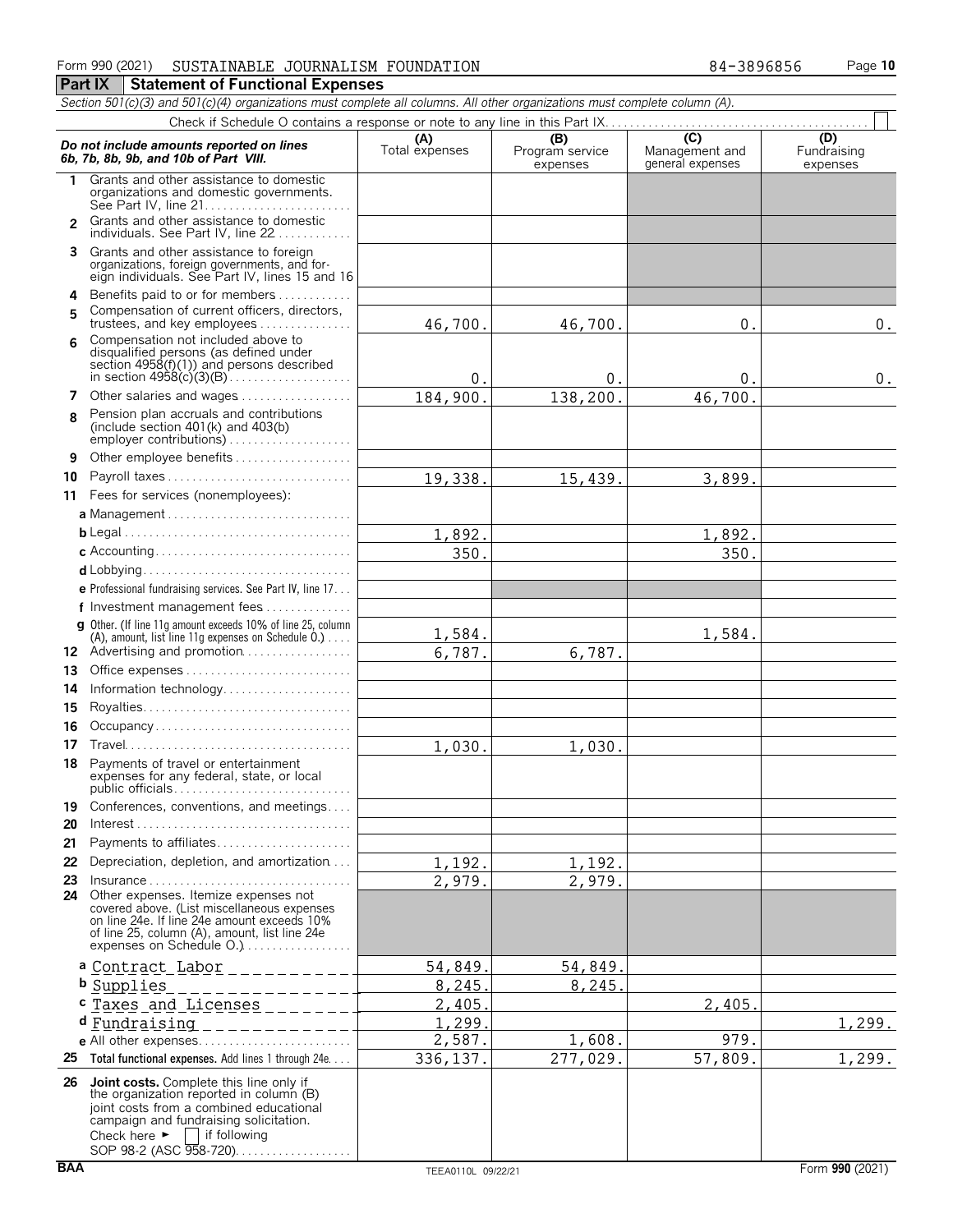#### Form 990 (2021) SUSTAINABLE JOURNALISM FOUNDATION 84-38 96856 Page **11** SUSTAINABLE JOURNALISM FOUNDATION 84-3896856

| -3896856 |  |
|----------|--|
|----------|--|

|                             | <b>Part X</b> | <b>Balance Sheet</b>                                                                                                                                                                                                  |                    |          |                          |              |                    |
|-----------------------------|---------------|-----------------------------------------------------------------------------------------------------------------------------------------------------------------------------------------------------------------------|--------------------|----------|--------------------------|--------------|--------------------|
|                             |               |                                                                                                                                                                                                                       |                    |          |                          |              |                    |
|                             |               |                                                                                                                                                                                                                       |                    |          | (A)<br>Beginning of year |              | (B)<br>End of year |
|                             | 1             |                                                                                                                                                                                                                       |                    |          | 58,069.                  | $\mathbf{1}$ | 57,735.            |
|                             | 2             |                                                                                                                                                                                                                       |                    | 62,585.  | $\mathbf{2}$             | 77,921.      |                    |
|                             | 3             |                                                                                                                                                                                                                       |                    |          | $\overline{\mathbf{3}}$  |              |                    |
|                             | 4             |                                                                                                                                                                                                                       |                    |          |                          | 4            |                    |
|                             | 5             | Loans and other receivables from any current or former officer, director,<br>trustee, key employee, creator or founder, substantial contributor, or 35%<br>controlled entity or family member of any of these persons |                    |          |                          | 5            |                    |
|                             | 6             | Loans and other receivables from other disqualified persons (as defined under<br>section 4958(f)(1)), and persons described in section $4958(c)(3)(B)$                                                                |                    |          |                          | 6            |                    |
|                             | 7             |                                                                                                                                                                                                                       |                    |          |                          | 7            |                    |
|                             | 8             |                                                                                                                                                                                                                       |                    |          |                          | 8            |                    |
| Assets                      | 9             |                                                                                                                                                                                                                       |                    |          |                          | 9            |                    |
|                             |               |                                                                                                                                                                                                                       |                    | 5,959.   |                          |              |                    |
|                             |               |                                                                                                                                                                                                                       |                    | 1,192.   |                          | 10c          | 4,767.             |
|                             | 11            |                                                                                                                                                                                                                       |                    |          |                          | 11           |                    |
|                             | 12            |                                                                                                                                                                                                                       |                    |          |                          | 12           |                    |
|                             | 13            | Investments – program-related. See Part IV, line 11                                                                                                                                                                   |                    |          |                          | 13           |                    |
|                             | 14            |                                                                                                                                                                                                                       |                    |          |                          | 14           |                    |
|                             | 15            |                                                                                                                                                                                                                       |                    |          |                          | 15           |                    |
|                             | 16            |                                                                                                                                                                                                                       |                    |          | 120,654.                 | 16           | 140,423.           |
|                             | 17            |                                                                                                                                                                                                                       |                    |          |                          | 17           |                    |
|                             | 18            |                                                                                                                                                                                                                       |                    |          |                          | 18           |                    |
|                             | 19            |                                                                                                                                                                                                                       |                    |          |                          | 19           |                    |
|                             | 20            |                                                                                                                                                                                                                       |                    |          |                          | 20           |                    |
|                             | 21            | Escrow or custodial account liability. Complete Part IV of Schedule D.                                                                                                                                                |                    |          |                          | 21           |                    |
| Liabilities                 | 22            | Loans and other payables to any current or former officer, director, trustee,<br>key employee, creator or founder, substantial contributor, or 35%<br>controlled entity or family member of any of these persons      |                    |          |                          | 22           |                    |
|                             | 23            | Secured mortgages and notes payable to unrelated third parties                                                                                                                                                        |                    |          |                          | 23           |                    |
|                             | 24            | Unsecured notes and loans payable to unrelated third parties                                                                                                                                                          |                    |          |                          | 24           |                    |
|                             | 25            | Other liabilities (including federal income tax, payables to related third parties, and other liabilities not included on lines 17-24). Complete Part X of Schedule D.                                                |                    |          |                          | 25           |                    |
|                             | 26            |                                                                                                                                                                                                                       |                    |          | $\theta$ .               | 26           | $0$ .              |
|                             |               | Organizations that follow FASB ASC 958, check here ►<br>and complete lines 27, 28, 32, and 33.                                                                                                                        |                    |          |                          |              |                    |
|                             | 27            |                                                                                                                                                                                                                       |                    |          |                          | 27           |                    |
|                             | 28            |                                                                                                                                                                                                                       |                    |          |                          | 28           |                    |
| Net Assets or Fund Balances |               | Organizations that do not follow FASB ASC 958, check here ►<br>and complete lines 29 through 33.                                                                                                                      |                    | X        |                          |              |                    |
|                             | 29            |                                                                                                                                                                                                                       |                    | 120,654. | 29                       | 140, 423.    |                    |
|                             | 30            | Paid-in or capital surplus, or land, building, or equipment fund                                                                                                                                                      |                    |          |                          | 30           |                    |
|                             | 31            | Retained earnings, endowment, accumulated income, or other funds                                                                                                                                                      |                    |          |                          | 31           |                    |
|                             | 32            |                                                                                                                                                                                                                       |                    |          | 120,654.                 | 32           | 140, 423.          |
|                             | 33            |                                                                                                                                                                                                                       |                    |          | 120,654.                 | 33           | 140,423.           |
| <b>BAA</b>                  |               |                                                                                                                                                                                                                       | TEEA0111L 09/22/21 |          |                          |              | Form 990 (2021)    |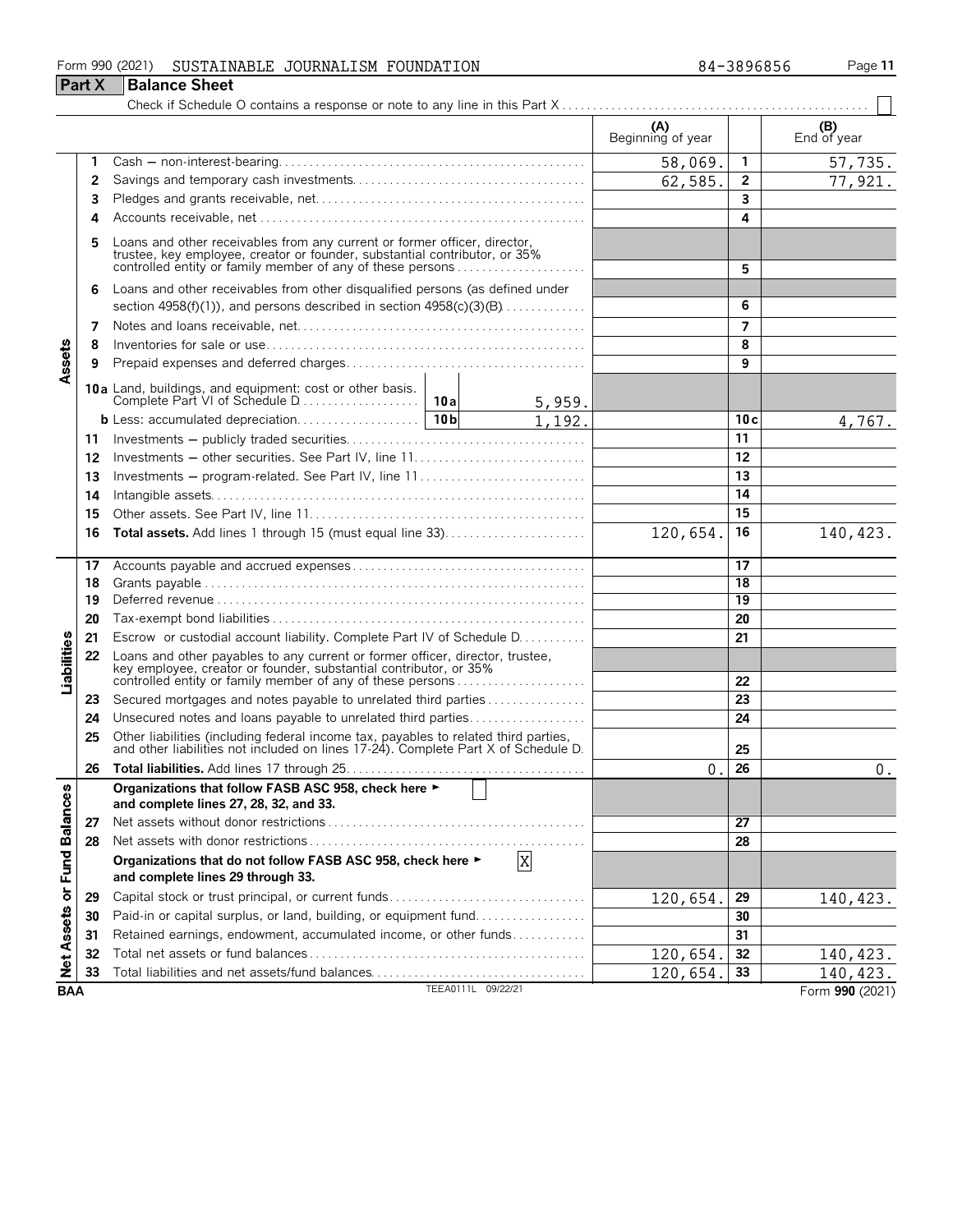|            | Form 990 (2021)<br>SUSTAINABLE JOURNALISM FOUNDATION                                                                                                                                                                                    | 84-3896856     |                | Page 12         |
|------------|-----------------------------------------------------------------------------------------------------------------------------------------------------------------------------------------------------------------------------------------|----------------|----------------|-----------------|
|            | <b>Part XI</b><br><b>Reconciliation of Net Assets</b>                                                                                                                                                                                   |                |                |                 |
|            |                                                                                                                                                                                                                                         |                |                |                 |
| 1          |                                                                                                                                                                                                                                         | $\overline{1}$ |                | 355,906.        |
| 2          |                                                                                                                                                                                                                                         | $\overline{2}$ |                | 336, 137.       |
| 3          |                                                                                                                                                                                                                                         | $\overline{3}$ |                | 19,769.         |
| 4          | Net assets or fund balances at beginning of year (must equal Part X, line 32, column (A))                                                                                                                                               | 4              |                | 120,654.        |
| 5          |                                                                                                                                                                                                                                         | 5              |                |                 |
| 6          |                                                                                                                                                                                                                                         | 6              |                |                 |
| 7          |                                                                                                                                                                                                                                         | $\overline{7}$ |                |                 |
| 8          |                                                                                                                                                                                                                                         | 8              |                |                 |
| 9          |                                                                                                                                                                                                                                         | 9              |                | $0$ .           |
| 10         | Net assets or fund balances at end of year. Combine lines 3 through 9 (must equal Part X, line 32,                                                                                                                                      |                |                |                 |
|            |                                                                                                                                                                                                                                         | 10             |                | 140,423.        |
|            | <b>Part XII Financial Statements and Reporting</b>                                                                                                                                                                                      |                |                |                 |
|            |                                                                                                                                                                                                                                         |                |                |                 |
|            |                                                                                                                                                                                                                                         |                |                | Yes.<br>No      |
|            | 1 Accounting method used to prepare the Form 990: $X$ Cash<br><b>Accrual</b><br>Other                                                                                                                                                   |                |                |                 |
|            | If the organization changed its method of accounting from a prior year or checked 'Other,' explain<br>on Schedule O.                                                                                                                    |                |                |                 |
|            | 2a Were the organization's financial statements compiled or reviewed by an independent accountant?                                                                                                                                      |                | 2a             | X               |
|            | If 'Yes,' check a box below to indicate whether the financial statements for the year were compiled or reviewed on a<br>separate basis, consolidated basis, or both:                                                                    |                |                |                 |
|            | Consolidated basis<br>Separate basis<br>Both consolidated and separate basis                                                                                                                                                            |                |                |                 |
|            | <b>b</b> Were the organization's financial statements audited by an independent accountant?                                                                                                                                             |                | 2 <sub>b</sub> | X               |
|            | If 'Yes,' check a box below to indicate whether the financial statements for the year were audited on a separate<br>basis, consolidated basis, or both:<br>Consolidated basis<br>Both consolidated and separate basis<br>Separate basis |                |                |                 |
|            | c If 'Yes' to line 2a or 2b, does the organization have a committee that assumes responsibility for oversight of the audit,<br>review, or compilation of its financial statements and selection of an independent accountant?           |                | 2c             |                 |
|            | If the organization changed either its oversight process or selection process during the tax year, explain<br>on Schedule O.                                                                                                            |                |                |                 |
|            | 3a As a result of a federal award, was the organization required to undergo an audit or audits as set forth in the Single                                                                                                               |                | 3a             | X               |
|            | b If 'Yes,' did the organization undergo the required audit or audits? If the organization did not undergo the required audit<br>or audits, explain why on Schedule O and describe any steps taken to undergo such audits               |                | 3 <sub>b</sub> |                 |
| <b>BAA</b> | TEEA0112L 09/22/21                                                                                                                                                                                                                      |                |                | Form 990 (2021) |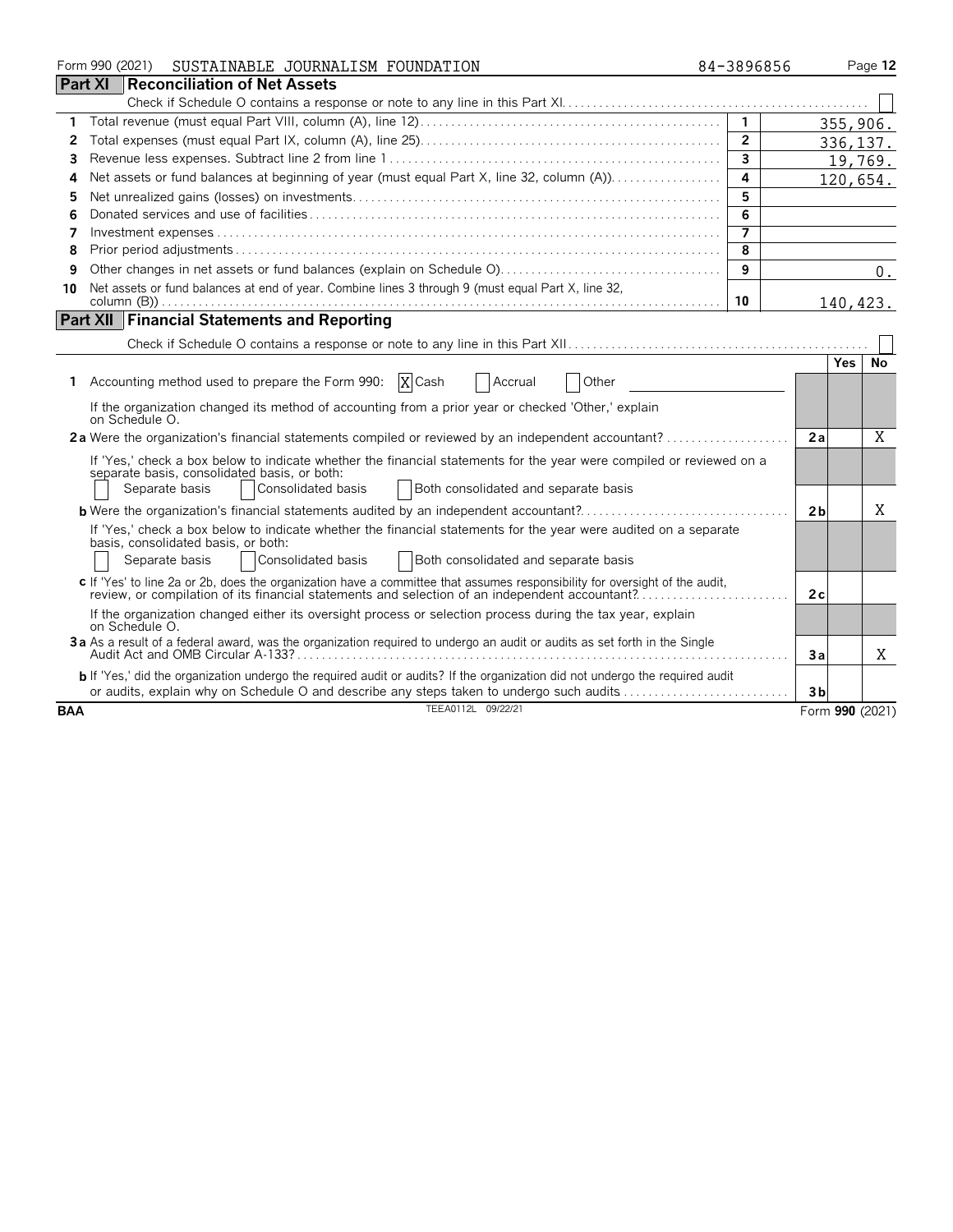| <b>SCHEDULE A</b> |  |
|-------------------|--|
| (Form 990)        |  |

**Total**

# **Public Charity Status and Public Support SUPPORT**

**COMPOUT A**<br>
(Form 990) **Complete if the organization is a section 501(c)(3) organization or a section**<br>
4947(a)(1) nonexempt charitable trust.

| 2021                  |  |
|-----------------------|--|
| <b>Open to Public</b> |  |

|                                    |                                                        |                                               | Attach to Form 990 or Form 990-EZ.                                                            |                                                                                                                                                                                                                                                                                                                                                                                                                    |     |                                                                      |                            |            | <b>Open to Public</b>          |
|------------------------------------|--------------------------------------------------------|-----------------------------------------------|-----------------------------------------------------------------------------------------------|--------------------------------------------------------------------------------------------------------------------------------------------------------------------------------------------------------------------------------------------------------------------------------------------------------------------------------------------------------------------------------------------------------------------|-----|----------------------------------------------------------------------|----------------------------|------------|--------------------------------|
|                                    | Department of the Treasury<br>Internal Revenue Service |                                               | ► Go to www.irs.gov/Form990 for instructions and the latest information.                      |                                                                                                                                                                                                                                                                                                                                                                                                                    |     |                                                                      |                            | Inspection |                                |
|                                    | Name of the organization                               |                                               |                                                                                               |                                                                                                                                                                                                                                                                                                                                                                                                                    |     |                                                                      |                            |            | Employer identification number |
|                                    | SUSTAINABLE JOURNALISM FOUNDATION                      |                                               |                                                                                               |                                                                                                                                                                                                                                                                                                                                                                                                                    |     |                                                                      | 84-3896856                 |            |                                |
| <b>Part I</b>                      |                                                        |                                               |                                                                                               | <b>Reason for Public Charity Status.</b> (All organizations must complete this part.) See instructions.                                                                                                                                                                                                                                                                                                            |     |                                                                      |                            |            |                                |
|                                    |                                                        |                                               |                                                                                               | The organization is not a private foundation because it is: (For lines 1 through 12, check only one box.)                                                                                                                                                                                                                                                                                                          |     |                                                                      |                            |            |                                |
| 1                                  |                                                        |                                               |                                                                                               | A church, convention of churches, or association of churches described in section 170(b)(1)(A)(i).                                                                                                                                                                                                                                                                                                                 |     |                                                                      |                            |            |                                |
| 2<br>3                             |                                                        |                                               |                                                                                               | A school described in section 170(b)(1)(A)(ii). (Attach Schedule E (Form 990).)<br>A hospital or a cooperative hospital service organization described in section 170(b)(1)(A)(iii).                                                                                                                                                                                                                               |     |                                                                      |                            |            |                                |
| 4                                  |                                                        |                                               |                                                                                               | A medical research organization operated in conjunction with a hospital described in section 170(b)(1)(A)(iii). Enter the hospital's                                                                                                                                                                                                                                                                               |     |                                                                      |                            |            |                                |
|                                    | name, city, and state:                                 |                                               |                                                                                               | ------------------------------                                                                                                                                                                                                                                                                                                                                                                                     |     |                                                                      |                            |            |                                |
| 5                                  |                                                        | section 170(b)(1)(A)(iv). (Complete Part II.) |                                                                                               | An organization operated for the benefit of a college or university owned or operated by a governmental unit described in                                                                                                                                                                                                                                                                                          |     |                                                                      |                            |            |                                |
| 6                                  |                                                        |                                               |                                                                                               | A federal, state, or local government or governmental unit described in section 170(b)(1)(A)(v).                                                                                                                                                                                                                                                                                                                   |     |                                                                      |                            |            |                                |
| 7                                  | Χ                                                      |                                               | in section 170(b)(1)(A)(vi). (Complete Part II.)                                              | An organization that normally receives a substantial part of its support from a governmental unit or from the general public described                                                                                                                                                                                                                                                                             |     |                                                                      |                            |            |                                |
| 8                                  |                                                        |                                               |                                                                                               | A community trust described in section 170(b)(1)(A)(vi). (Complete Part II.)                                                                                                                                                                                                                                                                                                                                       |     |                                                                      |                            |            |                                |
| 9                                  | university:                                            |                                               |                                                                                               | An agricultural research organization described in section 170(b)(1)(A)(ix) operated in conjunction with a land-grant college<br>or university or a non-land-grant college of agriculture (see instructions). Enter the name, city, and state of the college or<br>________________________________                                                                                                                |     |                                                                      |                            |            |                                |
| 10                                 |                                                        |                                               | June 30, 1975. See section 509(a)(2). (Complete Part III.)                                    | An organization that normally receives (1) more than 33-1/3% of its support from contributions, membership fees, and gross receipts<br>from activities related to its exempt functions, subject to certain exceptions; and (2) no more than 33-1/3% of its support from gross<br>investment income and unrelated business taxable income (less section 511 tax) from businesses acquired by the organization after |     |                                                                      |                            |            |                                |
| 11                                 |                                                        |                                               |                                                                                               | An organization organized and operated exclusively to test for public safety. See section 509(a)(4).                                                                                                                                                                                                                                                                                                               |     |                                                                      |                            |            |                                |
| 12                                 |                                                        |                                               |                                                                                               | An organization organized and operated exclusively for the benefit of, to perform the functions of, or to carry out the purposes of one<br>or more publicly supported organizations described in section 509(a)(1) or section 509(a)(2). See section 509(a)(3). Check the box on<br>lines 12a through 12d that describes the type of supporting organization and complete lines 12e, 12f, and 12g.                 |     |                                                                      |                            |            |                                |
| а                                  |                                                        | complete Part IV, Sections A and B.           |                                                                                               | Type I. A supporting organization operated, supervised, or controlled by its supported organization(s), typically by giving the supported organization(s) the power to regularly appoint or elect a majority of the directors                                                                                                                                                                                      |     |                                                                      |                            |            |                                |
| b                                  |                                                        | must complete Part IV, Sections A and C.      |                                                                                               | Type II. A supporting organization supervised or controlled in connection with its supported organization(s), by having control or<br>management of the supporting organization vested in the same persons that control or manage the supported organization(s). You                                                                                                                                               |     |                                                                      |                            |            |                                |
| с                                  |                                                        |                                               |                                                                                               | Type III functionally integrated. A supporting organization operated in connection with, and functionally integrated with, its supported organization(s) (see instructions). You must complete Part IV, Sections A, D, and E.                                                                                                                                                                                      |     |                                                                      |                            |            |                                |
| d                                  |                                                        |                                               |                                                                                               | Type III non-functionally integrated. A supporting organization operated in connection with its supported organization(s) that is not<br>functionally integrated. The organization generally must satisfy a distribution requirement and an attentiveness requirement (see<br>instructions). You must complete Part IV, Sections A and D, and Part V.                                                              |     |                                                                      |                            |            |                                |
| е                                  |                                                        |                                               |                                                                                               | Check this box if the organization received a written determination from the IRS that it is a Type I, Type II, Type III functionally<br>integrated, or Type III non-functionally integrated supporting organization.                                                                                                                                                                                               |     |                                                                      |                            |            |                                |
| t                                  |                                                        |                                               |                                                                                               |                                                                                                                                                                                                                                                                                                                                                                                                                    |     |                                                                      |                            |            |                                |
|                                    |                                                        |                                               | <b>q</b> Provide the following information about the supported organization(s).<br>$(ii)$ EIN | (iii) Type of organization                                                                                                                                                                                                                                                                                                                                                                                         |     |                                                                      | (v) Amount of monetary     |            | (vi) Amount of other           |
| (i) Name of supported organization |                                                        |                                               |                                                                                               | (described on lines 1-10<br>above (see instructions))                                                                                                                                                                                                                                                                                                                                                              |     | (iv) Is the<br>organization listed<br>in your governing<br>document? | support (see instructions) |            | support (see instructions)     |
|                                    |                                                        |                                               |                                                                                               |                                                                                                                                                                                                                                                                                                                                                                                                                    | Yes | <b>No</b>                                                            |                            |            |                                |
| (A)                                |                                                        |                                               |                                                                                               |                                                                                                                                                                                                                                                                                                                                                                                                                    |     |                                                                      |                            |            |                                |
| (B)                                |                                                        |                                               |                                                                                               |                                                                                                                                                                                                                                                                                                                                                                                                                    |     |                                                                      |                            |            |                                |
| (C)                                |                                                        |                                               |                                                                                               |                                                                                                                                                                                                                                                                                                                                                                                                                    |     |                                                                      |                            |            |                                |
| (D)                                |                                                        |                                               |                                                                                               |                                                                                                                                                                                                                                                                                                                                                                                                                    |     |                                                                      |                            |            |                                |
| (E)                                |                                                        |                                               |                                                                                               |                                                                                                                                                                                                                                                                                                                                                                                                                    |     |                                                                      |                            |            |                                |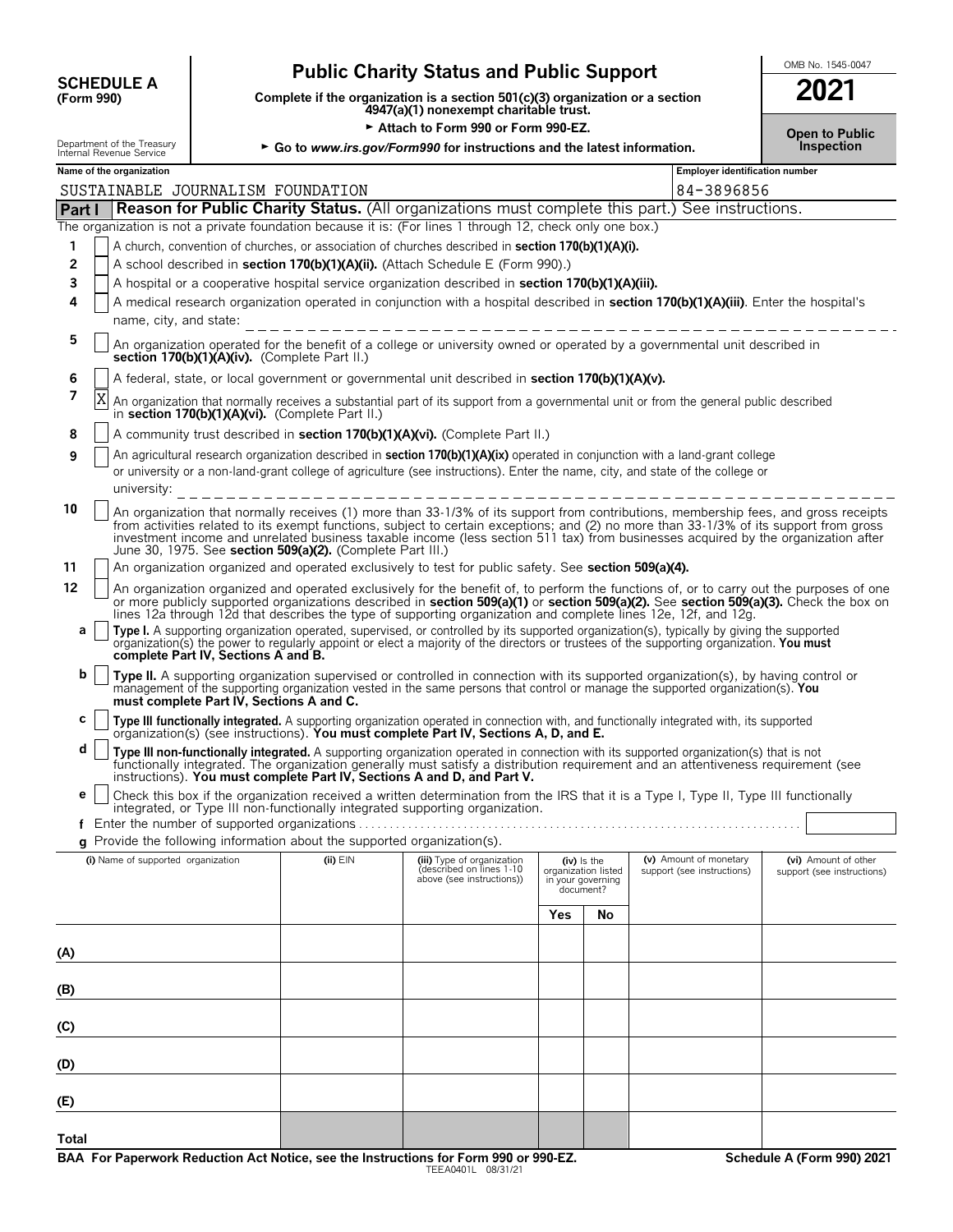### Schedule A (Form 990) 2021 **2012 SUSTAINABLE JOURNALISM FOUNDATION** 84-3896856 Page 2

## **Part II Support Schedule for Organizations Described in Sections 170(b)(1)(A)(iv) and 170(b)(1)(A)(vi)**

(Complete only if you checked the box on line 5, 7, or 8 of Part I or if the organization failed to qualify under Part III. If the organization fails to qualify under the tests listed below, please complete Part III.)

|    | <b>Section A. Public Support</b>                                                                                                                                                                                                                                                                                                                                                                      |            |            |               |            |            |                    |  |  |
|----|-------------------------------------------------------------------------------------------------------------------------------------------------------------------------------------------------------------------------------------------------------------------------------------------------------------------------------------------------------------------------------------------------------|------------|------------|---------------|------------|------------|--------------------|--|--|
|    | Calendar year (or fiscal year<br>beainning in) ►                                                                                                                                                                                                                                                                                                                                                      | (a) 2017   | $(b)$ 2018 | $(c)$ 2019    | $(d)$ 2020 | $(e)$ 2021 | (f) Total          |  |  |
| 1. | Gifts, grants, contributions, and<br>membership fees received. (Do not<br>include any 'unusual grants.'). $\ldots$                                                                                                                                                                                                                                                                                    |            |            |               | 354,231.   | 355,895.   | 710,126.           |  |  |
|    | 2 Tax revenues levied for the<br>organization's benefit and<br>either paid to or expended<br>on its behalf                                                                                                                                                                                                                                                                                            |            |            |               |            |            | $0$ .              |  |  |
| 3  | The value of services or<br>facilities furnished by a<br>governmental unit to the<br>organization without charge                                                                                                                                                                                                                                                                                      |            |            |               |            |            | 0.                 |  |  |
| 4  | <b>Total.</b> Add lines 1 through 3                                                                                                                                                                                                                                                                                                                                                                   | $0$ .      | $0$ .      | $\mathbf 0$ . | 354,231    | 355,895.   | 710,126.           |  |  |
| 5  | The portion of total<br>contributions by each person<br>(other than a governmental<br>unit or publicly supported<br>organization) included on line 1<br>that exceeds 2% of the amount<br>shown on line 11, column (f)                                                                                                                                                                                 |            |            |               |            |            | $0$ .              |  |  |
|    | <b>Public support.</b> Subtract line 5<br>from line $4$                                                                                                                                                                                                                                                                                                                                               |            |            |               |            |            | 710,126.           |  |  |
|    | <b>Section B. Total Support</b>                                                                                                                                                                                                                                                                                                                                                                       |            |            |               |            |            |                    |  |  |
|    | Calendar year (or fiscal year<br>beginning in) $\rightarrow$                                                                                                                                                                                                                                                                                                                                          | (a) $2017$ | $(b)$ 2018 | $(c)$ 2019    | $(d)$ 2020 | (e) $2021$ | (f) Total          |  |  |
| 7  | Amounts from line 4<br>1.1.1.1.1.1.1                                                                                                                                                                                                                                                                                                                                                                  | 0.         | $0$ .      | $\mathbf 0$ . | 354,231.   | 355,895.   | 710,126.           |  |  |
| 8  | Gross income from interest,<br>dividends, payments received<br>on securities loans, rents,<br>royalties, and income from<br>similar sources                                                                                                                                                                                                                                                           |            |            |               |            | 11.        | 11.                |  |  |
| 9  | Net income from unrelated<br>business activities, whether or<br>not the business is regularly<br>carried on                                                                                                                                                                                                                                                                                           |            |            |               |            |            | 0.                 |  |  |
|    | <b>10</b> Other income. Do not include<br>gain or loss from the sale of<br>capital assets (Explain in                                                                                                                                                                                                                                                                                                 |            |            |               |            |            | $0$ .              |  |  |
| 11 | Total support. Add lines 7<br>through $10$                                                                                                                                                                                                                                                                                                                                                            |            |            |               |            |            | 710,137.           |  |  |
|    | 12 Gross receipts from related activities, etc. (see instructions)                                                                                                                                                                                                                                                                                                                                    |            |            |               |            | 12         | $\boldsymbol{0}$ . |  |  |
|    | 13 First 5 years. If the Form 990 is for the organization's first, second, third, fourth, or fifth tax year as a section 501(c)(3)                                                                                                                                                                                                                                                                    |            |            |               |            |            | - ⊽<br>A           |  |  |
|    | Section C. Computation of Public Support Percentage                                                                                                                                                                                                                                                                                                                                                   |            |            |               |            |            |                    |  |  |
|    |                                                                                                                                                                                                                                                                                                                                                                                                       |            |            |               |            |            | %                  |  |  |
|    |                                                                                                                                                                                                                                                                                                                                                                                                       |            |            |               |            | 15         | %                  |  |  |
|    | 16a 33-1/3% support test-2021. If the organization did not check the box on line 13, and line 14 is 33-1/3% or more, check this box                                                                                                                                                                                                                                                                   |            |            |               |            |            |                    |  |  |
|    | <b>b 33-1/3% support test-2020.</b> If the organization did not check a box on line 13 or 16a, and line 15 is 33-1/3% or more, check this box                                                                                                                                                                                                                                                         |            |            |               |            |            |                    |  |  |
|    | 17a 10%-facts-and-circumstances test-2021. If the organization did not check a box on line 13, 16a, or 16b, and line 14 is 10%<br>or more, and if the organization meets the facts-and-circumstances test, check this box and stop here. Explain in Part VI how<br>the organization meets the facts-and-circumstances test. The organization qualifies as a publicly supported organization           |            |            |               |            |            |                    |  |  |
|    | <b>b 10%-facts-and-circumstances test-2020.</b> If the organization did not check a box on line 13, 16a, 16b, or 17a, and line 15 is 10%<br>or more, and if the organization meets the facts-and-circumstances test, check this box and stop here. Explain in Part VI how the<br>organization meets the facts-and-circumstances test. The organization qualifies as a publicly supported organization |            |            |               |            |            |                    |  |  |
|    | 18 Private foundation. If the organization did not check a box on line 13, 16a, 16b, 17a, or 17b, check this box and see instructions                                                                                                                                                                                                                                                                 |            |            |               |            |            |                    |  |  |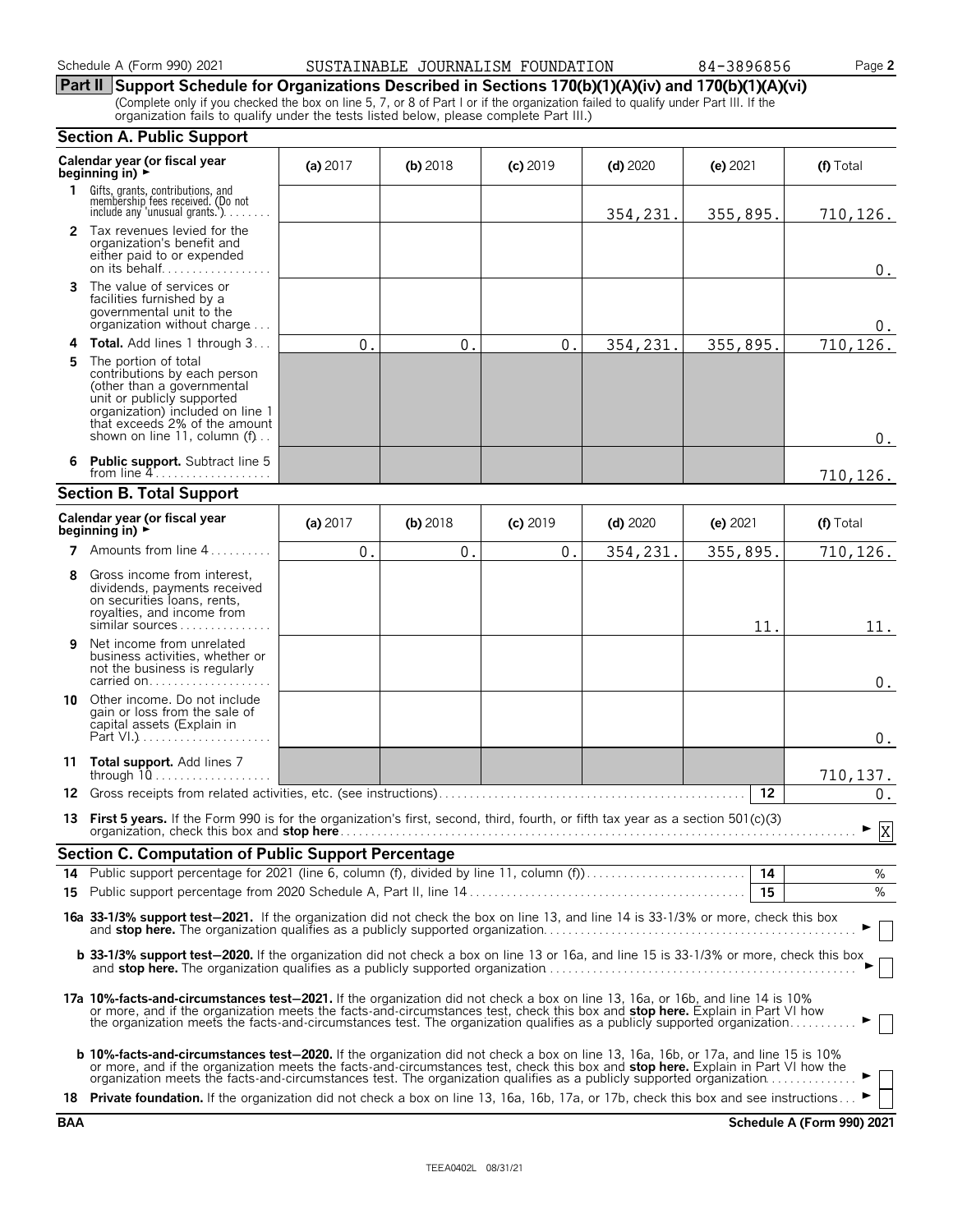### Schedule A (Form 990) 2021 SUSTAINABLE JOURNALISM FOUNDATION 84-3896856 Page **3**

### **Part III Support Schedule for Organizations Described in Section 509(a)(2)**

(Complete only if you checked the box on line 10 of Part I or if the organization failed to qualify under Part II. If the organization fails to qualify under the tests listed below, please complete Part II.)

|            | <b>Section A. Public Support</b>                                                                                                                                                                                                                                      |          |                    |            |            |            |                            |
|------------|-----------------------------------------------------------------------------------------------------------------------------------------------------------------------------------------------------------------------------------------------------------------------|----------|--------------------|------------|------------|------------|----------------------------|
|            | Calendar year (or fiscal year beginning in) $\blacktriangleright$                                                                                                                                                                                                     | (a) 2017 | (b) 2018           | $(c)$ 2019 | $(d)$ 2020 | (e) 2021   | (f) Total                  |
|            | 1 Gifts, grants, contributions,<br>and membership fees<br>received. (Do not include<br>any 'unusual grants.')                                                                                                                                                         |          |                    |            |            |            |                            |
|            | 2 Gross receipts from admissions,<br>merchandise sold or services<br>performed, or facilities<br>furnished in any activity that is<br>related to the organization's<br>$tax\text{-}exempt$ purpose                                                                    |          |                    |            |            |            |                            |
| 3.         | Gross receipts from activities<br>that are not an unrelated trade<br>or business under section 513.                                                                                                                                                                   |          |                    |            |            |            |                            |
| 4          | Tax revenues levied for the<br>organization's benefit and<br>either paid to or expended on                                                                                                                                                                            |          |                    |            |            |            |                            |
| 5.         | The value of services or<br>facilities furnished by a<br>governmental unit to the<br>organization without charge                                                                                                                                                      |          |                    |            |            |            |                            |
| 6          | <b>Total.</b> Add lines 1 through 5<br><b>7a</b> Amounts included on lines 1,<br>2, and 3 received from<br>disqualified persons                                                                                                                                       |          |                    |            |            |            |                            |
|            | <b>b</b> Amounts included on lines 2<br>and 3 received from other than<br>disqualified persons that<br>exceed the greater of \$5,000 or<br>1% of the amount on line 13                                                                                                |          |                    |            |            |            |                            |
|            | c Add lines $7a$ and $7b$                                                                                                                                                                                                                                             |          |                    |            |            |            |                            |
|            | <b>Public support.</b> (Subtract line                                                                                                                                                                                                                                 |          |                    |            |            |            |                            |
|            | <b>Section B. Total Support</b>                                                                                                                                                                                                                                       |          |                    |            |            |            |                            |
|            | Calendar year (or fiscal year beginning in) $\blacktriangleright$                                                                                                                                                                                                     | (a) 2017 | (b) 2018           | $(c)$ 2019 | $(d)$ 2020 | $(e)$ 2021 | (f) Total                  |
| 9.         | Amounts from line 6                                                                                                                                                                                                                                                   |          |                    |            |            |            |                            |
|            | <b>10a</b> Gross income from interest, dividends,<br>payments received on securities loans,<br>rents, royalties, and income from<br><b>b</b> Unrelated business taxable<br>income (less section 511<br>taxes) from businesses                                         |          |                    |            |            |            |                            |
|            | acquired after June 30, 1975                                                                                                                                                                                                                                          |          |                    |            |            |            |                            |
|            | c Add lines 10a and $10b$                                                                                                                                                                                                                                             |          |                    |            |            |            |                            |
| 11         | Net income from unrelated business<br>activities not included on line 10b,<br>whether or not the business is<br>regularly carried on $\dots\dots\dots\dots$                                                                                                           |          |                    |            |            |            |                            |
|            | 12 Other income. Do not include<br>gain or loss from the sale of<br>capital assets (Explain in                                                                                                                                                                        |          |                    |            |            |            |                            |
|            | 13 Total support. (Add lines 9,<br>10c, 11, and $12$                                                                                                                                                                                                                  |          |                    |            |            |            |                            |
|            | 14 First 5 years. If the Form 990 is for the organization's first, second, third, fourth, or fifth tax year as a section 501(c)(3)<br>organization, check this box and stop here                                                                                      |          |                    |            |            |            |                            |
|            | <b>Section C. Computation of Public Support Percentage</b>                                                                                                                                                                                                            |          |                    |            |            |            |                            |
|            | 15 Public support percentage for 2021 (line 8, column (f), divided by line 13, column (f)                                                                                                                                                                             |          |                    |            |            | 15         | န့                         |
|            |                                                                                                                                                                                                                                                                       |          |                    |            |            | 16         | ०१०                        |
|            | Section D. Computation of Investment Income Percentage                                                                                                                                                                                                                |          |                    |            |            |            |                            |
| 17         |                                                                                                                                                                                                                                                                       |          |                    |            |            | 17         | %                          |
| 18         |                                                                                                                                                                                                                                                                       |          |                    |            |            | 18         | ०७                         |
|            | 19a 33-1/3% support tests-2021. If the organization did not check the box on line 14, and line 15 is more than 33-1/3%, and line 17                                                                                                                                   |          |                    |            |            |            |                            |
|            | is not more than 33-1/3%, check this box and stop here. The organization qualifies as a publicly supported organization<br><b>b</b> 33-1/3% support tests-2020. If the organization did not check a box on line 14 or line 19a, and line 16 is more than 33-1/3%, and |          |                    |            |            |            |                            |
|            | line 18 is not more than 33-1/3%, check this box and stop here. The organization qualifies as a publicly supported organization                                                                                                                                       |          |                    |            |            |            |                            |
| 20         | Private foundation. If the organization did not check a box on line 14, 19a, or 19b, check this box and see instructions.                                                                                                                                             |          |                    |            |            |            |                            |
| <b>BAA</b> |                                                                                                                                                                                                                                                                       |          | TEEA0403L 08/31/21 |            |            |            | Schedule A (Form 990) 2021 |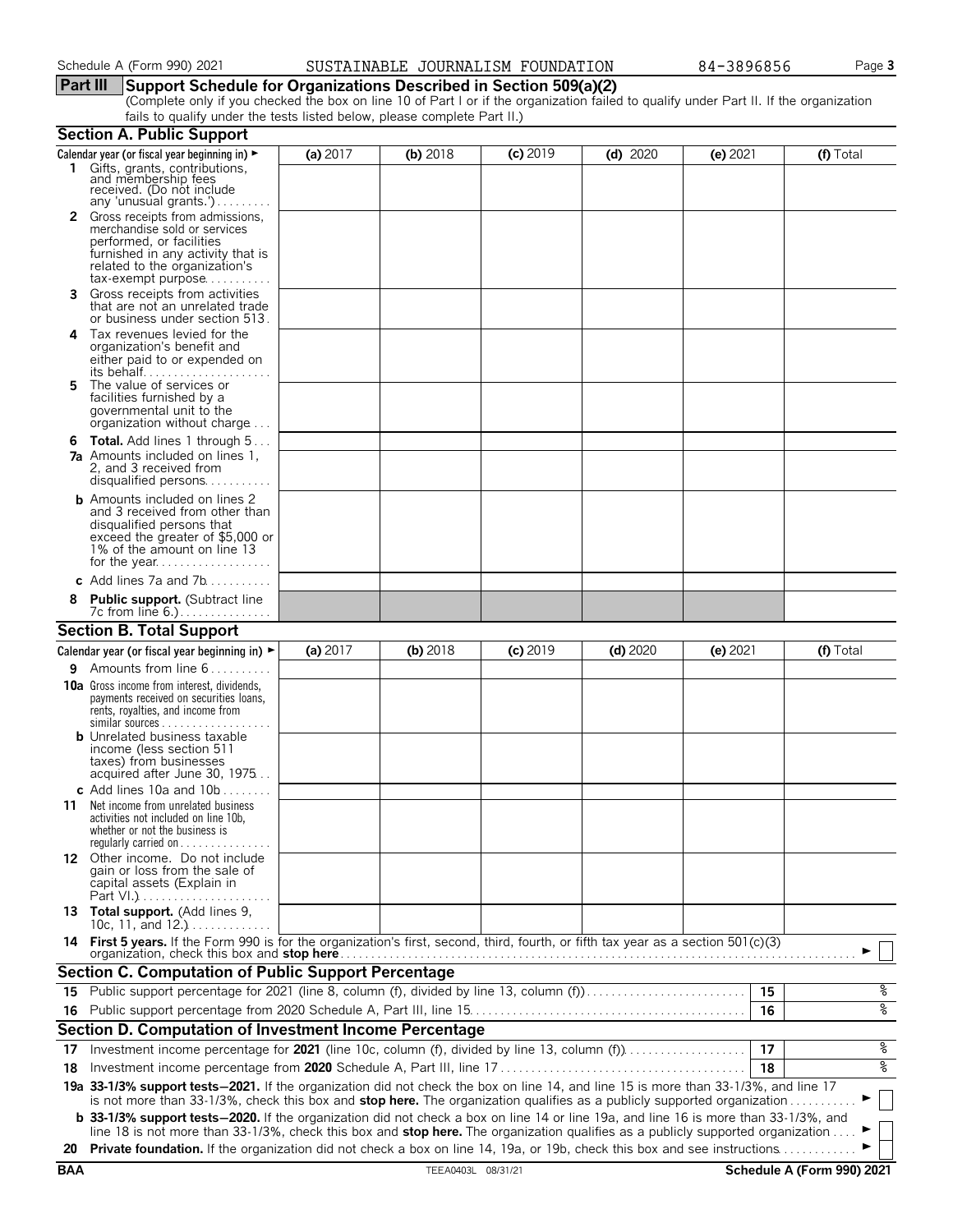#### **Part IV Supporting Organizations**

(Complete only if you checked a box in line 12 on Part I. If you checked box 12a, Part I, complete Sections A and B. If you checked box 12b, Part I, complete Sections A and C. If you checked box 12c, Part I, complete Sections A, D, and E. If you checked box 12d, Part I, complete Sections A and D, and complete Part V.)

### **Section A. All Supporting Organizations**

| <b>BAA</b> | Schedule A (Form 990) 2021<br>TEEA0404L 08/31/21                                                                                                                                                                                                                                                                                                                                                                                                                                                                                             |                |            |    |
|------------|----------------------------------------------------------------------------------------------------------------------------------------------------------------------------------------------------------------------------------------------------------------------------------------------------------------------------------------------------------------------------------------------------------------------------------------------------------------------------------------------------------------------------------------------|----------------|------------|----|
|            | <b>b</b> Did the organization have any excess business holdings in the tax year? (Use Schedule C, Form 4720, to determine<br>whether the organization had excess business holdings.)                                                                                                                                                                                                                                                                                                                                                         | 10b            |            |    |
|            | 10a Was the organization subject to the excess business holdings rules of section 4943 because of section 4943(f) (regarding<br>certain Type II supporting organizations, and all Type III non-functionally integrated supporting organizations)? If 'Yes,'<br>answer line 10b below.                                                                                                                                                                                                                                                        | 10a            |            |    |
|            | c Did a disqualified person (as defined on line 9a) have an ownership interest in, or derive any personal benefit from,<br>assets in which the supporting organization also had an interest? If 'Yes,' provide detail in <b>Part VI.</b>                                                                                                                                                                                                                                                                                                     | 9c             |            |    |
|            | <b>b</b> Did one or more disqualified persons (as defined on line 9a) hold a controlling interest in any entity in which the<br>supporting organization had an interest? If 'Yes,' provide detail in Part VI.                                                                                                                                                                                                                                                                                                                                | 9b             |            |    |
|            | 9a Was the organization controlled directly or indirectly at any time during the tax year by one or more disqualified persons,<br>as defined in section 4946 (other than foundation managers and organizations described in section 509(a)(1) or (2))?<br>If 'Yes,' provide detail in Part VI.                                                                                                                                                                                                                                               | 9а             |            |    |
| 8          | Did the organization make a loan to a disqualified person (as defined in section 4958) not described on line 7? If 'Yes,'<br>complete Part I of Schedule L (Form 990).                                                                                                                                                                                                                                                                                                                                                                       | 8              |            |    |
| 7          | Did the organization provide a grant, loan, compensation, or other similar payment to a substantial contributor<br>(as defined in section $4958(c)(3)(C)$ ), a family member of a substantial contributor, or a 35% controlled entity with<br>regard to a substantial contributor? If 'Yes,' complete Part I of Schedule L (Form 990).                                                                                                                                                                                                       | $\overline{7}$ |            |    |
| 6          | Did the organization provide support (whether in the form of grants or the provision of services or facilities) to<br>anyone other than (i) its supported organizations, (ii) individuals that are part of the charitable class benefited by one<br>or more of its supported organizations, or (iii) other supporting organizations that also support or benefit one or more of<br>the filing organization's supported organizations? If 'Yes,' provide detail in Part VI.                                                                   | 6              |            |    |
|            | c Substitutions only. Was the substitution the result of an event beyond the organization's control?                                                                                                                                                                                                                                                                                                                                                                                                                                         | 5c             |            |    |
|            | <b>b Type I or Type II only.</b> Was any added or substituted supported organization part of a class already designated in the<br>organization's organizing document?                                                                                                                                                                                                                                                                                                                                                                        | 5b             |            |    |
|            | 5a Did the organization add, substitute, or remove any supported organizations during the tax year? If 'Yes,' answer lines<br>5b and 5c below (if applicable). Also, provide detail in Part VI, including (i) the names and EIN numbers of the<br>supported organizations added, substituted, or removed; (ii) the reasons for each such action; (iii) the<br>authority under the organization's organizing document authorizing such action; and (iv) how the action was<br>accomplished (such as by amendment to the organizing document). | 5а             |            |    |
|            | c Did the organization support any foreign supported organization that does not have an IRS determination under<br>sections 501(c)(3) and 509(a)(1) or (2)? If 'Yes,' explain in <b>Part VI</b> what controls the organization used to ensure that<br>all support to the foreign supported organization was used exclusively for section $170(c)(2)(B)$ purposes.                                                                                                                                                                            | 4c             |            |    |
|            | <b>b</b> Did the organization have ultimate control and discretion in deciding whether to make grants to the foreign supported<br>organization? If 'Yes,' describe in Part VI how the organization had such control and discretion despite being controlled<br>or supervised by or in connection with its supported organizations.                                                                                                                                                                                                           | 4b             |            |    |
|            | 4a Was any supported organization not organized in the United States ('foreign supported organization')? If 'Yes' and<br>if you checked box 12a or 12b in Part I, answer lines 4b and 4c below.                                                                                                                                                                                                                                                                                                                                              | 4a             |            |    |
|            | c Did the organization ensure that all support to such organizations was used exclusively for section $170(c)(2)(B)$<br>purposes? If 'Yes,' explain in <b>Part VI</b> what controls the organization put in place to ensure such use.                                                                                                                                                                                                                                                                                                        | 3c             |            |    |
|            | b Did the organization confirm that each supported organization qualified under section 501(c)(4), (5), or (6) and<br>satisfied the public support tests under section 509(a)(2)? If 'Yes,' describe in Part VI when and how the organization<br>made the determination.                                                                                                                                                                                                                                                                     | 3b             |            |    |
|            | 3a Did the organization have a supported organization described in section 501(c)(4), (5), or (6)? If 'Yes,' answer lines 3b<br>and 3c below.                                                                                                                                                                                                                                                                                                                                                                                                | 3a             |            |    |
|            | 2 Did the organization have any supported organization that does not have an IRS determination of status under section<br>$509(a)(1)$ or (2)? If 'Yes,' explain in Part VI how the organization determined that the supported organization was<br>described in section $509(a)(1)$ or (2).                                                                                                                                                                                                                                                   | $\overline{2}$ |            |    |
|            | Are all of the organization's supported organizations listed by name in the organization's governing documents?<br>If 'No,' describe in Part VI how the supported organizations are designated. If designated by class or purpose, describe<br>the designation. If historic and continuing relationship, explain.                                                                                                                                                                                                                            | $\mathbf{1}$   |            |    |
|            |                                                                                                                                                                                                                                                                                                                                                                                                                                                                                                                                              |                | <b>Yes</b> | No |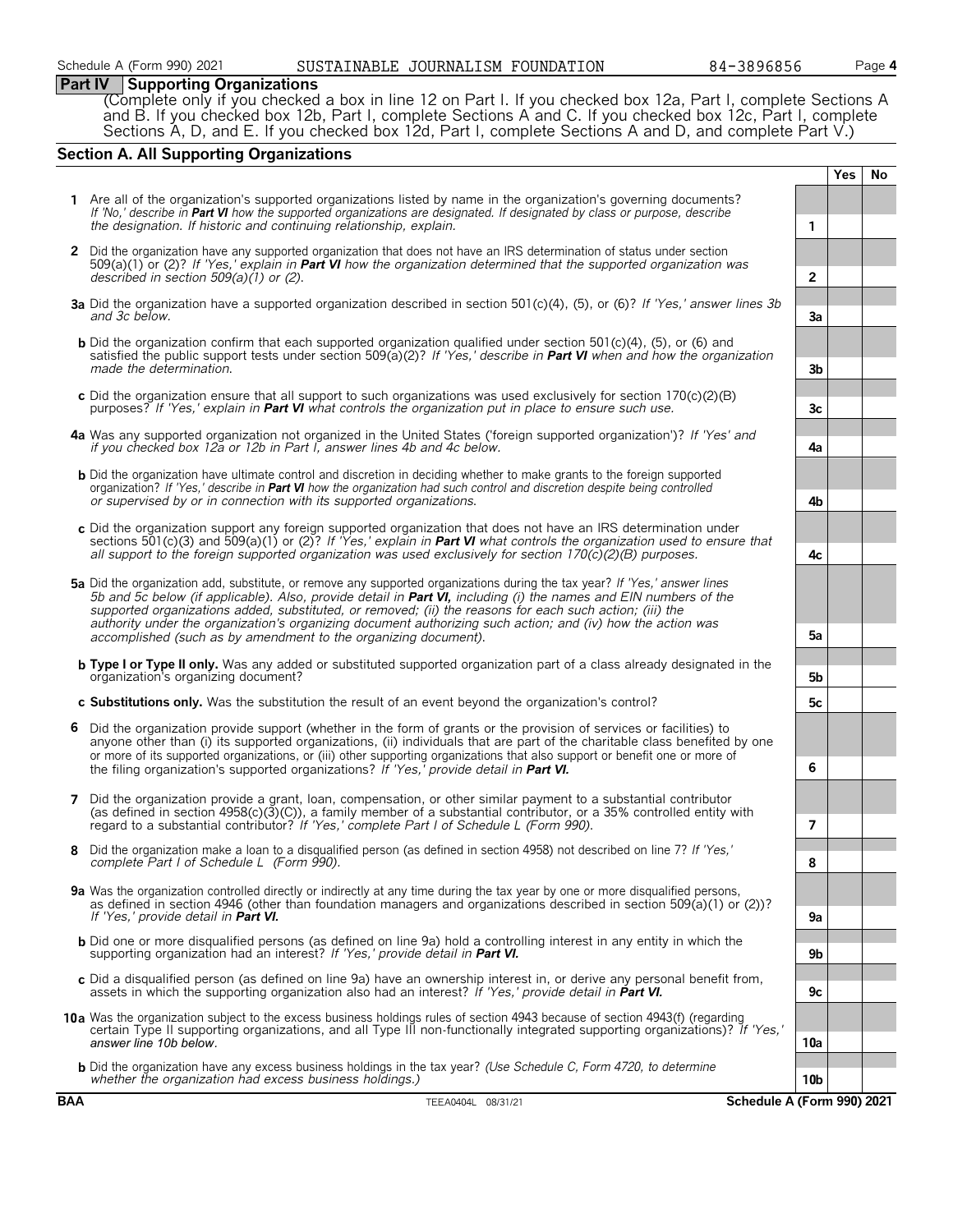Schedule A (Form 990) 2021 **Page 5** SUSTAINABLE JOURNALISM FOUNDATION 84-3896856 Page 5

#### **Section B. Type I Supporting Organizations**

- **1** Did the governing body, members of the governing body, officers acting in their official capacity, or membership of one or more supported organizations have the power to regularly appoint or elect at least a majority of the organization's officers, directors, or trustees at all times during the tax year? *If 'No,' describe in Part VI how the supported organization(s) effectively operated, supervised, or controlled the organization's activities. If the organization had more than one supported organization, describe how the powers to appoint and/or remove officers, directors, or trustees were allocated among the supported organizations and what conditions or restrictions, if any, applied to such powers* **<sup>1</sup>** *during the tax* year.
- **2** Did the organization operate for the benefit of any supported organization other than the supported organization(s) that operated, supervised, or controlled the supporting organization? *If 'Yes,' explain in Part VI how providing such benefit carried out the purposes of the supported organization(s) that operated, supervised, or controlled the supporting organization.* **2**

#### **Section C. Type II Supporting Organizations**

**Yes No 1** Were a majority of the organization's directors or trustees during the tax year also a majority of the directors or trustees of each of the organization's supported organization(s)? *If 'No,' describe in Part VI how control or management of the supporting organization was vested in the same persons that controlled or managed the supported organization(s).* **1**

#### **Section D. All Type III Supporting Organizations**

|                                                                                                                                                                                                                                                                                                                                                                                |  | ′e< |  |  |
|--------------------------------------------------------------------------------------------------------------------------------------------------------------------------------------------------------------------------------------------------------------------------------------------------------------------------------------------------------------------------------|--|-----|--|--|
| 1 Did the organization provide to each of its supported organizations, by the last day of the fifth month of the<br>organization's tax year, (i) a written notice describing the type and amount of support provided during the prior tax<br>year, (ii) a copy of the Form 990 that was most recently filed as of the date of notification, and (iii) copies of the            |  |     |  |  |
| organization's governing documents in effect on the date of notification, to the extent not previously provided?                                                                                                                                                                                                                                                               |  |     |  |  |
| 2 Were any of the organization's officers, directors, or trustees either (i) appointed or elected by the supported                                                                                                                                                                                                                                                             |  |     |  |  |
| organization(s) or (ii) serving on the governing body of a supported organization? If No, explain in <b>Part VI</b> how<br>the organization maintained a close and continuous working relationship with the supported organization(s).                                                                                                                                         |  |     |  |  |
| 3 By reason of the relationship described on line 2, above, did the organization's supported organizations have a significant<br>voice in the organization's investment policies and in directing the use of the organization's income or assets at<br>all times during the tax year? If 'Yes,' describe in Part VI the role the organization's supported organizations played |  |     |  |  |
| in this regard.                                                                                                                                                                                                                                                                                                                                                                |  |     |  |  |

#### **Section E. Type III Functionally Integrated Supporting Organizations**

- **1** *Check the box next to the method that the organization used to satisfy the Integral Part Test during the year (see instructions).*
- **a** The organization satisfied the Activities Test. *Complete line 2 below.*
- **b** The organization is the parent of each of its supported organizations. *Complete line 3 below.*
- **c** The organization supported a governmental entity. *Describe in Part VI how you supported a governmental entity (see instructions).*

#### **2** Activities Test. *Answer lines 2a and 2b below.* **Yes No**

- **a** Did substantially all of the organization's activities during the tax year directly further the exempt purposes of the supported organization(s) to which the organization was responsive? *If 'Yes,' then in Part VI identify those supported organizations and explain how these activities directly furthered their exempt purposes, how the organization was responsive to those supported organizations, and how the organization determined that these activities constituted substantially all of its activities.* **2a**
- **b** Did the activities described on line 2a, above, constitute activities that, but for the organization's involvement, one or more of the organization's supported organization(s) would have been engaged in? *If 'Yes,' explain in Part VI the reasons for the organization's position that its supported organization(s) would have engaged in these activities but for the organization's involvement.* **2b**
- **3** Parent of Supported Organizations. *Answer lines 3a and 3b below.*
- **a** Did the organization have the power to regularly appoint or elect a majority of the officers, directors, or trustees of each of the supported organizations? *If 'Yes' or 'No,' provide details in Part VI.* **3a**
- **b** Did the organization exercise a substantial degree of direction over the policies, programs, and activities of each of its supported organizations? *If 'Yes,' describe in Part VI the role played by the organization in this regard.* **3b**

**Yes No**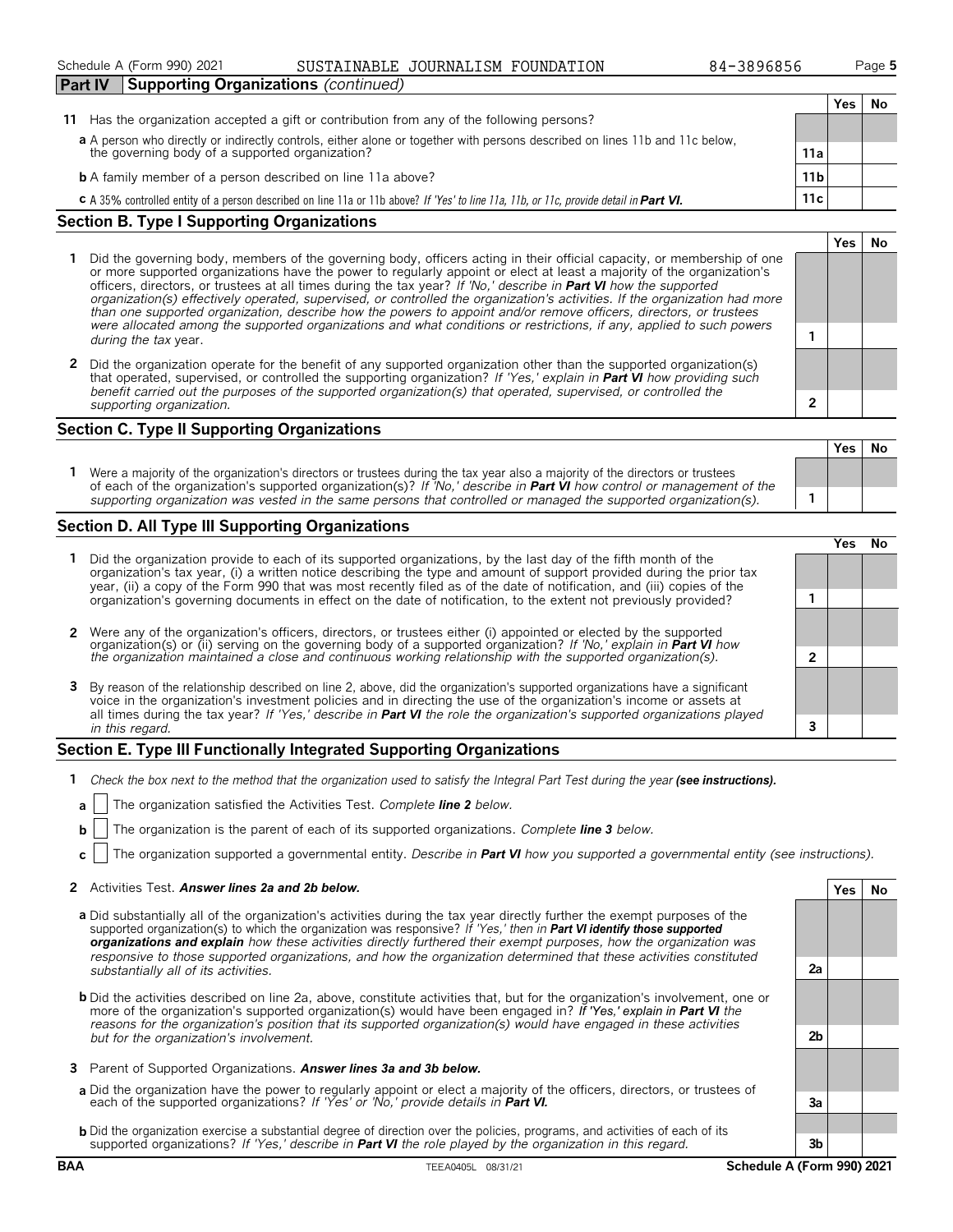#### Schedule A (Form 990) 2021 **Bustain State State And State State Control** Control Control Control Control Control Control Control Control Control Control Control Control Control Control Control Control Control Control Contr

**Part V Type III Non-Functionally Integrated 509(a)(3) Supporting Organizations**

| 1  | Check here if the organization satisfied the Integral Part Test as a qualifying trust on Nov. 20, 1970 (explain in Part VI). See<br><b>instructions.</b> All other Type III non-functionally integrated supporting organizations must complete Sections A through E. |                |                |                                |  |  |
|----|----------------------------------------------------------------------------------------------------------------------------------------------------------------------------------------------------------------------------------------------------------------------|----------------|----------------|--------------------------------|--|--|
|    | Section A - Adjusted Net Income                                                                                                                                                                                                                                      |                | (A) Prior Year | (B) Current Year<br>(optional) |  |  |
| 1. | Net short-term capital gain                                                                                                                                                                                                                                          | 1              |                |                                |  |  |
| 2  | Recoveries of prior-year distributions                                                                                                                                                                                                                               | $\overline{2}$ |                |                                |  |  |
| 3  | Other gross income (see instructions)                                                                                                                                                                                                                                | 3              |                |                                |  |  |
| 4  | Add lines 1 through 3.                                                                                                                                                                                                                                               | 4              |                |                                |  |  |
| 5. | Depreciation and depletion                                                                                                                                                                                                                                           | 5              |                |                                |  |  |
| 6  | Portion of operating expenses paid or incurred for production or collection of gross<br>income or for management, conservation, or maintenance of property held for<br>production of income (see instructions)                                                       | 6              |                |                                |  |  |
|    | 7 Other expenses (see instructions)                                                                                                                                                                                                                                  | $\overline{7}$ |                |                                |  |  |
| 8  | <b>Adjusted Net Income</b> (subtract lines 5, 6, and 7 from line 4)                                                                                                                                                                                                  | 8              |                |                                |  |  |
|    | <b>Section B - Minimum Asset Amount</b>                                                                                                                                                                                                                              |                | (A) Prior Year | (B) Current Year<br>(optional) |  |  |
|    | 1 Aggregate fair market value of all non-exempt-use assets (see instructions for short<br>tax year or assets held for part of year):                                                                                                                                 |                |                |                                |  |  |
|    | a Average monthly value of securities                                                                                                                                                                                                                                | 1a             |                |                                |  |  |
|    | <b>b</b> Average monthly cash balances                                                                                                                                                                                                                               | 1b             |                |                                |  |  |
|    | c Fair market value of other non-exempt-use assets                                                                                                                                                                                                                   | 1c             |                |                                |  |  |
|    | <b>d Total</b> (add lines 1a, 1b, and 1c)                                                                                                                                                                                                                            | 1 <sub>d</sub> |                |                                |  |  |
|    | <b>e Discount</b> claimed for blockage or other factors<br>(explain in detail in <b>Part VI</b> ):                                                                                                                                                                   |                |                |                                |  |  |
| 2. | Acquisition indebtedness applicable to non-exempt-use assets                                                                                                                                                                                                         | $\overline{2}$ |                |                                |  |  |
| 3  | Subtract line 2 from line 1d.                                                                                                                                                                                                                                        | 3              |                |                                |  |  |
| 4  | Cash deemed held for exempt use. Enter 0.015 of line 3 (for greater amount,<br>see instructions).                                                                                                                                                                    | 4              |                |                                |  |  |
| 5. | Net value of non-exempt-use assets (subtract line 4 from line 3)                                                                                                                                                                                                     | 5              |                |                                |  |  |
| 6  | Multiply line 5 by 0.035.                                                                                                                                                                                                                                            | 6              |                |                                |  |  |
| 7  | Recoveries of prior-year distributions                                                                                                                                                                                                                               | $\overline{7}$ |                |                                |  |  |
| 8  | Minimum Asset Amount (add line 7 to line 6)                                                                                                                                                                                                                          | 8              |                |                                |  |  |
|    | Section C - Distributable Amount                                                                                                                                                                                                                                     |                |                | <b>Current Year</b>            |  |  |
| 1. | Adjusted net income for prior year (from Section A, line 8, column A)                                                                                                                                                                                                | $\mathbf{1}$   |                |                                |  |  |
| 2  | Enter 0.85 of line 1.                                                                                                                                                                                                                                                | $\overline{2}$ |                |                                |  |  |
| 3. | Minimum asset amount for prior year (from Section B, line 8, column A)                                                                                                                                                                                               | 3              |                |                                |  |  |
| 4  | Enter greater of line 2 or line 3.                                                                                                                                                                                                                                   | 4              |                |                                |  |  |
| 5  | Income tax imposed in prior year                                                                                                                                                                                                                                     | 5              |                |                                |  |  |
| 6  | Distributable Amount. Subtract line 5 from line 4, unless subject to emergency<br>temporary reduction (see instructions).                                                                                                                                            | 6              |                |                                |  |  |

**7**  $\mid$  Check here if the current year is the organization's first as a non-functionally integrated Type III supporting organization (see instructions).

**BAA Schedule A (Form 990) 2021**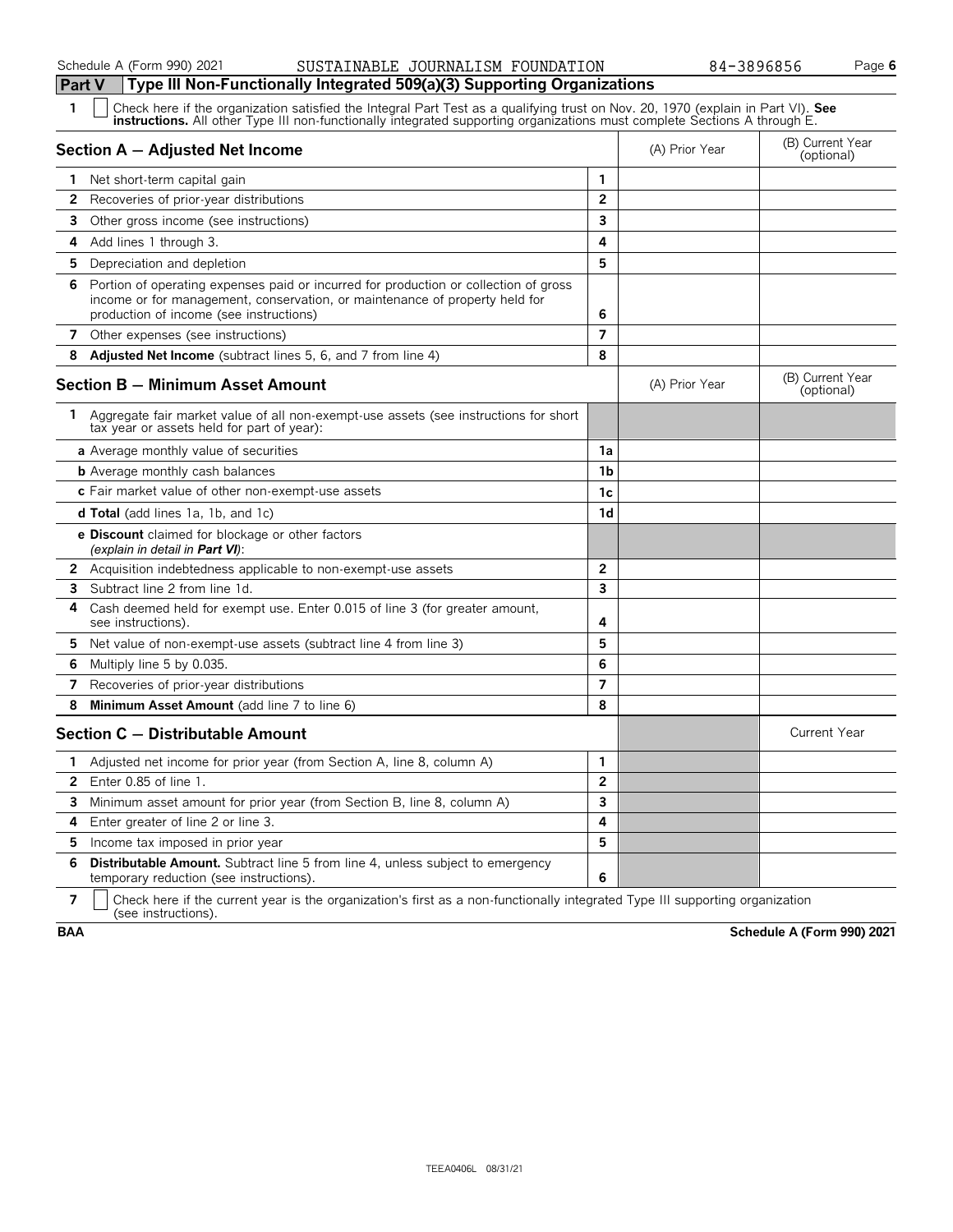#### Schedule A (Form 990) 2021 **Page 7** SUSTAINABLE JOURNALISM FOUNDATION 84-3896856 Page **7**

| 3896856 | Page |
|---------|------|
|---------|------|

|    | Type III Non-Functionally Integrated 509(a)(3) Supporting Organizations (continued)<br>Part V                                                                                 |                                              |                                              |                |                                                  |
|----|-------------------------------------------------------------------------------------------------------------------------------------------------------------------------------|----------------------------------------------|----------------------------------------------|----------------|--------------------------------------------------|
|    | <b>Section D - Distributions</b>                                                                                                                                              |                                              |                                              |                | <b>Current Year</b>                              |
| 1. | Amounts paid to supported organizations to accomplish exempt purposes                                                                                                         |                                              | $\mathbf{1}$                                 |                |                                                  |
| 2  | Amounts paid to perform activity that directly furthers exempt purposes of supported organizations,<br>in excess of income from activity                                      |                                              |                                              | $\overline{2}$ |                                                  |
|    | 3 Administrative expenses paid to accomplish exempt purposes of supported organizations                                                                                       |                                              |                                              | 3              |                                                  |
| 4  | Amounts paid to acquire exempt-use assets                                                                                                                                     |                                              |                                              | 4              |                                                  |
| 5  | Qualified set-aside amounts (prior IRS approval required $-$ provide details in Part VI)                                                                                      |                                              |                                              | 5              |                                                  |
| 6  | Other distributions (describe in <b>Part VI</b> ). See instructions.                                                                                                          |                                              |                                              | 6              |                                                  |
| 7  | Total annual distributions. Add lines 1 through 6.                                                                                                                            |                                              |                                              | 7              |                                                  |
| 8  | Distributions to attentive supported organizations to which the organization is responsive (provide details<br>in Part VI). See instructions.                                 |                                              |                                              | 8              |                                                  |
| 9  | Distributable amount for 2021 from Section C, line 6                                                                                                                          |                                              |                                              | 9              |                                                  |
|    | 10 Line 8 amount divided by line 9 amount                                                                                                                                     |                                              |                                              | 10             |                                                  |
|    | Section E - Distribution Allocations (see instructions)                                                                                                                       | (i)<br><b>Excess</b><br><b>Distributions</b> | (i)<br><b>Underdistributions</b><br>Pre-2021 |                | (iii)<br><b>Distributable</b><br>Amount for 2021 |
| 1. | Distributable amount for 2021 from Section C. line 6                                                                                                                          |                                              |                                              |                |                                                  |
|    | 2 Underdistributions, if any, for years prior to 2021 (reasonable<br>cause required - explain in Part VI). See instructions.                                                  |                                              |                                              |                |                                                  |
|    | 3 Excess distributions carryover, if any, to 2021                                                                                                                             |                                              |                                              |                |                                                  |
|    | <b>a</b> From 2016                                                                                                                                                            |                                              |                                              |                |                                                  |
|    | <b>b</b> From 2017.                                                                                                                                                           |                                              |                                              |                |                                                  |
|    | c From 2018                                                                                                                                                                   |                                              |                                              |                |                                                  |
|    | $d$ From 2019                                                                                                                                                                 |                                              |                                              |                |                                                  |
|    | e From 2020                                                                                                                                                                   |                                              |                                              |                |                                                  |
|    | f Total of lines 3a through 3e                                                                                                                                                |                                              |                                              |                |                                                  |
|    | <b>g</b> Applied to underdistributions of prior years                                                                                                                         |                                              |                                              |                |                                                  |
|    | h Applied to 2021 distributable amount                                                                                                                                        |                                              |                                              |                |                                                  |
|    | <i>i</i> Carryover from 2016 not applied (see instructions)                                                                                                                   |                                              |                                              |                |                                                  |
|    | j Remainder. Subtract lines 3g, 3h, and 3i from line 3f.                                                                                                                      |                                              |                                              |                |                                                  |
| 4  | Distributions for 2021 from Section D,<br>\$<br>line $7:$                                                                                                                     |                                              |                                              |                |                                                  |
|    | a Applied to underdistributions of prior years                                                                                                                                |                                              |                                              |                |                                                  |
|    | <b>b</b> Applied to 2021 distributable amount                                                                                                                                 |                                              |                                              |                |                                                  |
|    | c Remainder. Subtract lines 4a and 4b from line 4.                                                                                                                            |                                              |                                              |                |                                                  |
| 5. | Remaining underdistributions for years prior to 2021, if any.<br>Subtract lines 3g and 4a from line 2. For result greater than<br>zero, explain in Part VI. See instructions. |                                              |                                              |                |                                                  |
|    | 6 Remaining underdistributions for 2021. Subtract lines 3h and 4b<br>from line 1. For result greater than zero, explain in Part VI. See<br>instructions.                      |                                              |                                              |                |                                                  |
|    | 7 Excess distributions carryover to 2022. Add lines 3j and 4c.                                                                                                                |                                              |                                              |                |                                                  |
| 8  | Breakdown of line 7:                                                                                                                                                          |                                              |                                              |                |                                                  |
|    | <b>a</b> Excess from $2017$                                                                                                                                                   |                                              |                                              |                |                                                  |
|    | <b>b</b> Excess from 2018                                                                                                                                                     |                                              |                                              |                |                                                  |
|    | <b>c</b> Excess from 2019.                                                                                                                                                    |                                              |                                              |                |                                                  |
|    | <b>d</b> Excess from 2020                                                                                                                                                     |                                              |                                              |                |                                                  |
|    | e Excess from 2021.                                                                                                                                                           |                                              |                                              |                |                                                  |

**BAA Schedule A (Form 990) 2021**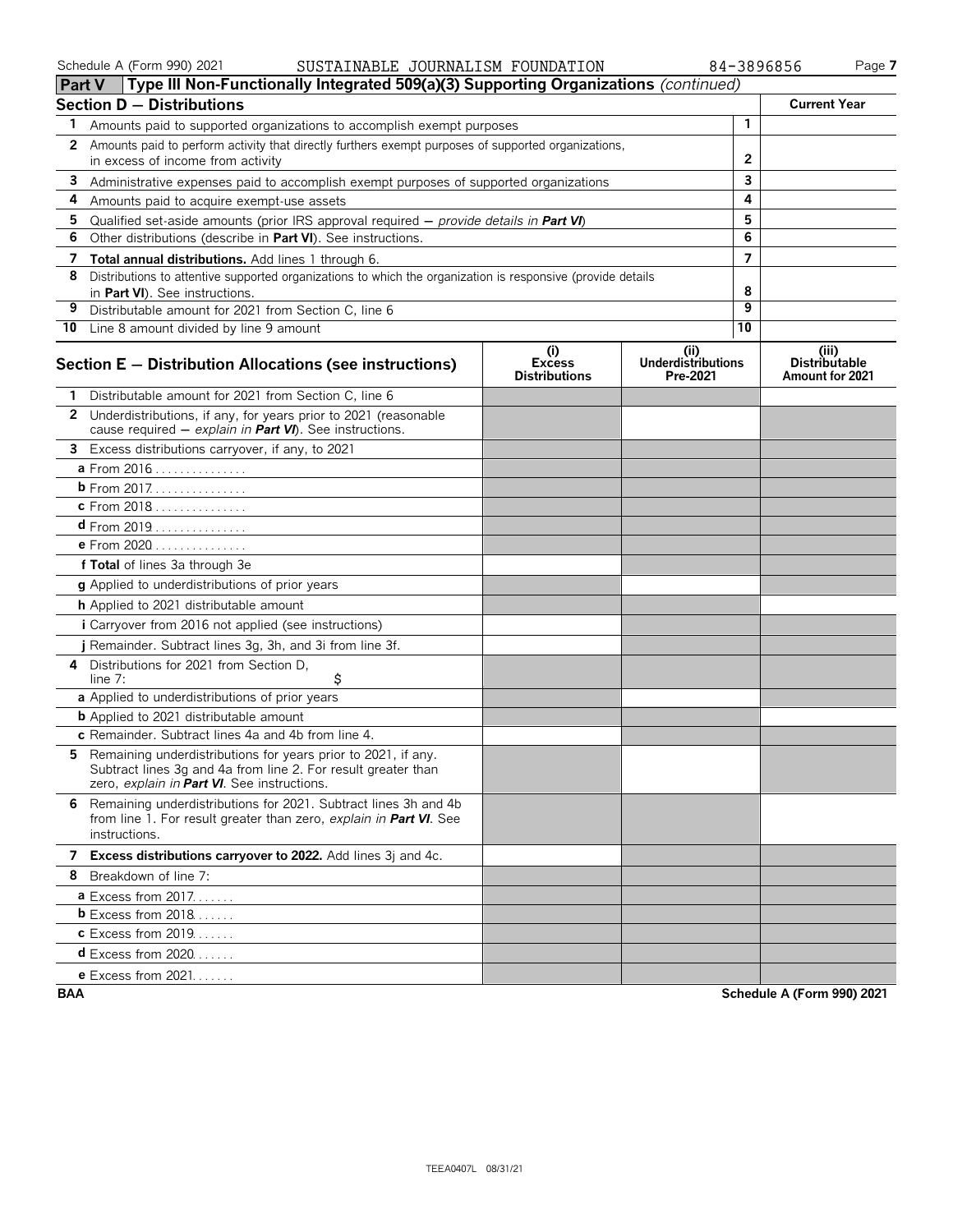| Schedule A (Form 990) 2021 | SUSTAINABLE JOURNALISM FOUNDATION                                                              |  | 84-3896856                                                                                                                                                                                                                                                                                                                                                                                                                                                                           | Page 8 |
|----------------------------|------------------------------------------------------------------------------------------------|--|--------------------------------------------------------------------------------------------------------------------------------------------------------------------------------------------------------------------------------------------------------------------------------------------------------------------------------------------------------------------------------------------------------------------------------------------------------------------------------------|--------|
| Part VI                    | lines 2, 5, and 6. Also complete this part for any additional information. (See instructions.) |  | <b>Supplemental Information.</b> Provide the explanations required by Part II, line 10; Part II, line 17a or 17b; Part III, line 17a or 17b; Part III, line 17a or 17b; Part III, line 12; Part IV, Section A, lines 1, 2, 3b, 3c,<br>B, lines 1 and 2; Part IV, Section C, line 1; Part IV, Section D, lines 2 and 3; Part IV, Section E, lines 1c, 2a, 2b,<br>3a, and 3b; Part V, line 1; Part V, Section B, line 1e; Part V, Section D, lines 5, 6, and 8; and Part V, Section E, |        |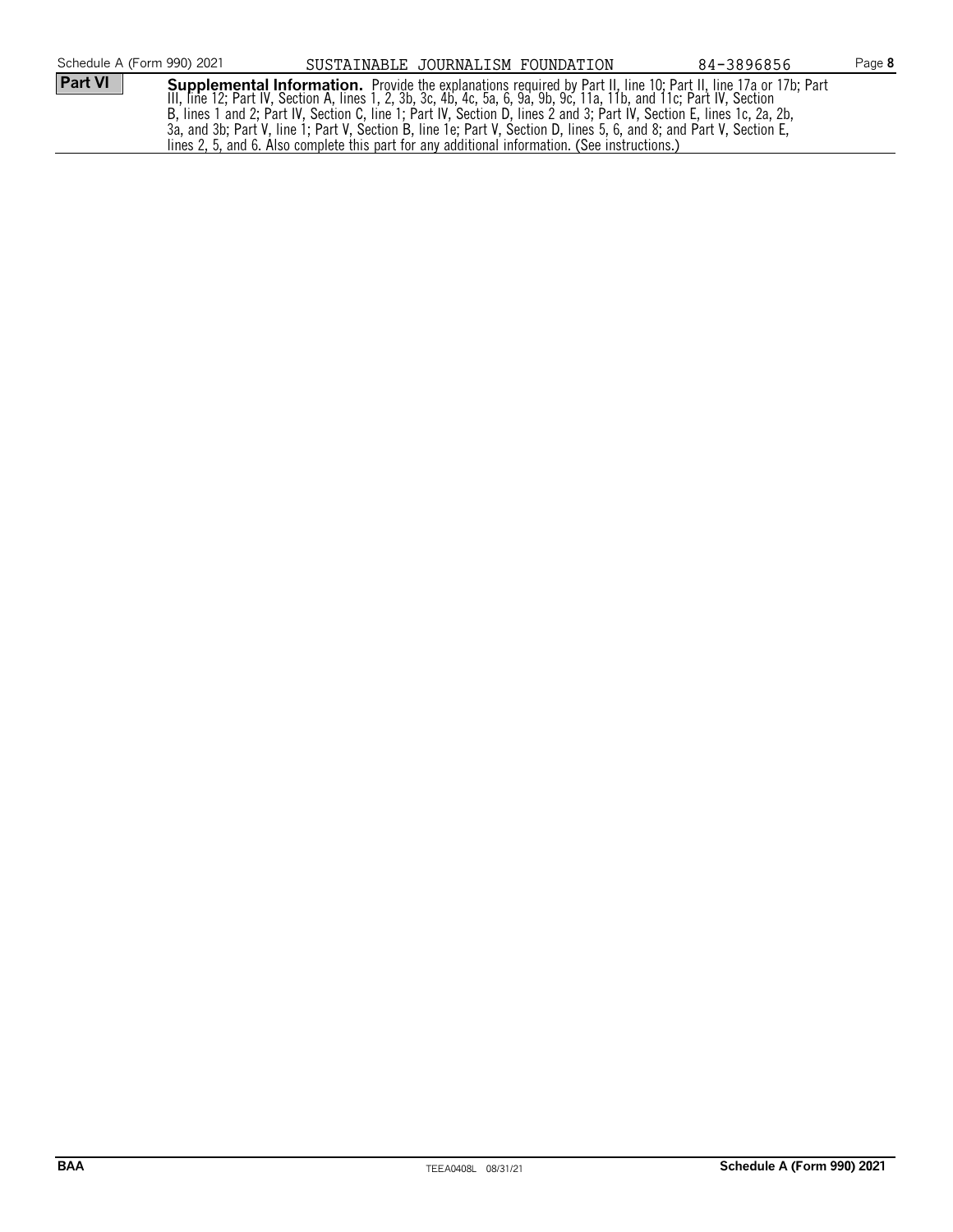# **Schedule B**  $\overline{B}$  **Schedule B**  $\overline{C}$  and  $\overline{D}$  **Schedule B**  $\overline{S}$  **Schedule B**  $\overline{S}$  **Schedule B**  $\overline{S}$  **SC**  $\overline{S}$  **SC**  $\overline{S}$  **SC**  $\overline{S}$  **SC**  $\overline{S}$  **SC**  $\overline{S}$  **SC**  $\overline{S}$  **SC**  $\overline{S}$

| (Form 990)                                             | <b>Schedule of Contributors</b>                                                    |                                |  |
|--------------------------------------------------------|------------------------------------------------------------------------------------|--------------------------------|--|
| Department of the Treasury<br>Internal Revenue Service | 2021<br>► Go to www.irs.gov/Form990 for the latest information.                    |                                |  |
| Name of the organization                               |                                                                                    | Employer identification number |  |
|                                                        | SUSTAINABLE JOURNALISM FOUNDATION                                                  | 84-3896856                     |  |
| <b>Organization type</b> (check one):                  |                                                                                    |                                |  |
| Filers of:                                             | Section:                                                                           |                                |  |
| Form 990 or 990-EZ                                     | X <br>$501(c)$ (3) (enter number) organization                                     |                                |  |
|                                                        | $4947(a)(1)$ nonexempt charitable trust <b>not</b> treated as a private foundation |                                |  |
|                                                        | 527 political organization                                                         |                                |  |
| Form 990-PF                                            | $501(c)(3)$ exempt private foundation                                              |                                |  |
|                                                        | $4947(a)(1)$ nonexempt charitable trust treated as a private foundation            |                                |  |
|                                                        | 501(c)(3) taxable private foundation                                               |                                |  |

Check if your organization is covered by the **General Rule** or a **Special Rule.**

Note: Only a section 501(c)(7), (8), or (10) organization can check boxes for both the General Rule and a Special Rule. See instructions.

#### **General Rule**

For an organization filing Form 990, 990-EZ, or 990-PF that received, during the year, contributions totaling \$5,000 or more (in money or property) from any one contributor. Complete Parts I and II. See instructions for determining a contributor's total contributions. X

#### **Special Rules**

For an organization described in section 501(c)(3) filing Form 990 or 990-EZ that met the 33-1/3% support test of the regulations under sections 509(a)(1) and 170(b)(1)(A)(vi), that checked Schedule A (Form 990), Part II, line 13, 16a, or 16b, and that received from any one contributor, during the year, total contributions of the greater of (**1**) \$5,000; or (**2**) 2% of the amount on (i) Form 990, Part VIII, line 1h; or (ii) Form 990-EZ, line 1. Complete Parts I and II.

For an organization described in section 501(c)(7), (8), or (10) filing Form 990 or 990-EZ that received from any one contributor, during the year, total contributions of more than \$1,000 *exclusively* for religious, charitable, scientific, literary, or educational purposes, or for the prevention of cruelty to children or animals. Complete Parts I (entering 'N/A' in column (b) instead of the contributor name and address), II, and III.

For an organization described in section 501(c)(7), (8), or (10) filing Form 990 or 990-EZ that received from any one contributor, during the year, contributions *exclusively* for religious, charitable, etc., purposes, but no such contributions totaled more than \$1,000. If this box is checked, enter here the total contributions that were received during the year for an *exclusively* religious, charitable, etc., purpose. Don't complete any of the parts unless the **General Rule** applies to this organization because it received *nonexclusively* religious, charitable, etc., contributions totaling \$5,000 or more during the year. . . . . . . . . . . . . . . . . . . . . . . . . . . . . . . . . . . . . . . . . . . . . . . . . . . . . . . . . . . . . . . . G \$

**Caution:** An organization that isn't covered by the General Rule and/or the Special Rules doesn't file Schedule B (Form 990), but it **must** answer 'No' on Part IV, line 2, of its Form 990; or check the box on line H of its Form 990-EZ or on its Form 990-PF, Part I, line 2, to certify that it doesn't meet the filing requirements of Schedule B (Form 990).

**BAA For Paperwork Reduction Act Notice, see the instructions for Form 990, 990-EZ, or 990-PF. Schedule B (Form 990) (2021)**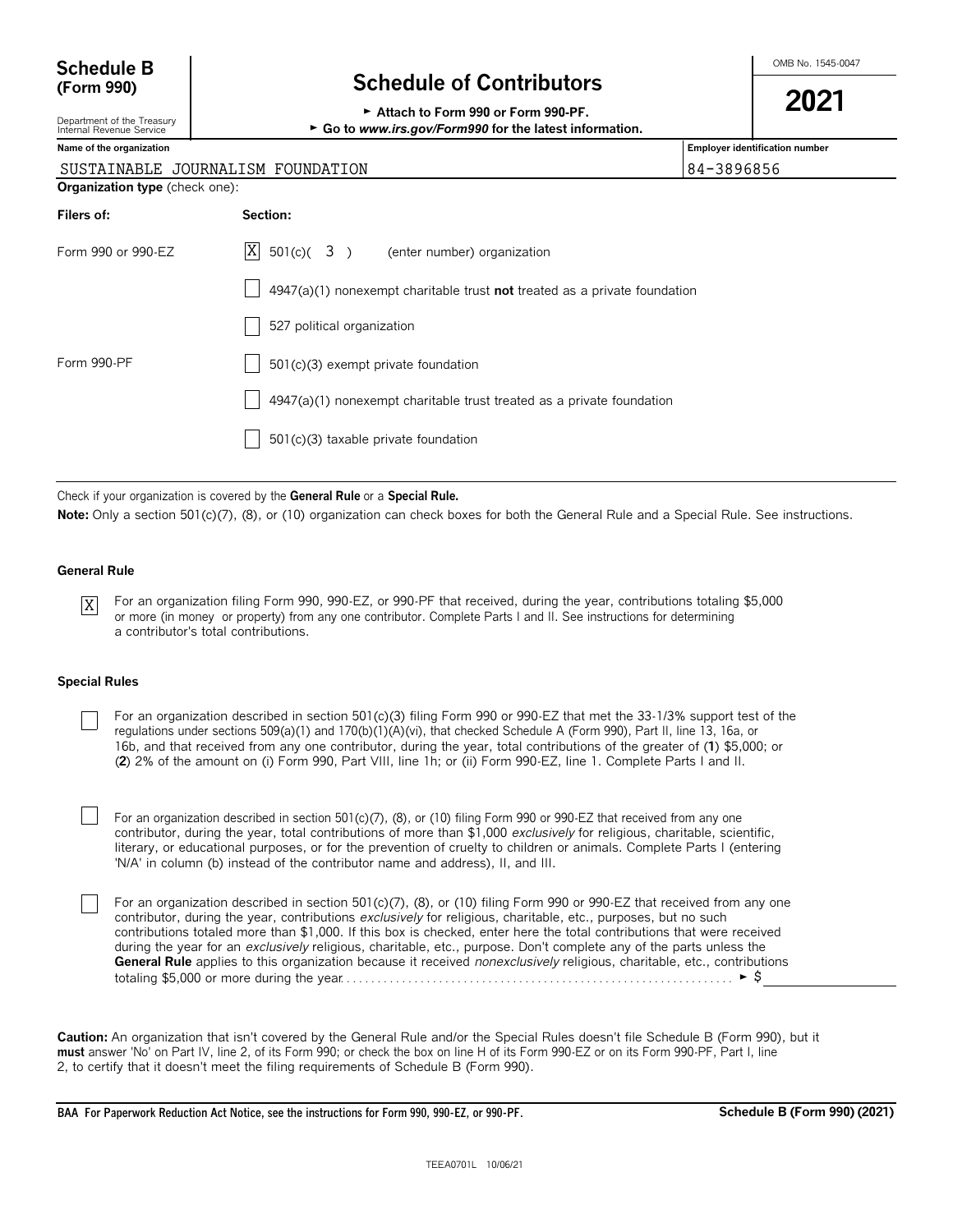| Schedule B (Form 990) (2021)      |                                       | $P$ ade $\blacktriangle$ |
|-----------------------------------|---------------------------------------|--------------------------|
| Name of organization              | <b>Employer identification number</b> |                          |
| SUSTAINABLE JOURNALISM FOUNDATION | 84-3896856                            |                          |

| Part I                      | Contributors (see instructions). Use duplicate copies of Part I if additional space is needed.                                         |                                   |                                                                                                                  |  |
|-----------------------------|----------------------------------------------------------------------------------------------------------------------------------------|-----------------------------------|------------------------------------------------------------------------------------------------------------------|--|
| (a)<br>No.                  | (b)<br>Name, address, and $ZIP + 4$                                                                                                    | (c)<br>Total contributions        | (d)<br>Type of contribution                                                                                      |  |
| $\mathbf{1}$                | Chad Richison<br>______________<br>14000 Quail Springs Pkwy, #315<br>Oklahoma City, OK 73134 _______________________                   | ¦\$<br>150,000.                   | Person<br>Payroll<br>Noncash<br>(Complete Part II for<br>noncash contributions.)                                 |  |
| (a)<br>No.                  | (b)<br>Name, address, and ZIP + 4                                                                                                      | (c)<br>Total contributions        | (d)<br>Type of contribution                                                                                      |  |
| $\frac{2}{2}$               | Oklahoma Hospital Association<br>4000 N Lincoln Blvd<br>________________                                                               | 5,000.                            | Person<br>Payroll<br>Noncash<br>(Complete Part II for<br>noncash contributions.)                                 |  |
| (a)<br>Ňó.                  | (b)<br>Name, address, and ZIP + 4                                                                                                      | (c)<br>Total contributions        | (d)<br>Type of contribution                                                                                      |  |
| $\mathbf{3}$                | Fowler Auto Group<br>____________________<br>2721 36th Ave NW<br>-----------------------<br>Norman, OK 73072<br>______________________ | 6,000.                            | Person<br>Payroll<br>Noncash<br>(Complete Part II for<br>noncash contributions.)                                 |  |
| (a)<br>No.                  | (b)<br>Name, address, and $ZIP + 4$                                                                                                    | (c)<br>Total contributions        | (d)<br>Type of contribution                                                                                      |  |
| 4                           | Home Creations<br>2240 N Broadway __<br>_______________________<br>Moore, OK 73160<br>--------------------------                       | 6,000.                            | Person<br>Payroll<br>Noncash<br>(Complete Part II for<br>noncash contributions.)                                 |  |
| (a)<br>Ńó.                  | (b)<br>Name, address, and ZIP + 4                                                                                                      | (c)<br><b>Total contributions</b> | (d)<br>Type of contribution                                                                                      |  |
| $\frac{5}{2}$ .             | McSpadden, Milner & Robinson<br>901 N Lincoln Blvd, Ste 380<br>Oklahoma City, OK 73104                                                 | 5,000.                            | Person<br>Payroll<br>Noncash<br>(Complete Part II for<br>noncash contributions.)                                 |  |
| (a)<br>No.                  | (b)<br>Name, address, and ZIP + 4                                                                                                      | (c)<br>Total contributions        | (d)<br>Type of contribution                                                                                      |  |
| $\frac{6}{5}$<br><b>BAA</b> | Firefighters Local 157<br>157 NW 6th St<br>_ _ _ _ _ _ _ _ _ _ _ _ _<br>Oklahoma City, OK 73102<br>TEEA0702L 10/06/21                  | 6,000.                            | Person<br>Payroll<br>Noncash<br>(Complete Part II for<br>noncash contributions.)<br>Schedule B (Form 990) (2021) |  |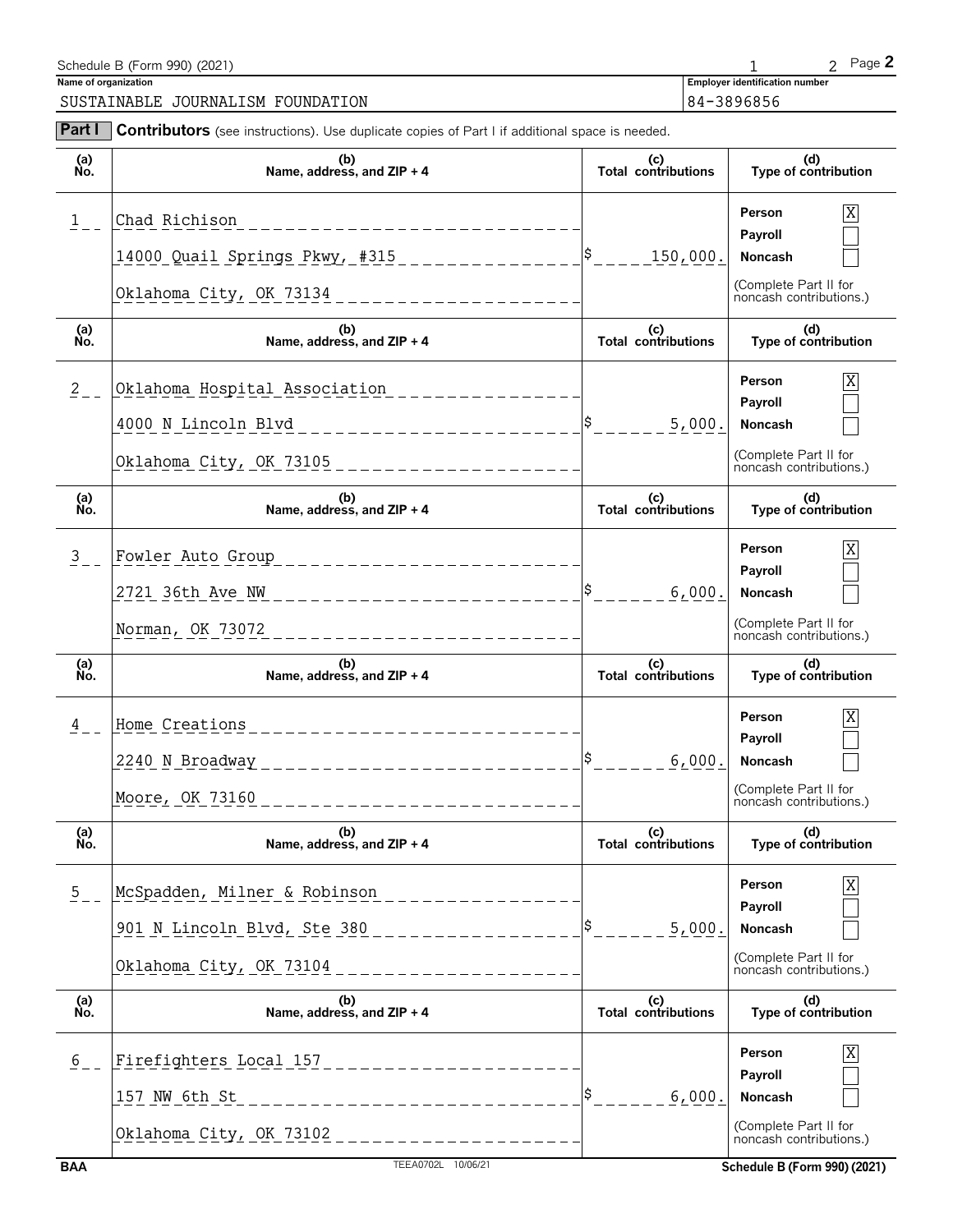| Schedule B (Form 990) (2021)         |                                       | Page ∠ |
|--------------------------------------|---------------------------------------|--------|
| Name of organization                 | <b>Employer identification number</b> |        |
| SUSTAINABLE<br>JOURNALISM FOUNDATION | 84-3896856                            |        |

| Part I           | <b>Contributors</b> (see instructions). Use duplicate copies of Part I if additional space is needed.                                    |                                   |                                                                                                                       |
|------------------|------------------------------------------------------------------------------------------------------------------------------------------|-----------------------------------|-----------------------------------------------------------------------------------------------------------------------|
| (a)<br>No.       | (b)<br>Name, address, and ZIP + 4                                                                                                        | (c)<br>Total contributions        | (d)<br>Type of contribution                                                                                           |
| $7\overline{ }$  | Hillary Communications<br>22937 State Hwy 58 ____________________________<br>Lawton, OK 73507                                            | 5,000.                            | $\mathbf X$<br>Person<br>Payroll<br>Noncash<br>(Complete Part II for<br>noncash contributions.)                       |
| (a)<br>No.       | (b)<br>Name, address, and $ZIP + 4$                                                                                                      | (c)<br>Total contributions        | (d)<br>Type of contribution                                                                                           |
| $\frac{8}{1}$    | Inasmuch Foundation<br>______________________<br>210 Park Ave, #3150 ____________________________                                        | 56,000.                           | X<br>Person<br>Payroll<br>Noncash<br>(Complete Part II for<br>noncash contributions.)                                 |
| (a)<br>Ño.       | (b)<br>Name, address, and ZIP + 4                                                                                                        | (c)<br><b>Total contributions</b> | (d)<br>Type of contribution                                                                                           |
| 9                | Oklahoma State Chamber of Commerce<br>330 NE 10th St. ________________________________                                                   | 5,000.                            | X<br>Person<br>Payroll<br>Noncash<br>(Complete Part II for<br>noncash contributions.)                                 |
| (a)<br>No.       | (b)<br>Name, address, and ZIP + 4                                                                                                        | (c)<br>Total contributions        | (d)<br>Type of contribution                                                                                           |
| 10 <sub>1</sub>  | Oklahoma Media Center Association<br>PO Box 786                                                                                          | 5,000.                            | X<br>Person<br>Payroll<br>Noncash<br>(Complete Part II for<br>noncash contributions.)                                 |
| (a)<br>Ńó.       | (b)<br>Name, address, and ZIP + 4                                                                                                        | (c)<br>Total contributions        | (d)<br>Type of contribution                                                                                           |
| 11               | PSO/AEP<br>212 E 6th St.<br>Tulsa, OK 74119                                                                                              | 5,000.                            | X<br>Person<br>Payroll<br>Noncash<br>(Complete Part II for<br>noncash contributions.)                                 |
| (a)<br>No.       | (b)<br>Name, address, and ZIP + 4                                                                                                        | (c)<br>Total contributions        | (d)<br>Type of contribution                                                                                           |
| 12<br><b>BAA</b> | Association of Oklahoma General Con<br>605 NW 13th St, Suite A ___________________<br>Oklahoma City, OK 73103-2213<br>TEEA0702L 10/06/21 | 6,500.                            | Χ<br>Person<br>Payroll<br>Noncash<br>(Complete Part II for<br>noncash contributions.)<br>Schedule B (Form 990) (2021) |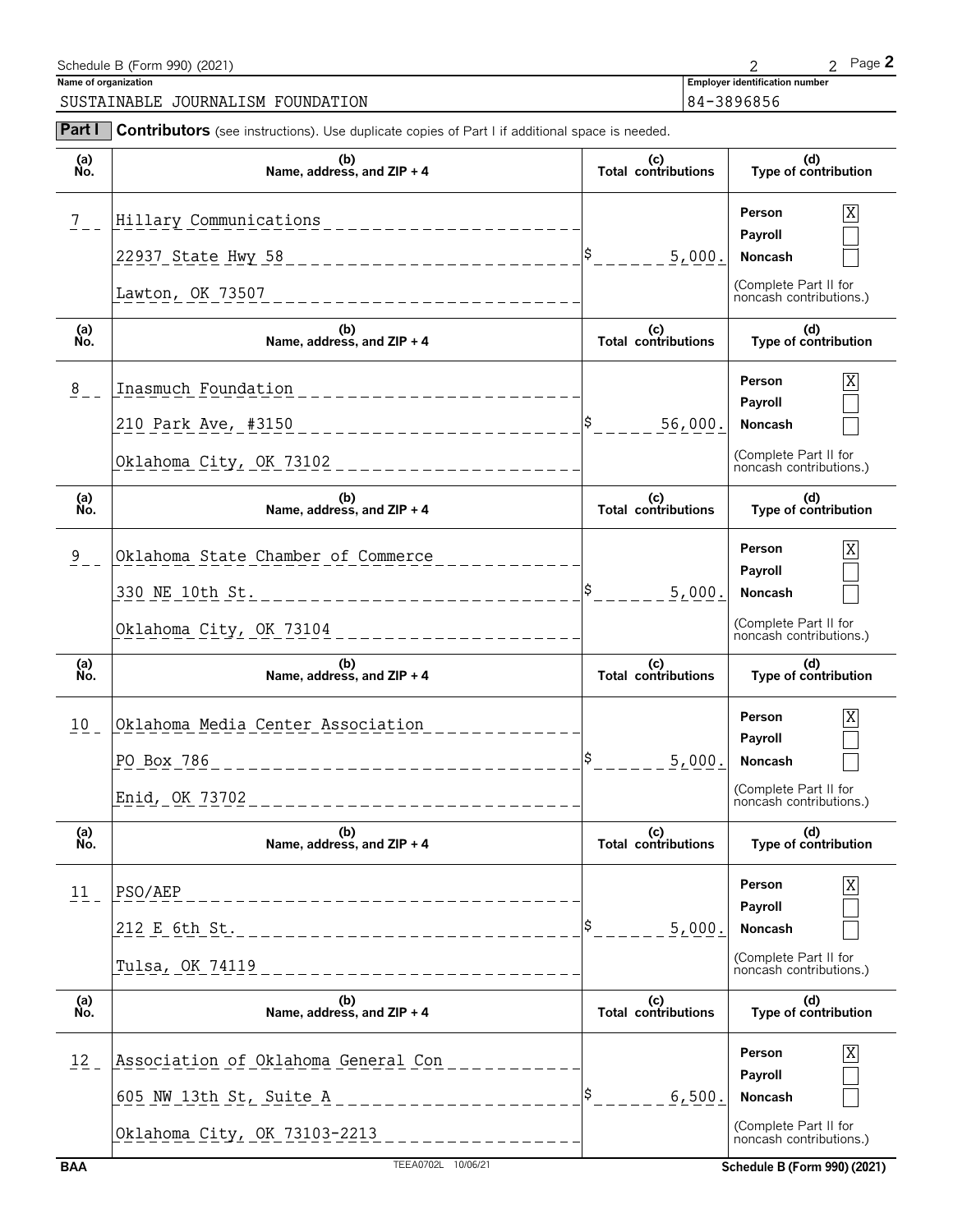| Schedule B (Form 990) (2021)      |                                       | $P$ aqe $\bullet$ |
|-----------------------------------|---------------------------------------|-------------------|
| Name of organization              | <b>Employer identification number</b> |                   |
| SUSTAINABLE JOURNALISM FOUNDATION | 84-3896856                            |                   |

**Part II** Noncash Property (see instructions). Use duplicate copies of Part II if additional space is needed.

| <b>BAA</b>                | TEEA0703L 10/06/21                           |                                                 | <b>Schedule B (Form 990) (2021)</b> |
|---------------------------|----------------------------------------------|-------------------------------------------------|-------------------------------------|
|                           |                                              | \$                                              |                                     |
| (a) No.<br>from<br>Part I |                                              | (c)<br>FMV (or estimate)<br>(See instructions.) |                                     |
|                           | (b)<br>Description of noncash property given | \$                                              | (d)<br>Date received                |
| (a) No.<br>from<br>Part I | (b)<br>Description of noncash property given | (c)<br>FMV (or estimate)<br>(See instructions.) | (d)<br>Date received                |
|                           |                                              | \$                                              |                                     |
| (a) No.<br>from<br>Part I | (b)<br>Description of noncash property given | (c)<br>FMV (or estimate)<br>(See instructions.) | (d)<br>Date received                |
|                           |                                              | \$                                              |                                     |
| (a) No.<br>from<br>Part I | (b)<br>Description of noncash property given | (c)<br>FMV (or estimate)<br>(See instructions.) | (d)<br>Date received                |
|                           |                                              | \$                                              |                                     |
| (a) No.<br>from<br>Part I | (b)<br>Description of noncash property given | (c)<br>FMV (or estimate)<br>(See instructions.) | (d)<br>Date received                |
|                           |                                              | \$                                              |                                     |
|                           | N/A                                          |                                                 |                                     |
| (a) No.<br>from<br>Part I | (b)<br>Description of noncash property given | (c)<br>FMV (or estimate)<br>(See instructions.) | (d)<br>Date received                |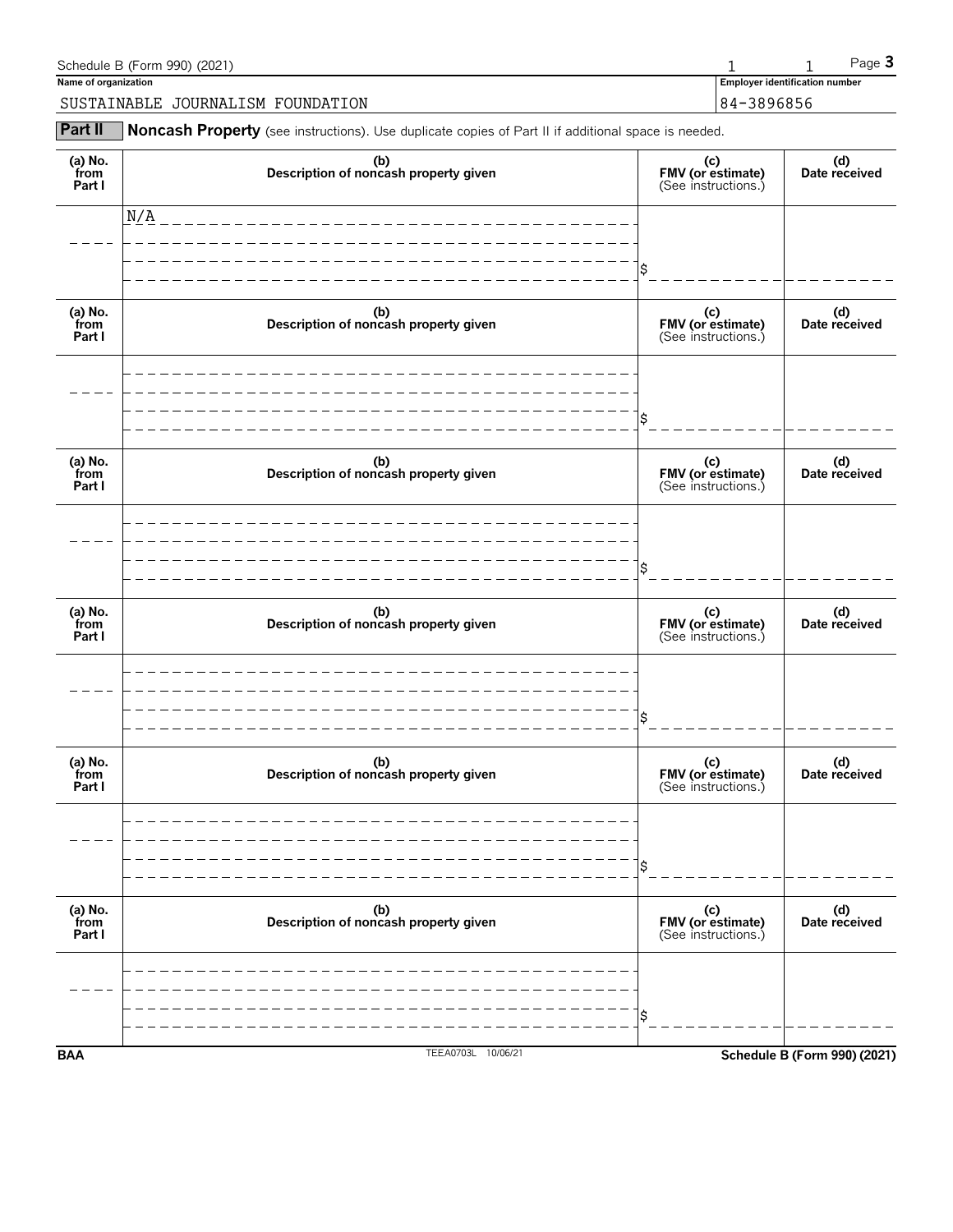|                      | Schedule B (Form 990) (2021)                                                                                                                                       |                      | Page 4<br>1                                                                                                  |  |  |  |  |  |
|----------------------|--------------------------------------------------------------------------------------------------------------------------------------------------------------------|----------------------|--------------------------------------------------------------------------------------------------------------|--|--|--|--|--|
| Name of organization |                                                                                                                                                                    |                      | <b>Employer identification number</b>                                                                        |  |  |  |  |  |
|                      | SUSTAINABLE JOURNALISM FOUNDATION                                                                                                                                  |                      | 84-3896856                                                                                                   |  |  |  |  |  |
| Part III             |                                                                                                                                                                    |                      | Exclusively religious, charitable, etc., contributions to organizations described in section 501(c)(7), (8), |  |  |  |  |  |
|                      | or (10) that total more than \$1,000 for the year from any one contributor. Complete columns (a) through (e) and                                                   |                      |                                                                                                              |  |  |  |  |  |
|                      | the following line entry. For organizations completing Part III, enter the total of exclusively religious, charitable, etc.,                                       |                      |                                                                                                              |  |  |  |  |  |
|                      | contributions of \$1,000 or less for the year. (Enter this information once. See instructions.)<br>Use duplicate copies of Part III if additional space is needed. |                      | ►S<br>N/A                                                                                                    |  |  |  |  |  |
|                      |                                                                                                                                                                    |                      |                                                                                                              |  |  |  |  |  |
| (a) No.<br>from      | (b) Purpose of gift                                                                                                                                                | (c) Use of gift      | (d) Description of how gift is held                                                                          |  |  |  |  |  |
| Part I               |                                                                                                                                                                    |                      |                                                                                                              |  |  |  |  |  |
|                      | N/A<br>the contract of the contract of the contract of the contract of the contract of the contract of the contract of                                             |                      | $= - - 1$                                                                                                    |  |  |  |  |  |
|                      |                                                                                                                                                                    |                      |                                                                                                              |  |  |  |  |  |
|                      |                                                                                                                                                                    |                      |                                                                                                              |  |  |  |  |  |
|                      |                                                                                                                                                                    |                      |                                                                                                              |  |  |  |  |  |
|                      |                                                                                                                                                                    | (e) Transfer of gift |                                                                                                              |  |  |  |  |  |
|                      |                                                                                                                                                                    |                      |                                                                                                              |  |  |  |  |  |
|                      | Transferee's name, address, and ZIP + 4                                                                                                                            |                      | Relationship of transferor to transferee                                                                     |  |  |  |  |  |
|                      |                                                                                                                                                                    |                      |                                                                                                              |  |  |  |  |  |
|                      |                                                                                                                                                                    |                      |                                                                                                              |  |  |  |  |  |
|                      |                                                                                                                                                                    |                      |                                                                                                              |  |  |  |  |  |
|                      |                                                                                                                                                                    |                      |                                                                                                              |  |  |  |  |  |
|                      |                                                                                                                                                                    |                      |                                                                                                              |  |  |  |  |  |
| (a) No.<br>from      | (b) Purpose of gift                                                                                                                                                | (c) Use of gift      | (d) Description of how gift is held                                                                          |  |  |  |  |  |
| Part I               |                                                                                                                                                                    |                      |                                                                                                              |  |  |  |  |  |
|                      |                                                                                                                                                                    |                      |                                                                                                              |  |  |  |  |  |
|                      |                                                                                                                                                                    |                      |                                                                                                              |  |  |  |  |  |
|                      |                                                                                                                                                                    |                      |                                                                                                              |  |  |  |  |  |
|                      |                                                                                                                                                                    |                      |                                                                                                              |  |  |  |  |  |
|                      | (e) Transfer of gift                                                                                                                                               |                      |                                                                                                              |  |  |  |  |  |
|                      |                                                                                                                                                                    |                      |                                                                                                              |  |  |  |  |  |
|                      | Transferee's name, address, and ZIP + 4                                                                                                                            |                      | Relationship of transferor to transferee                                                                     |  |  |  |  |  |
|                      |                                                                                                                                                                    |                      |                                                                                                              |  |  |  |  |  |
|                      |                                                                                                                                                                    |                      |                                                                                                              |  |  |  |  |  |
|                      |                                                                                                                                                                    |                      |                                                                                                              |  |  |  |  |  |
|                      |                                                                                                                                                                    |                      |                                                                                                              |  |  |  |  |  |
| (a) No.<br>from      | (b) Purpose of gift                                                                                                                                                | (c) Use of gift      | (d) Description of how gift is held                                                                          |  |  |  |  |  |
| Part I               |                                                                                                                                                                    |                      |                                                                                                              |  |  |  |  |  |
|                      |                                                                                                                                                                    |                      |                                                                                                              |  |  |  |  |  |
|                      |                                                                                                                                                                    |                      |                                                                                                              |  |  |  |  |  |
|                      | _______                                                                                                                                                            | -------------        | $- - - - - - - - -$                                                                                          |  |  |  |  |  |
|                      |                                                                                                                                                                    |                      |                                                                                                              |  |  |  |  |  |
|                      |                                                                                                                                                                    |                      |                                                                                                              |  |  |  |  |  |
|                      |                                                                                                                                                                    | (e) Transfer of gift |                                                                                                              |  |  |  |  |  |
|                      | Transferee's name, address, and ZIP + 4                                                                                                                            |                      | Relationship of transferor to transferee                                                                     |  |  |  |  |  |
|                      |                                                                                                                                                                    |                      |                                                                                                              |  |  |  |  |  |
|                      |                                                                                                                                                                    |                      |                                                                                                              |  |  |  |  |  |
|                      |                                                                                                                                                                    |                      |                                                                                                              |  |  |  |  |  |
|                      |                                                                                                                                                                    |                      |                                                                                                              |  |  |  |  |  |
|                      |                                                                                                                                                                    |                      |                                                                                                              |  |  |  |  |  |
| (a) No.<br>from      | (b) Purpose of gift                                                                                                                                                | (c) Use of gift      | (d) Description of how gift is held                                                                          |  |  |  |  |  |
| Part I               |                                                                                                                                                                    |                      |                                                                                                              |  |  |  |  |  |
|                      |                                                                                                                                                                    |                      |                                                                                                              |  |  |  |  |  |
|                      |                                                                                                                                                                    |                      |                                                                                                              |  |  |  |  |  |
|                      |                                                                                                                                                                    |                      |                                                                                                              |  |  |  |  |  |
|                      |                                                                                                                                                                    |                      |                                                                                                              |  |  |  |  |  |
|                      |                                                                                                                                                                    |                      |                                                                                                              |  |  |  |  |  |
|                      |                                                                                                                                                                    | (e) Transfer of gift |                                                                                                              |  |  |  |  |  |
|                      | Transferee's name, address, and ZIP + 4                                                                                                                            |                      | Relationship of transferor to transferee                                                                     |  |  |  |  |  |
|                      |                                                                                                                                                                    |                      |                                                                                                              |  |  |  |  |  |
|                      |                                                                                                                                                                    |                      |                                                                                                              |  |  |  |  |  |
|                      |                                                                                                                                                                    |                      |                                                                                                              |  |  |  |  |  |
|                      |                                                                                                                                                                    |                      |                                                                                                              |  |  |  |  |  |
|                      |                                                                                                                                                                    | TEEA0704L 10/06/21   |                                                                                                              |  |  |  |  |  |
| <b>BAA</b>           |                                                                                                                                                                    |                      | Schedule B (Form 990) (2021)                                                                                 |  |  |  |  |  |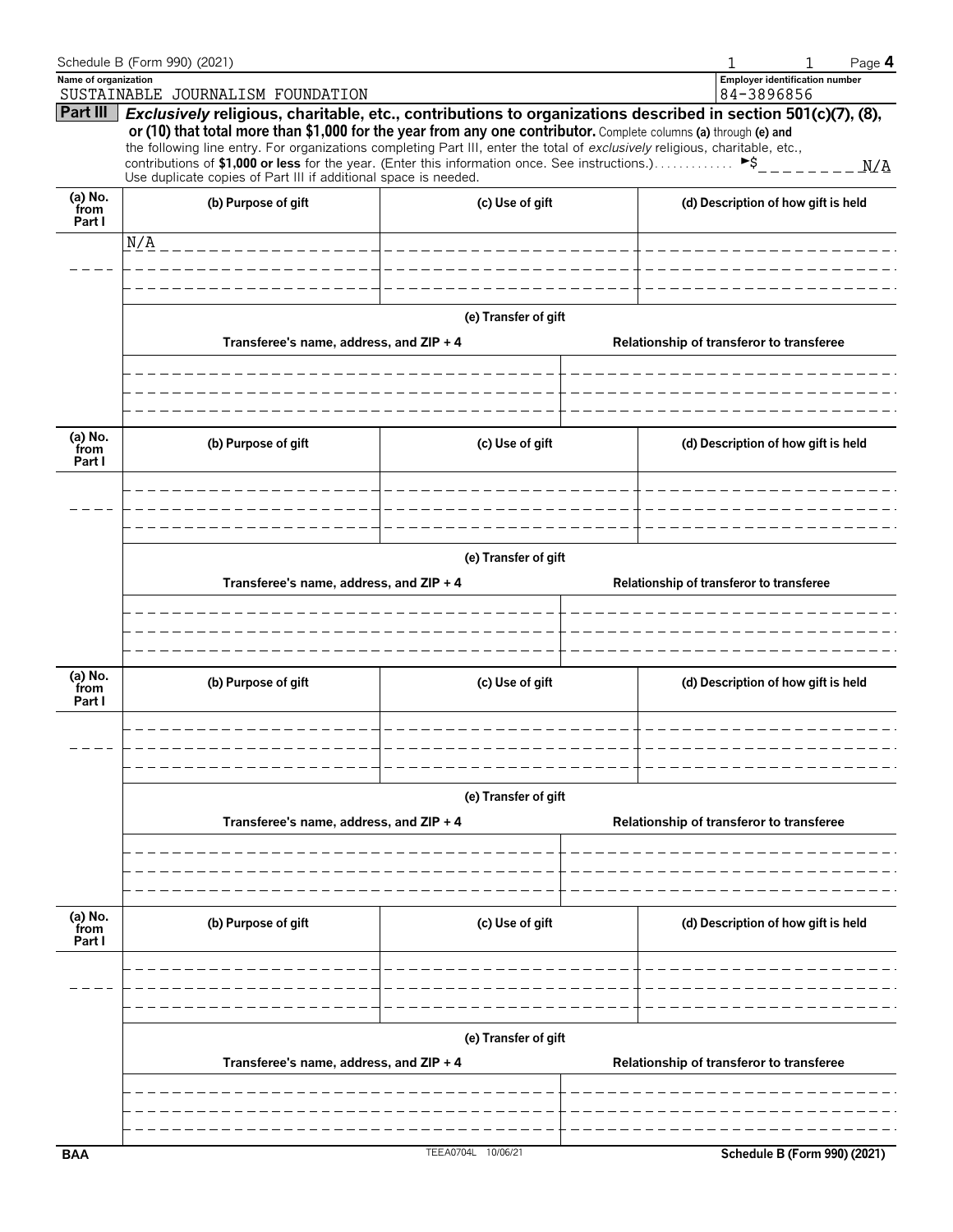| <b>SCHEDULE D</b>        |                                                                                                                                                                                                                                                                                                                                    | <b>Supplemental Financial Statements</b>                                                                                               |                                                                                                                                                                                                                                                                                        |                                                    |                                            |                     | OMB No. 1545-0047               |  |    |  |
|--------------------------|------------------------------------------------------------------------------------------------------------------------------------------------------------------------------------------------------------------------------------------------------------------------------------------------------------------------------------|----------------------------------------------------------------------------------------------------------------------------------------|----------------------------------------------------------------------------------------------------------------------------------------------------------------------------------------------------------------------------------------------------------------------------------------|----------------------------------------------------|--------------------------------------------|---------------------|---------------------------------|--|----|--|
| (Form 990)               |                                                                                                                                                                                                                                                                                                                                    | ► Complete if the organization answered 'Yes' on Form 990,<br>Part IV, line 6, 7, 8, 9, 10, 11a, 11b, 11c, 11d, 11e, 11f, 12a, or 12b. |                                                                                                                                                                                                                                                                                        |                                                    |                                            |                     | 2021                            |  |    |  |
|                          | Department of the Treasury<br>Internal Revenue Service                                                                                                                                                                                                                                                                             | Attach to Form 990.<br>► Go to www.irs.gov/Form990 for instructions and the latest information.                                        |                                                                                                                                                                                                                                                                                        |                                                    | <b>Open to Public</b><br><b>Inspection</b> |                     |                                 |  |    |  |
| Name of the organization |                                                                                                                                                                                                                                                                                                                                    |                                                                                                                                        |                                                                                                                                                                                                                                                                                        |                                                    | <b>Employer identification number</b>      |                     |                                 |  |    |  |
|                          | SUSTAINABLE JOURNALISM FOUNDATION<br>84-3896856                                                                                                                                                                                                                                                                                    |                                                                                                                                        |                                                                                                                                                                                                                                                                                        |                                                    |                                            |                     |                                 |  |    |  |
| Part I                   |                                                                                                                                                                                                                                                                                                                                    |                                                                                                                                        | <b>Organizations Maintaining Donor Advised Funds or Other Similar Funds or Accounts.</b><br>Complete if the organization answered 'Yes' on Form 990, Part IV, line 6.                                                                                                                  |                                                    |                                            |                     |                                 |  |    |  |
|                          |                                                                                                                                                                                                                                                                                                                                    |                                                                                                                                        | (a) Donor advised funds                                                                                                                                                                                                                                                                |                                                    |                                            |                     | (b) Funds and other accounts    |  |    |  |
|                          |                                                                                                                                                                                                                                                                                                                                    | Total number at end of year                                                                                                            |                                                                                                                                                                                                                                                                                        |                                                    |                                            |                     |                                 |  |    |  |
| 2                        |                                                                                                                                                                                                                                                                                                                                    | Aggregate value of contributions to (during year)                                                                                      |                                                                                                                                                                                                                                                                                        |                                                    |                                            |                     |                                 |  |    |  |
| 3                        | Aggregate value of grants from (during year)                                                                                                                                                                                                                                                                                       |                                                                                                                                        |                                                                                                                                                                                                                                                                                        |                                                    |                                            |                     |                                 |  |    |  |
| 4                        |                                                                                                                                                                                                                                                                                                                                    | Aggregate value at end of year                                                                                                         |                                                                                                                                                                                                                                                                                        |                                                    |                                            |                     |                                 |  |    |  |
| 5                        |                                                                                                                                                                                                                                                                                                                                    |                                                                                                                                        | Did the organization inform all donors and donor advisors in writing that the assets held in donor advised funds<br>are the organization's property, subject to the organization's exclusive legal control?                                                                            |                                                    |                                            |                     | Yes                             |  | No |  |
| 6                        |                                                                                                                                                                                                                                                                                                                                    |                                                                                                                                        | Did the organization inform all grantees, donors, and donor advisors in writing that grant funds can be used only for charitable purposes and not for the benefit of the donor or donor advisor, or for any other purpose conf                                                         |                                                    |                                            |                     | Yes                             |  | No |  |
| Part II                  |                                                                                                                                                                                                                                                                                                                                    | <b>Conservation Easements.</b>                                                                                                         |                                                                                                                                                                                                                                                                                        |                                                    |                                            |                     |                                 |  |    |  |
|                          |                                                                                                                                                                                                                                                                                                                                    |                                                                                                                                        | Complete if the organization answered 'Yes' on Form 990, Part IV, line 7.                                                                                                                                                                                                              |                                                    |                                            |                     |                                 |  |    |  |
| $\mathbf{1}$             |                                                                                                                                                                                                                                                                                                                                    |                                                                                                                                        | Purpose(s) of conservation easements held by the organization (check all that apply).                                                                                                                                                                                                  |                                                    |                                            |                     |                                 |  |    |  |
|                          |                                                                                                                                                                                                                                                                                                                                    | Preservation of land for public use (for example, recreation or education)                                                             |                                                                                                                                                                                                                                                                                        | Preservation of a historically important land area |                                            |                     |                                 |  |    |  |
|                          |                                                                                                                                                                                                                                                                                                                                    | Protection of natural habitat<br>Preservation of open space                                                                            |                                                                                                                                                                                                                                                                                        | Preservation of a certified historic structure     |                                            |                     |                                 |  |    |  |
| 2                        | last day of the tax year.                                                                                                                                                                                                                                                                                                          |                                                                                                                                        | Complete lines 2a through 2d if the organization held a qualified conservation contribution in the form of a conservation easement on the                                                                                                                                              |                                                    |                                            |                     |                                 |  |    |  |
|                          |                                                                                                                                                                                                                                                                                                                                    |                                                                                                                                        |                                                                                                                                                                                                                                                                                        |                                                    |                                            |                     | Held at the End of the Tax Year |  |    |  |
|                          |                                                                                                                                                                                                                                                                                                                                    |                                                                                                                                        |                                                                                                                                                                                                                                                                                        |                                                    | 2a                                         |                     |                                 |  |    |  |
|                          |                                                                                                                                                                                                                                                                                                                                    |                                                                                                                                        |                                                                                                                                                                                                                                                                                        |                                                    | 2 <sub>b</sub>                             |                     |                                 |  |    |  |
|                          |                                                                                                                                                                                                                                                                                                                                    |                                                                                                                                        | <b>c</b> Number of conservation easements on a certified historic structure included in (a) $\dots \dots \dots$                                                                                                                                                                        |                                                    | 2c                                         |                     |                                 |  |    |  |
|                          |                                                                                                                                                                                                                                                                                                                                    |                                                                                                                                        | d Number of conservation easements included in (c) acquired after 7/25/06, and not on a historic                                                                                                                                                                                       |                                                    | 2d                                         |                     |                                 |  |    |  |
| 3                        | tax year $\blacktriangleright$                                                                                                                                                                                                                                                                                                     |                                                                                                                                        | Number of conservation easements modified, transferred, released, extinguished, or terminated by the organization during the                                                                                                                                                           |                                                    |                                            |                     |                                 |  |    |  |
| 4                        |                                                                                                                                                                                                                                                                                                                                    | Number of states where property subject to conservation easement is located $\blacktriangleright$                                      |                                                                                                                                                                                                                                                                                        |                                                    |                                            |                     |                                 |  |    |  |
| 5                        |                                                                                                                                                                                                                                                                                                                                    |                                                                                                                                        | Does the organization have a written policy regarding the periodic monitoring, inspection, handling of violations,                                                                                                                                                                     |                                                    |                                            |                     | Yes                             |  | No |  |
| 6.                       | Staff and volunteer hours devoted to monitoring, inspecting, handling of violations, and enforcing conservation easements during the year                                                                                                                                                                                          |                                                                                                                                        |                                                                                                                                                                                                                                                                                        |                                                    |                                            |                     |                                 |  |    |  |
| 7                        | Amount of expenses incurred in monitoring, inspecting, handling of violations, and enforcing conservation easements during the year<br>►\$                                                                                                                                                                                         |                                                                                                                                        |                                                                                                                                                                                                                                                                                        |                                                    |                                            |                     |                                 |  |    |  |
| 8                        |                                                                                                                                                                                                                                                                                                                                    |                                                                                                                                        | Does each conservation easement reported on line 2(d) above satisfy the requirements of section 170(h)(4)(B)(i)                                                                                                                                                                        |                                                    |                                            |                     | $\Box$ Yes                      |  | No |  |
| 9                        | conservation easements.                                                                                                                                                                                                                                                                                                            |                                                                                                                                        | In Part XIII, describe how the organization reports conservation easements in its revenue and expense statement and balance sheet, and<br>include, if applicable, the text of the footnote to the organization's financial statements that describes the organization's accounting for |                                                    |                                            |                     |                                 |  |    |  |
|                          | <b>Part III</b>                                                                                                                                                                                                                                                                                                                    |                                                                                                                                        | Organizations Maintaining Collections of Art, Historical Treasures, or Other Similar Assets.<br>Complete if the organization answered 'Yes' on Form 990, Part IV, line 8.                                                                                                              |                                                    |                                            |                     |                                 |  |    |  |
|                          |                                                                                                                                                                                                                                                                                                                                    |                                                                                                                                        | 1a If the organization elected, as permitted under FASB ASC 958, not to report in its revenue statement and balance sheet works of art,                                                                                                                                                |                                                    |                                            |                     |                                 |  |    |  |
|                          |                                                                                                                                                                                                                                                                                                                                    |                                                                                                                                        | historical treasures, or other similar assets held for public exhibition, education, or research in furtherance of public service, provide in<br>Part XIII the text of the footnote to its financial statements that describes these items.                                            |                                                    |                                            |                     |                                 |  |    |  |
|                          | b If the organization elected, as permitted under FASB ASC 958, to report in its revenue statement and balance sheet works of art,<br>historical treasures, or other similar assets held for public exhibition, education, or research in furtherance of public service, provide the<br>following amounts relating to these items: |                                                                                                                                        |                                                                                                                                                                                                                                                                                        |                                                    |                                            |                     |                                 |  |    |  |
|                          |                                                                                                                                                                                                                                                                                                                                    |                                                                                                                                        |                                                                                                                                                                                                                                                                                        |                                                    |                                            |                     |                                 |  |    |  |
|                          |                                                                                                                                                                                                                                                                                                                                    |                                                                                                                                        |                                                                                                                                                                                                                                                                                        |                                                    |                                            | $\triangleright$ \$ |                                 |  |    |  |
| $\mathbf{z}$             |                                                                                                                                                                                                                                                                                                                                    |                                                                                                                                        | If the organization received or held works of art, historical treasures, or other similar assets for financial gain, provide the following<br>amounts required to be reported under FASB ASC 958 relating to these items:                                                              |                                                    |                                            |                     |                                 |  |    |  |
|                          |                                                                                                                                                                                                                                                                                                                                    |                                                                                                                                        |                                                                                                                                                                                                                                                                                        |                                                    |                                            | ► \$                |                                 |  |    |  |
|                          |                                                                                                                                                                                                                                                                                                                                    |                                                                                                                                        |                                                                                                                                                                                                                                                                                        |                                                    |                                            |                     |                                 |  |    |  |
|                          |                                                                                                                                                                                                                                                                                                                                    |                                                                                                                                        | BAA For Paperwork Reduction Act Notice, see the Instructions for Form 990. TEEA3301L 08/30/21                                                                                                                                                                                          |                                                    |                                            |                     | Schedule D (Form 990) 2021      |  |    |  |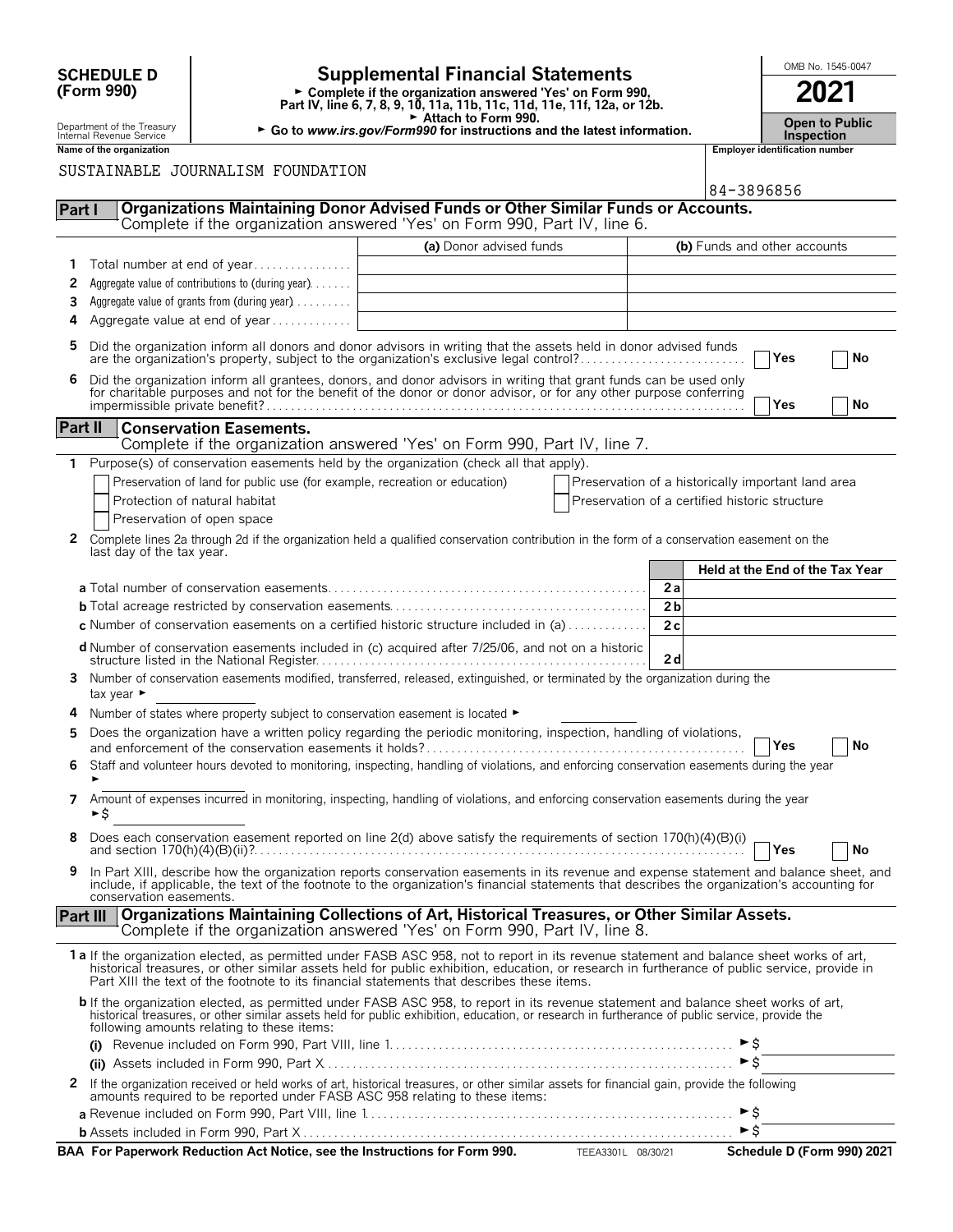|                 | Schedule D (Form 990) 2021  SUSTAINABLE JOURNALISM FOUNDATION                                                                                                                                                             |                  |                                         |                                    |     | 84-3896856                      |                            |                     | Page 2    |
|-----------------|---------------------------------------------------------------------------------------------------------------------------------------------------------------------------------------------------------------------------|------------------|-----------------------------------------|------------------------------------|-----|---------------------------------|----------------------------|---------------------|-----------|
| <b>Part III</b> | Organizations Maintaining Collections of Art, Historical Treasures, or Other Similar Assets (continued)                                                                                                                   |                  |                                         |                                    |     |                                 |                            |                     |           |
| 3               | Using the organization's acquisition, accession, and other records, check any of the following that make significant use of its collection                                                                                |                  |                                         |                                    |     |                                 |                            |                     |           |
| a               | items (check all that apply):<br>Public exhibition                                                                                                                                                                        |                  |                                         | Loan or exchange program           |     |                                 |                            |                     |           |
| b               | Scholarly research                                                                                                                                                                                                        |                  | Other<br>е                              |                                    |     |                                 |                            |                     |           |
| С               | Preservation for future generations                                                                                                                                                                                       |                  |                                         |                                    |     |                                 |                            |                     |           |
|                 | Provide a description of the organization's collections and explain how they further the organization's exempt purpose in<br>Part XIII.                                                                                   |                  |                                         |                                    |     |                                 |                            |                     |           |
|                 | During the year, did the organization solicit or receive donations of art, historical treasures, or other similar assets to be sold to raise funds rather than to be maintained as part of the organization's collection? |                  |                                         |                                    |     |                                 |                            |                     |           |
|                 | <b>Escrow and Custodial Arrangements.</b> Complete if the organization answered 'Yes' on Form 990, Part IV,                                                                                                               |                  |                                         |                                    |     |                                 | Yes                        |                     | <b>No</b> |
| <b>Part IV</b>  | line 9, or reported an amount on Form 990, Part X, line 21.                                                                                                                                                               |                  |                                         |                                    |     |                                 |                            |                     |           |
|                 | 1a Is the organization an agent, trustee, custodian or other intermediary for contributions or other assets not included                                                                                                  |                  |                                         |                                    |     |                                 | Yes                        |                     | No        |
|                 | <b>b</b> If 'Yes,' explain the arrangement in Part XIII and complete the following table:                                                                                                                                 |                  |                                         |                                    |     |                                 |                            |                     |           |
|                 |                                                                                                                                                                                                                           |                  |                                         |                                    |     |                                 | Amount                     |                     |           |
|                 |                                                                                                                                                                                                                           |                  |                                         |                                    | 1 с |                                 |                            |                     |           |
|                 |                                                                                                                                                                                                                           |                  |                                         |                                    | 1 d |                                 |                            |                     |           |
|                 |                                                                                                                                                                                                                           |                  |                                         |                                    | 1е  |                                 |                            |                     |           |
|                 |                                                                                                                                                                                                                           |                  |                                         |                                    | 1f  |                                 |                            |                     |           |
|                 | 2a Did the organization include an amount on Form 990, Part X, line 21, for escrow or custodial account liability?                                                                                                        |                  |                                         |                                    |     |                                 | Yes                        |                     | No        |
|                 |                                                                                                                                                                                                                           |                  |                                         |                                    |     |                                 |                            |                     |           |
|                 |                                                                                                                                                                                                                           |                  |                                         |                                    |     |                                 |                            |                     |           |
| <b>Part V</b>   | <b>Endowment Funds.</b> Complete if the organization answered 'Yes' on Form 990, Part IV, line 10.                                                                                                                        |                  |                                         |                                    |     |                                 |                            |                     |           |
|                 |                                                                                                                                                                                                                           | (a) Current year | (b) Prior year                          | (c) Two years back                 |     | (d) Three years back            |                            | (e) Four years back |           |
|                 | <b>1 a</b> Beginning of year balance                                                                                                                                                                                      |                  |                                         |                                    |     |                                 |                            |                     |           |
|                 | <b>b</b> Contributions                                                                                                                                                                                                    |                  |                                         |                                    |     |                                 |                            |                     |           |
|                 | c Net investment earnings, gains,<br>and losses                                                                                                                                                                           |                  |                                         |                                    |     |                                 |                            |                     |           |
|                 | d Grants or scholarships                                                                                                                                                                                                  |                  |                                         |                                    |     |                                 |                            |                     |           |
|                 | <b>e</b> Other expenditures for facilities<br>and programs                                                                                                                                                                |                  |                                         |                                    |     |                                 |                            |                     |           |
|                 | <b>f</b> Administrative expenses $\ldots$                                                                                                                                                                                 |                  |                                         |                                    |     |                                 |                            |                     |           |
|                 | <b>g</b> End of year balance $\ldots$ , $\ldots$                                                                                                                                                                          |                  |                                         |                                    |     |                                 |                            |                     |           |
|                 | 2 Provide the estimated percentage of the current year end balance (line 1g, column (a)) held as:                                                                                                                         |                  |                                         |                                    |     |                                 |                            |                     |           |
|                 | a Board designated or quasi-endowment $\blacktriangleright$                                                                                                                                                               |                  |                                         |                                    |     |                                 |                            |                     |           |
|                 | <b>b</b> Permanent endowment ►                                                                                                                                                                                            | ిం               |                                         |                                    |     |                                 |                            |                     |           |
|                 | c Term endowment $\blacktriangleright$                                                                                                                                                                                    | يو               |                                         |                                    |     |                                 |                            |                     |           |
|                 | The percentages on lines 2a, 2b, and 2c should equal 100%.                                                                                                                                                                |                  |                                         |                                    |     |                                 |                            |                     |           |
|                 | 3a Are there endowment funds not in the possession of the organization that are held and administered for the                                                                                                             |                  |                                         |                                    |     |                                 |                            |                     |           |
|                 | organization by:                                                                                                                                                                                                          |                  |                                         |                                    |     |                                 |                            | Yes                 | No        |
|                 |                                                                                                                                                                                                                           |                  |                                         |                                    |     |                                 | 3a(i)                      |                     |           |
|                 |                                                                                                                                                                                                                           |                  |                                         |                                    |     |                                 | 3a(ii)                     |                     |           |
|                 | <b>b</b> If 'Yes' on line 3a(ii), are the related organizations listed as required on Schedule R?                                                                                                                         |                  |                                         |                                    |     |                                 | 3 <sub>b</sub>             |                     |           |
|                 | 4 Describe in Part XIII the intended uses of the organization's endowment funds.                                                                                                                                          |                  |                                         |                                    |     |                                 |                            |                     |           |
|                 | <b>Part VI</b> Land, Buildings, and Equipment.                                                                                                                                                                            |                  |                                         |                                    |     |                                 |                            |                     |           |
|                 | Complete if the organization answered 'Yes' on Form 990, Part IV, line 11a. See Form 990, Part X, line 10.                                                                                                                |                  |                                         |                                    |     |                                 |                            |                     |           |
|                 | Description of property                                                                                                                                                                                                   |                  | (a) Cost or other basis<br>(investment) | (b) Cost or other<br>basis (other) |     | (c) Accumulated<br>depreciation |                            | (d) Book value      |           |
|                 |                                                                                                                                                                                                                           |                  |                                         |                                    |     |                                 |                            |                     |           |
|                 |                                                                                                                                                                                                                           |                  |                                         |                                    |     |                                 |                            |                     |           |
|                 | c Leasehold improvements                                                                                                                                                                                                  |                  |                                         |                                    |     |                                 |                            |                     |           |
|                 |                                                                                                                                                                                                                           |                  |                                         | 5,959.                             |     | 1,192.                          |                            |                     | 4,767.    |
|                 |                                                                                                                                                                                                                           |                  |                                         |                                    |     |                                 |                            |                     |           |
|                 | Total. Add lines 1a through 1e. (Column (d) must equal Form 990, Part X, column (B), line 10c.)                                                                                                                           |                  |                                         |                                    |     | ▶                               |                            |                     | 4,767.    |
| <b>BAA</b>      |                                                                                                                                                                                                                           |                  |                                         |                                    |     |                                 | Schedule D (Form 990) 2021 |                     |           |

TEEA3302L 08/30/21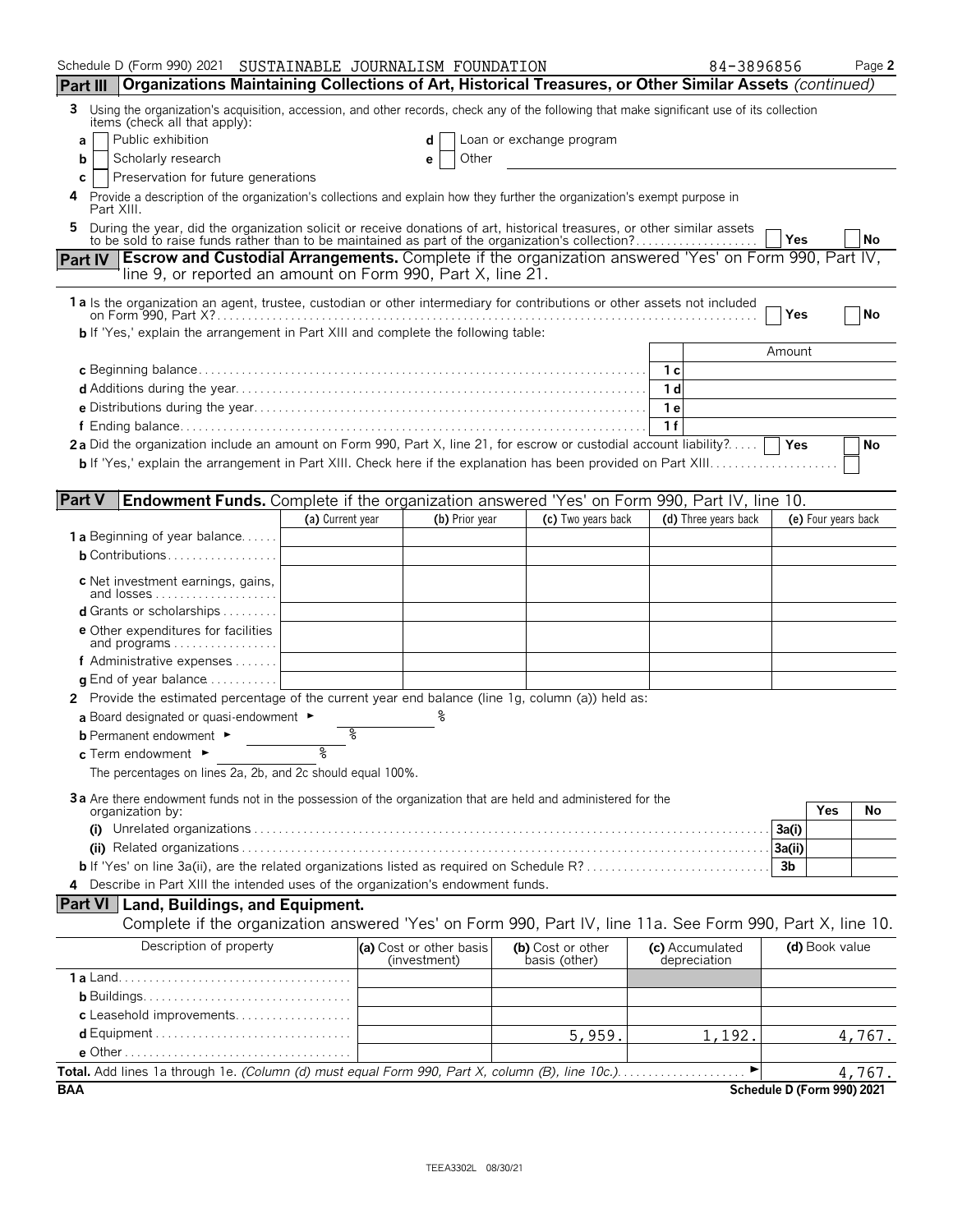|                         | Part VII   Investments - Other Securities.                                                                                                                                         |                              | N/A                                                       |                |
|-------------------------|------------------------------------------------------------------------------------------------------------------------------------------------------------------------------------|------------------------------|-----------------------------------------------------------|----------------|
|                         | Complete if the organization answered 'Yes' on Form 990, Part IV, line 11b. See Form 990, Part X, line 12.<br>(a) Description of security or category (including name of security) | (b) Book value               | (c) Method of valuation: Cost or end-of-year market value |                |
|                         |                                                                                                                                                                                    |                              |                                                           |                |
|                         |                                                                                                                                                                                    |                              |                                                           |                |
| (3) Other               |                                                                                                                                                                                    |                              |                                                           |                |
| (A)                     |                                                                                                                                                                                    |                              |                                                           |                |
| (B)                     |                                                                                                                                                                                    |                              |                                                           |                |
| (C)                     |                                                                                                                                                                                    |                              |                                                           |                |
| (D)                     |                                                                                                                                                                                    |                              |                                                           |                |
| (E)                     |                                                                                                                                                                                    |                              |                                                           |                |
| (F)                     |                                                                                                                                                                                    |                              |                                                           |                |
| (G)                     |                                                                                                                                                                                    |                              |                                                           |                |
| (H)                     |                                                                                                                                                                                    |                              |                                                           |                |
| $($ l                   |                                                                                                                                                                                    |                              |                                                           |                |
|                         | Total. (Column (b) must equal Form 990, Part X, column (B) line 12.). $\Box$                                                                                                       |                              |                                                           |                |
| <b>Part VIII</b>        | Investments - Program Related.                                                                                                                                                     |                              | N/A                                                       |                |
|                         | Complete if the organization answered 'Yes' on Form 990, Part IV, line 11c. See Form 990, Part X, line 13.                                                                         |                              |                                                           |                |
|                         | (a) Description of investment                                                                                                                                                      | (b) Book value               | (c) Method of valuation: Cost or end-of-year market value |                |
| (1)                     |                                                                                                                                                                                    |                              |                                                           |                |
| (2)                     |                                                                                                                                                                                    |                              |                                                           |                |
| (3)                     |                                                                                                                                                                                    |                              |                                                           |                |
| (4)                     |                                                                                                                                                                                    |                              |                                                           |                |
| (5)                     |                                                                                                                                                                                    |                              |                                                           |                |
| (6)<br>(7)              |                                                                                                                                                                                    |                              |                                                           |                |
| (8)                     |                                                                                                                                                                                    |                              |                                                           |                |
| (9)                     |                                                                                                                                                                                    |                              |                                                           |                |
| (10)                    |                                                                                                                                                                                    |                              |                                                           |                |
|                         | Total. (Column (b) must equal Form 990, Part X, column (B) line 13.) $\Box$                                                                                                        |                              |                                                           |                |
| Part IX                 | <b>Other Assets.</b>                                                                                                                                                               | N/A                          |                                                           |                |
|                         | Complete if the organization answered 'Yes' on Form 990, Part IV, line 11d. See Form 990, Part X, line 15.                                                                         |                              |                                                           |                |
| (1)                     |                                                                                                                                                                                    | (a) Description              |                                                           | (b) Book value |
| (2)                     |                                                                                                                                                                                    |                              |                                                           |                |
| (3)                     |                                                                                                                                                                                    |                              |                                                           |                |
| (4)                     |                                                                                                                                                                                    |                              |                                                           |                |
| $\overline{(5)}$        |                                                                                                                                                                                    |                              |                                                           |                |
| (6)                     |                                                                                                                                                                                    |                              |                                                           |                |
| (7)                     |                                                                                                                                                                                    |                              |                                                           |                |
| (8)                     |                                                                                                                                                                                    |                              |                                                           |                |
| (9)<br>(10)             |                                                                                                                                                                                    |                              |                                                           |                |
|                         |                                                                                                                                                                                    |                              | ▶                                                         |                |
| Part X                  | <b>Other Liabilities.</b>                                                                                                                                                          |                              |                                                           |                |
|                         | Complete if the organization answered 'Yes' on Form 990, Part IV, line 11e or 11f. See Form 990, Part X, line 25.                                                                  |                              |                                                           |                |
| 1.                      |                                                                                                                                                                                    | (a) Description of liability |                                                           | (b) Book value |
| (1)                     | Federal income taxes                                                                                                                                                               |                              |                                                           |                |
| (2)                     |                                                                                                                                                                                    |                              |                                                           |                |
| (3)                     |                                                                                                                                                                                    |                              |                                                           |                |
| (4)<br>$\overline{(5)}$ |                                                                                                                                                                                    |                              |                                                           |                |
| $\overline{(6)}$        |                                                                                                                                                                                    |                              |                                                           |                |
| (7)                     |                                                                                                                                                                                    |                              |                                                           |                |
| (8)                     |                                                                                                                                                                                    |                              |                                                           |                |
| (9)                     |                                                                                                                                                                                    |                              |                                                           |                |
| (10)                    |                                                                                                                                                                                    |                              |                                                           |                |
| (11)                    |                                                                                                                                                                                    |                              |                                                           |                |
|                         | Total. (Column (b) must equal Form 990, Part X, column (B) line 25.). $\ldots \ldots \ldots \ldots \ldots \ldots \ldots \ldots \ldots \ldots \ldots$                               |                              | ▶                                                         |                |

**2.** Liability for uncertain tax positions. In Part XIII, provide the text of the footnote to the organization's financial statements that reports the organization's liability for uncertain tax positions under FASB ASC 740. Check here if the text of the footnote has been provided in Part XIII. . . . . . . . . . . . . . . . . . . . . . . . . . . . . . . . . . . . . . . . . . . . . . . . . . . . . . . .

 $\Box$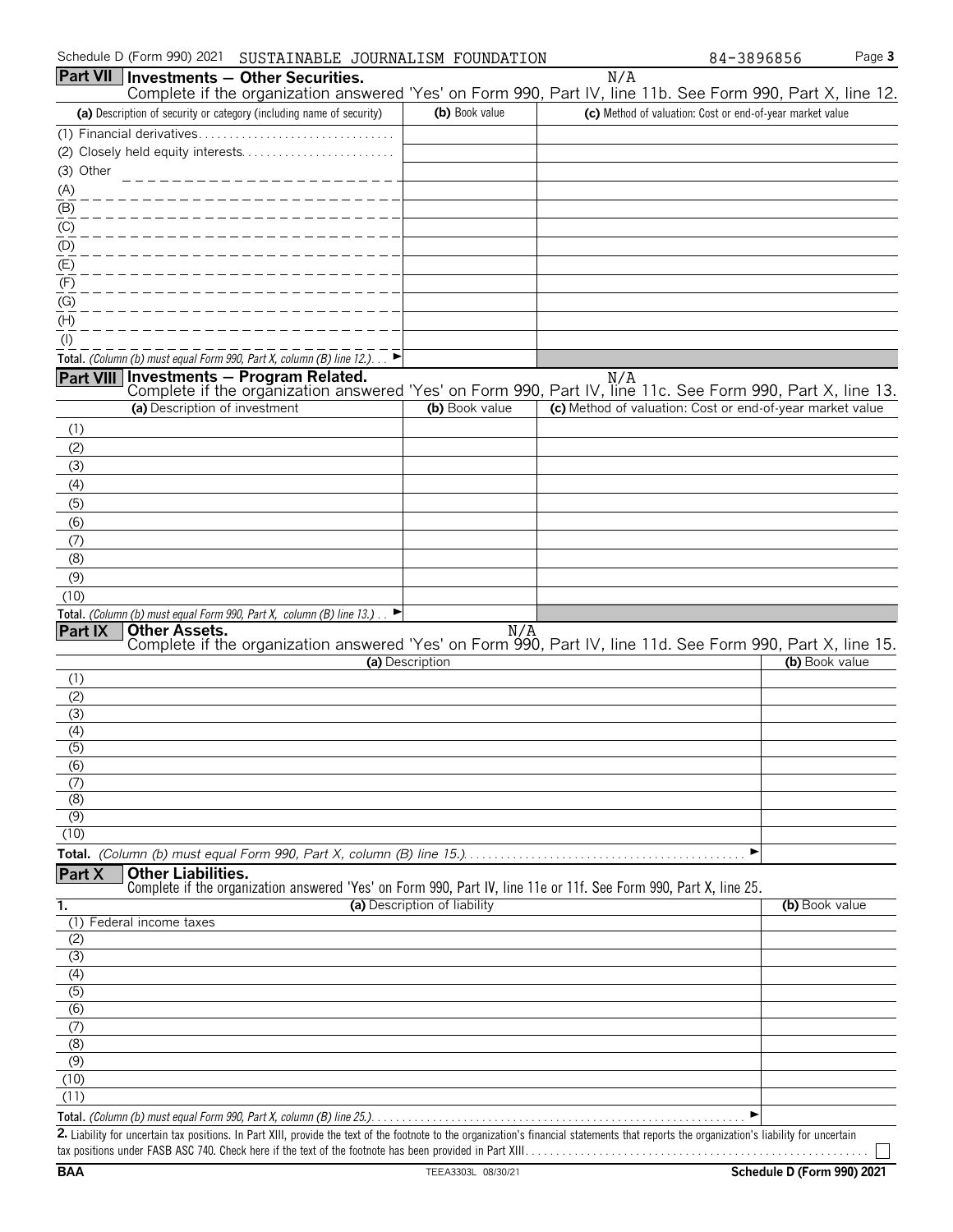| Schedule D (Form 990) 2021  SUSTAINABLE JOURNALISM FOUNDATION                                            | 84-3896856   | Page 4 |
|----------------------------------------------------------------------------------------------------------|--------------|--------|
| <b>Part XI</b> Reconciliation of Revenue per Audited Financial Statements With Revenue per Return. $N/A$ |              |        |
| Complete if the organization answered 'Yes' on Form 990, Part IV, line 12a.                              |              |        |
| $\mathbf{1}$                                                                                             | $\mathbf{1}$ |        |
| Amounts included on line 1 but not on Form 990, Part VIII, line 12:<br>2                                 |              |        |
| 2al                                                                                                      |              |        |
| 2 <sub>b</sub>                                                                                           |              |        |
|                                                                                                          |              |        |
|                                                                                                          |              |        |
|                                                                                                          | 2e           |        |
| 3.                                                                                                       | $\mathbf{3}$ |        |
| Amounts included on Form 990, Part VIII, line 12, but not on line 1:                                     |              |        |
|                                                                                                          |              |        |
|                                                                                                          |              |        |
|                                                                                                          | 4 c          |        |
| 5 Total revenue. Add lines 3 and 4c. (This must equal Form 990, Part I, line 12.)                        | 5            |        |
| Part XII   Reconciliation of Expenses per Audited Financial Statements With Expenses per Return. N/A     |              |        |
| Complete if the organization answered 'Yes' on Form 990, Part IV, line 12a.                              |              |        |
|                                                                                                          | 1.           |        |
| 2 Amounts included on line 1 but not on Form 990, Part IX, line 25:                                      |              |        |
| 2al                                                                                                      |              |        |
| 2 <sub>b</sub>                                                                                           |              |        |
|                                                                                                          |              |        |
|                                                                                                          |              |        |
|                                                                                                          | 2e           |        |
| 3                                                                                                        | 3            |        |
| Amounts included on Form 990, Part IX, line 25, but not on line 1:<br>4                                  |              |        |
| <b>a</b> Investment expenses not included on Form 990, Part VIII, line 7b. 4a                            |              |        |
|                                                                                                          |              |        |
|                                                                                                          | 4 c          |        |
|                                                                                                          | 5            |        |
| Part XIII Supplemental Information.                                                                      |              |        |

Provide the descriptions required for Part II, lines 3, 5, and 9; Part III, lines 1a and 4; Part IV, lines 1b and 2b; Part V,

line 4; Part X, line 2; Part XI, lines 2d and 4b; and Part XII, lines 2d and 4b. Also complete this part to provide any additional information.